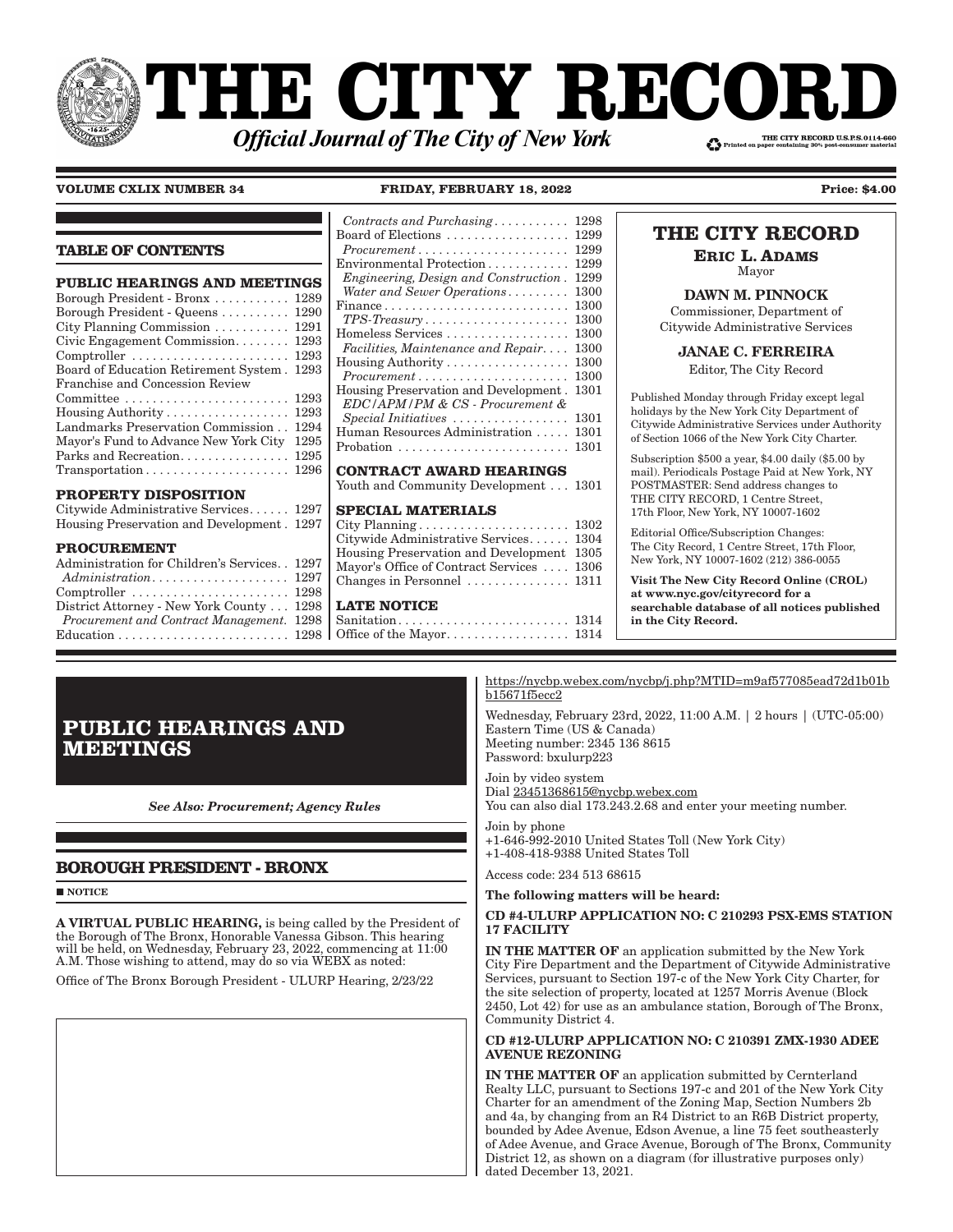#### CD #12-ULURP APPLICATION NO: C 200228 ZMX-4541 FURMAN AVENUE REZONING

IN THE MATTER OF an application submitted by Markland 4551 LLC, pursuant to Sections 197c and 201 of the New York City Charter for an amendment of the Zoning Map, Section No. 2a:

- 1. Changing from an M1-1 District to an R7D District property, bounded by White Plains Road, East 240th Street, Furman Avenue, and a line 300 feet northeasterly of East 239th Street; and
- 2. Establishing within the proposed R7D District a C2-4 District, bounded by White Plains Road and Furman Avenue, and a line 300 feet northeasterly of East 239th Street.

Borough of The Bronx, Community District 12 as shown on a diagram (for illustrative purposes only) dated January 3, 2022, and subject, to the conditions of CEQR Declaration E-656.

PLEASE DIRECT ANY QUESTIONS CONCERNING THIS HEARING TO THE OFFICE OF THE BOROUGH PRESIDENT, (718) 590-6124.

Accessibility questions: Sam Goodman (718) 590-6124, by: Wednesday, February 23, 2022, 10:00 A.M.

f15-22

# **BOROUGH PRESIDENT - QUEENS**

#### **PUBLIC HEARINGS**

 $\mathbf{a}$ 

NOTICE IS HEREBY GIVEN that a Virtual Public Hearing will be held by the Borough President of Queens, Donovan Richards, on Thursday, February 24, 2022 starting, at 9:30 A.M. The public hearing will be streamed live, at www.queensbp.org.

Those who wish to testify may preregister for virtual speaking time by visiting, www.queensbp.org/landuse and submitting their contact information through the preregistration link. After preregistering, the speaker will receive a confirmation email with instructions on how to participate in the virtual public hearing. Preregistration for speaking time can also be arranged by calling  $(7\bar{1}8)$  286-3000 between  $9:00$  A.M. to 5:00 P.M. prior, to the date of the hearing.

Written testimony is welcome from those who are unable to testify virtually. All written testimony must be received by 5:00 P.M. on Thursday, February 3, 2022 and may be submitted by email to planning@queensbp.org, or by conventional mail sent, to the Office of the Queens Borough President, at 120-55 Queens Boulevard - Room 226, Kew Gardens, NY 11424.

CD Q14 – 220232 ZMQ – IN THE MATTER OF an application submitted by the NYC Department of Housing Preservation and Development, pursuant to Sections 197-c and 201 of the New York City Charter for an amendment of the Zoning Map, Section Nos. 30c and 31a:

- 1. eliminating from within an existing R4 District a C1-2 District, bounded by:
	- a. a line 100 feet northerly of Beach Channel Drive, Beach 43rd Street, a line 100 feet southerly of Beach Channel Drive, and Beach 44th Street; and
	- b. a line 150 feet northerly of Beach Channel Drive, Beach 37th Street, Beach Channel Drive, and Beach 38th Street;
- 2. eliminating from within an existing R4 District, a C2-2 District, bounded by Beach Channel Drive, Beach 39th Street, a line 150 feet southerly of Beach Channel Drive, and Beach 40th Street;
- 3. eliminating from within an existing R5 District a C1-2, bounded by Beach Channel Drive, Beach 49th Street, a line 275 feet northerly of Rockaway Beach Boulevard, and Beach 50th Street;
- 4. changing from an R4 District to an R3A District property, bounded by Norton Avenue, the centerline of former Norton Avenue, a line 100 feet easterly of Beach 43rd Street, a line 335 feet northerly of Beach Channel Drive, a line 125 feet westerly of Beach 43rd Street, Edgemere Drive, Beach 44th Street, a line 180 feet southerly of Norton Avenue, and Beach 45th Street, Norton Avenue, the northeasterly prolongation of a line 40 feet southeasterly of the northwestern streetline of Norton Avenue, and Beach 45th Street;
- 5. changing from an R4-1 District to an R3A District property, bounded by the U.S. Pierhead and Bulkhead Line, the U.S Pierhead Line and its southerly prolongation, the centerline of former Norton Avenue, Norton Avenue, Beach 45th Street, a line 40 feet southeasterly of the northwesterly street line of Norton Avenue and its northeasterly prolongation, and the northerly centerline prolongation of Beach 47th Street;
- 6. changing from an R4 District to an R4-1 District property, bounded by a line 40 feet southeasterly of the northwesterly street line of Norton Avenue, Norton Avenue, Beach 45th Street, a line 180 feet southerly of Norton Avenue, Beach 44th Street, Edgemere Drive, a line 125 feet westerly of Beach 43rd Street, a line 335 feet northerly of Beach Channel Drive, a line 100 feet easterly of Beach 43rd Street, a line 120 feet northerly of Beach Channel Drive, and Beach 49th Street;
- 7. changing from an R4 District to an R6A District property, bounded by Rockaway Beach Boulevard, Beach 38th Street, a line 85 feet northerly of Shorefront Parkway, and the centerline of former Beach 43rd Street;
- 8. changing from an R5 District to an R6A District property, bounded by Beach Channel Drive, Beach 49th Street, a line 275 Feet northerly of Rockaway Beach Boulevard and Beach 50th Street;
- 9. changing from a C8-1 District to an R6A District property, bounded by a line 275 Feet northerly of Rockaway Beach Boulevard, Beach 49th Street, Rockaway Beach Boulevard, and Beach 50th Street;
- 10. changing from a C3 District to an C3A District property, bounded by the southerly, southeasterly and easterly boundary line of a Park, the U.S. Pierhead and Bulkhead Line, the northerly centerline prolongation of Beach 47th Street, a line 40 feet southeasterly of the northwesterly street line of Norton Avenue, and the southeasterly prolongation of the centerline of former Almeda Avenue;
- 11. establishing within an existing R4 District a C2-4 District, bounded by a line 100 feet northerly of Beach Channel Drive, Beach 43rd Street, a line 100 feet southerly of Beach Channel Drive, and Beach 44th Street;
- 12. establishing within a proposed R6A District a C2-4 District, bounded by:
	- a. Beach Channel Drive, Beach 49th Street Rockaway Beach Boulevard, Beach 50th Street; and
	- b. Rockaway Beach Boulevard, Beach 38th Street, a line 85 northerly of Shore Front Parkway, and the centerline of former Beach 43rd Street;
- 13. establishing a Special Coastal Risk District (CR), bounded by the U.S. Pierhead and Bulkhead Line, the U.S Pierhead Line and its southerly prolongation, the centerline of former Norton Avenue, a line 100 feet easterly of Beach 43rd Street, a line 120 feet northerly of Beach Channel Drive, Beach 49th Street, the southeasterly prolongation of the centerline of former Alameda Avenue, and the southerly, southeasterly and easterly boundary line of a Park;

Borough of Queens, Community District 14, as shown on a diagram (for illustrative purposes only) dated December 13, 2021. (Related ULURPs #220233 ZRQ, #220235 PPQ, #220236 HAQ, and #220237 HUQ).

CD Q14 – 220233 ZRQ – IN THE MATTER OF an application submitted by the Department of Housing Preservation & Development (HPD), pursuant to Section 197-c of the New York City Charter for a zoning text amendment to designate the Project Area as a Mandatory Inclusionary Housing ("MIH") area, Borough of Queens, Community District 14, as shown on a diagram (for illustrative purposes only) dated December 13, 2021. (Related ULURPs #220232 ZMQ, #220235 PPQ, #220236 HAQ, and #220237 HUQ)

CD Q14 – 220235 PPQ – IN THE MATTER OF an application submitted by the Department of Housing Preservation & Development (HPD), pursuant to Section 197-c of the New York City Charter, for the disposition of city owned properties listed below for uses identified in the Edgemere Urban Renewal Plan, Borough of Queens, Community District 14. (Related ULURPs #220232 ZMQ, #220233 ZRQ, #220236 HAQ, and #220237 HUQ)

CD Q14 – 220236 HAQ – IN THE MATTER OF an application submitted by the Department of Housing Preservation and Development (HPD)

1. pursuant to Article 16 of the General Municipal Law of New York State for: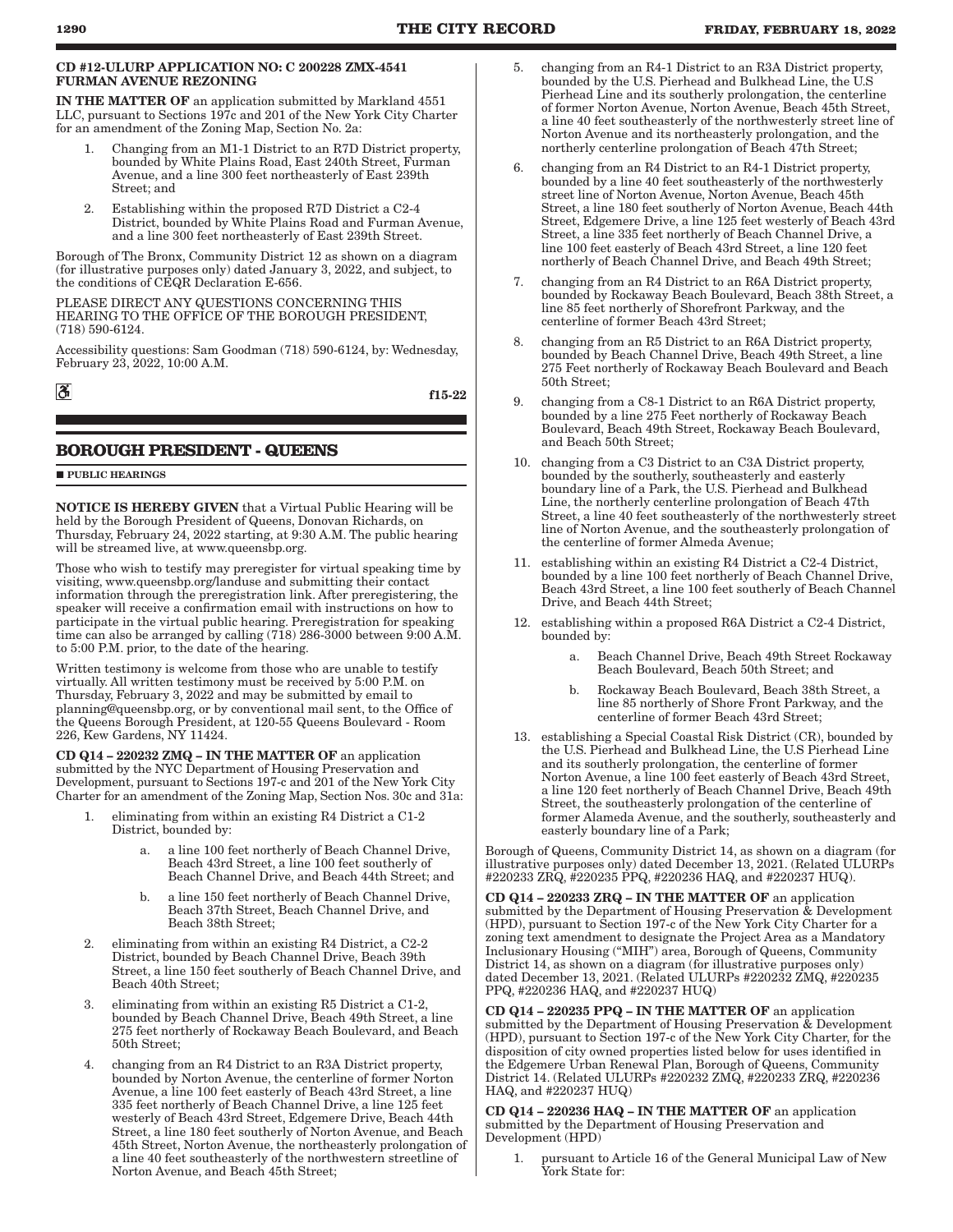- a. the designation of property, located, at Rockaway Beach Boulevard ( Block 15852, Lots 64, 68); (Block 15851, Lots 33, 35, 40, 42, 44, 58, 59); (Block 15850, Lot 6); (Block 15849, Lots 6, 8, 9, 10, 17, 18, 19, 20, 27, 28, 29); (Block 15848, Lots 52, 54, 55, 57, 58, 60, 62, 63, 65, 67), (Block 15847, Lots 79, 80, 81, 82, 83, 84, 85, 86, 87, 88, 89), the demapped roadbed of Beach 43rd Street between Blocks 15852 and 15851 and the demapped roadbed of Beach 39th Street between Blocks 15848 and 15849;
- b. an Urban Development Action Area Project for such area; and
- 2. pursuant to Section 197-c of the New York City Charter for the disposition of such property to a developer to be selected by HPD;

to facilitate the development of approximately 1,222 residential housing units, and commercial, community facility and open space, Borough of Queens, Community District 14. (Related ULURPs #220232 ZMQ, #220233 ZRQ, #220235 PPQ, and #220237 HUQ).

CD Q14 – 220237 HUQ – IN THE MATTER OF an application submitted by the Department of Housing Preservation and Development (HPD), pursuant to Section 505 of Article 15 of the General Municipal (Urban Renewal) Law of New York State and Section 197-c of the New York City Charter, for the second amendment, to the Edgemere Urban Renewal Plan, Borough of Queens, Community District 14. (Related ULURPs #220232 ZMQ, #220233 ZRQ, #220235 PPQ, and #220236 HAQ).

f17-24

# **CITY PLANNING COMMISSION**

#### **PUBLIC HEARINGS**

In support of the City's efforts to contain the spread of COVID-19, the City Planning Commission will hold a remote public hearing, via the teleconferencing application Zoom, at 10:00 A.M. Eastern Daylight Time, on Wednesday, March 2, 2022, regarding the calendar items listed below.

The meeting will be live streamed through Department of City Planning's (DCP's) website and accessible from the following webpage, which contains specific instructions on how to observe and participate, as well as materials relating, to the meeting: https://www1.nyc.gov/site/ nycengage/events/city-planning-commission-public-meeting/331545/1

Members of the public should observe the meeting through DCP's website.

Testimony can be provided verbally by joining the meeting using either Zoom or by calling the following number and entering the information listed below:

877 853 5247 US Toll-free 888 788 0099 US Toll-free

253 215 8782 US Toll Number

213 338 8477 US Toll Number

Meeting ID: 618 237 7396

[Press # to skip the Participation ID] Password: 1

To provide verbal testimony via Zoom please follow the instructions available through the above webpage (link above).

Written comments will also be accepted until 11:59 PM, one week before the date of vote. Please use the CPC Comments form that is accessible through the above webpage.

Please inform the Department of City Planning if you need a reasonable accommodation, such as a sign language interpreter, in order to participate in the meeting. The submission of testimony, verbal or written, in a language other than English, will be accepted, and real time interpretation services will be provided based on available resources. Requests for a reasonable accommodation or foreign language assistance during the meeting should be emailed to *[AccessibilityInfo@planning.nyc.gov]* or made by calling *[212-720-3508].* Requests must be submitted, at least five business days before the meeting.

#### BOROUGH OF MANHATTAN Nos. 1 - 6 *ONE 45 / MUSEUM OF CIVIL RIGHTS* No. 1

 $CD 10$   $C 220134 ZMM$ 

IN THE MATTER OF an application submitted by One45 Lenox LLC, pursuant to Sections 197-c and 201 of the New York City Charter for an amendment of the Zoning Map, Section No. 6a:

- eliminating from an existing R7-2 District a C1-4 District, bounded by a line midway between West  $144^{\rm th}$  Street and West 145th Street, Lenox Avenue – Malcolm X. Boulevard, West  $144<sup>th</sup> Street$ , and a line 100 feet northwesterly of Lenox Avenue – Malcolm X. Boulevard;
- 2. changing from an R7-2 District to a C4-6 District property, bounded by a line midway between West 144th Street and West 145th Street, Lenox Avenue – Malcolm X. Boulevard, West  $144<sup>th</sup> Street, and a line 100 feet northwesterly of Lenox$ Avenue – Malcolm X. Boulevard; and
- 3. changing from a C8-3 District to a C4-6 District property, bounded by West 145th Street, Lenox Avenue – Malcolm X. Boulevard, a line midway between West 144th Street and West 145th Street, and a line 160 feet southeasterly of Adam Clayton Powell Jr. Boulevard;

as shown on a diagram (for illustrative purposes only) dated November 15, 2021, and subject, to the conditions of CEQR Declaration E-651.

No. 2

CD 10 N 220135 ZRM

IN THE MATTER OF an application submitted by One45 Lenox LLC, pursuant to Section 201 of the New York City Charter, for an amendment of the Zoning Resolution of the City of New York, modifying Article VII, Chapter 4 for the purpose of amending location of commercial use regulations, and modifying APPENDIX F for the purpose of establishing a Mandatory Inclusionary Housing area.

Matter underlined is new, to be added;

Matter struck out is to be deleted:

Matter within # # is defined in Section 12-10;

 $\hspace{0.1mm}^*$  \* indicates where unchanged text appears in the Zoning Resolution.

#### 74-744 Modification of use regulations

\* \* \*

(b) Location of #commercial# #uses#

For any #large-scale general development#, the Commission may permit #residential and non-#residential# #uses# to be arranged within a #building# without regard for the regulations set forth in Section 32-42 (Location Within Buildings) provided that the Commission finds that:

- (1) the #commercial# #uses# are located in a portion of the #mixed# #building# that has separate access, to the outside with no opening of any kind, to the #residential# portion of the #building#, at any story*;*
- (2) the #commercial# #uses# are not located directly over any #story# containing #dwelling units#, except in C4-6 zoning districts within Community District 10 in the Borough of Manhattan, where an acoustical barrier provides sufficient noise abatement; and
- (3) the modifications shall not have any adverse effect on the #uses# located within the #building#.

\* \* \*

\* \* \*

\* \* \*

# APPENDIX F

Inclusionary Housing Designated Areas and Mandatory Inclusionary Housing Areas

MANHATTAN

Manhattan Community District 10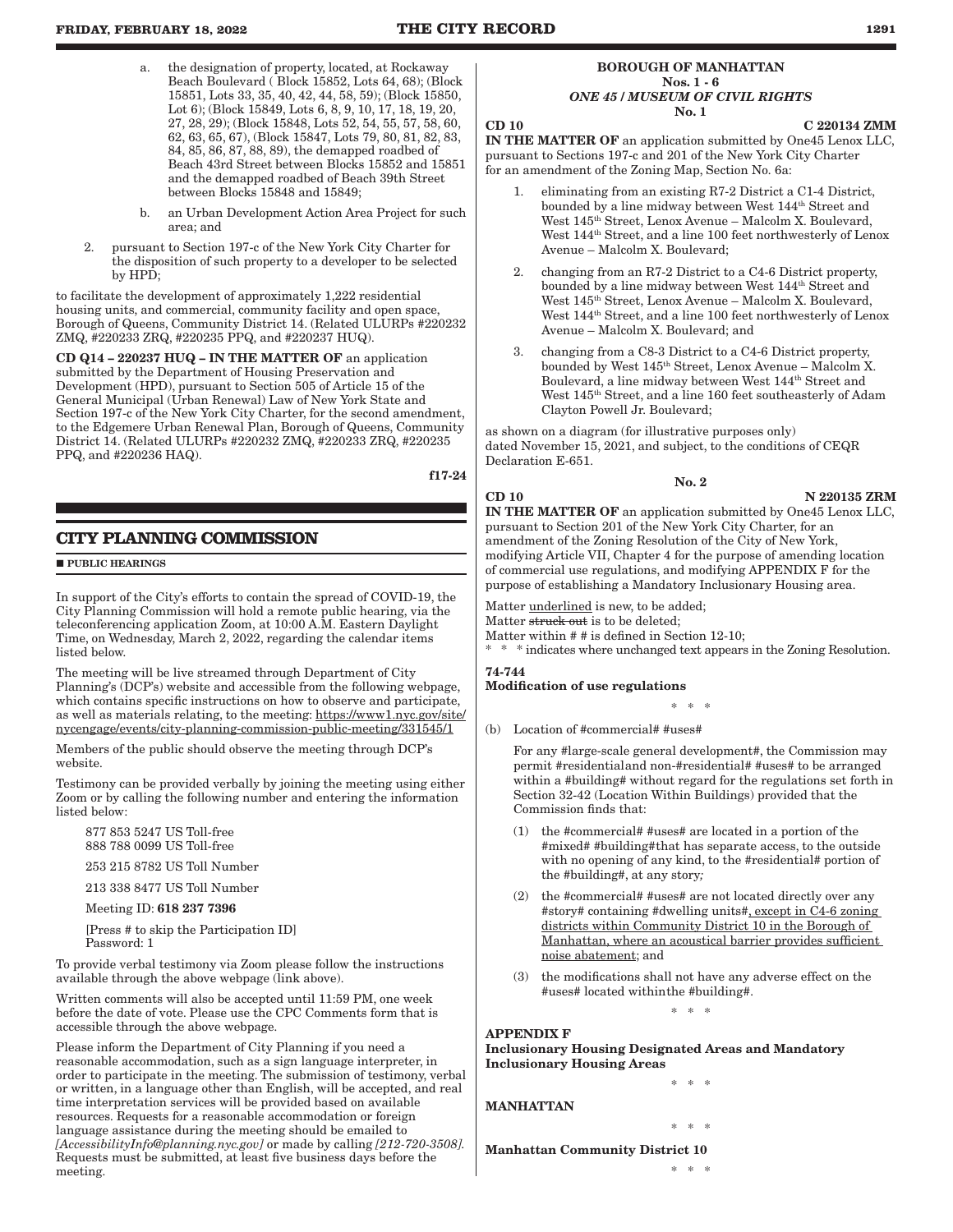#### Map 2 – [date of adoption]



Mandatory Inclusionary Housing Area see Section 23-154(d)(3)

Area # - [date of adoption] - MIH Program Option 1 and Option 2

Portion of Community District 10, Manhattan

 $\mathbf{a}$ 

Portion of Community District 10, Manhattan

\* \* \* No. 3

 $\overline{Q}$  C 220136 ZSM IN THE MATTER OF an application submitted by One45 Lenox LLC, pursuant to Sections 197-c and 201 of the New York City Charter for the grant of a special permit, pursuant to Section 74-743 of the Zoning Resolution to modify the tower regulations of Section 35-64 (Special Tower Regulations for Mixed Buildings) of a mixed-use building (Building 1), in connection with a proposed mixed-use development, within a large-scale general development, bounded by West 145<sup>th</sup> Street, Lenox Avenue – Malcolm X. Boulevard, West 144th Street, a line 100 feet northwesterly of Lenox Avenue – Malcolm X. Boulevard, a line midway between West 144th Street and West 145th Street, and a line 160 feet southeasterly of Adam Clayton Powell Jr. Boulevard (Block 2013, Lots 29, 33, 38, 44 and 50), in a C4-6\* District.

\* Note: This site is proposed to be rezoned by changing existing R7-2/ C1-4 and C8-3 Districts to a C4-6 District, under a concurrent related application for a Zoning Map change (C 220134 ZMM).

Plans for this proposal are on file with the City Planning Commission and may be seen, at 120 Broadway,  $31^{st}$  Floor, New York, NY 10271-0001.

# No. 4

#### $CD 10$   $C 220137 ZSM$

IN THE MATTER OF an application submitted by One45 Lenox LLC, pursuant to Sections 197-c and 201 of the New York City Charter for the grant of a special permit, pursuant to Section 74-744\* of the Zoning Resolution to modify requirements of Section 32-42 (Location Within Buildings) to allow commercial uses (banquet hall use & office amenity space) to be located above residential use, and to modify the requirements of Section 32-423 (Limitation on ground floor location) to allow Use Group 9 uses (banquet hall use) to be located within 50 feet of the street wall of a mixed-use building (Building 1), in connection with a proposed mixed-use development, within a large-scale general development, bounded by West 145th Street, Lenox Avenue – Malcolm X. Boulevard, West 144th Street, a line 100 feet northwesterly of Lenox Avenue – Malcolm X. Boulevard, a line midway between West 144th Street and West 145<sup>th</sup> Street, and a line 160 feet southeasterly of Adam Clayton Powell Jr. Boulevard (Block 2013, Lots 29, 33, 38, 44 and 50), in a C4-6\* District.

\* Note: A zoning text amendment is proposed to Section 74-744 under a concurrent related application for a Zoning Text change (N 220135 ZRM).

Note: This site is proposed to be rezoned by changing existing R7-2/ C1-4 and C8-3 Districts to a C4-6 District, under a concurrent related application for a Zoning Map change (C 220134 ZMM).

Plans for this proposal are on file with the City Planning Commission and may be seen, at 120 Broadway,  $31^{st}$  Floor, New York, NY 10271-0001.

#### No. 5

CD 10 C 220137 A ZSM

IN THE MATTER OF an application submitted by One45 Lenox LLC pursuant to Sections 197-c and 201 and proposed for modification, pursuant to Section 2-06(c)(1) of the Uniform Land Use Review Procedure of the New York City Charter for the grant of special permits pursuant to:

- Section 74-744(b)\* of the Zoning Resolution to modify requirements of Section 32-42 (Location Within Buildings) to allow commercial uses (banquet hall use & office amenity space) to be located above residential use, and to modify the requirements of Section 32-423 (Limitation on ground floor location) to allow Use Group 9 uses (banquet hall use) to be located within 50 feet of the street wall of a mixed-use building (Building 1); and
- 2. Section 74-744(c) of the Zoning Resolution to modify the signage regulations of Section 32-641 (Total Surface Area of Signs), 32-642 (Non-Illuminated Signs), 32- 644 (Illuminated or Flashing Signs in C4, C5-4, C6 & C7 Districts), Section 32-652 (Permitted Projection in all other Commercial Districts) and Section 32-655 (Height of Signs in all other Commercial Districts);

in connection with a proposed mixed-use development, within a large-scale general development, bounded by West 145th Street, Lenox Avenue – Malcolm X. Boulevard, West 144th Street, a line 100 feet northwesterly of Lenox Avenue – Malcolm X. Boulevard, a line midway between West 144th Street and West 145th Street, and a line 160 feet southeasterly of Adam Clayton Powell Jr. Boulevard (Block 2013, Lots 29, 33, 38, 44 and 50), in a C4-6\* District.

\* Note: A zoning text amendment is proposed to Section 74- 744(b) under a concurrent related application for a Zoning Text change (N 220135 ZRM).

\*\* Note: This site is proposed to be rezoned by changing existing R7-2/ C1-4 and C8-3 Districts to a C4-6 District, under a concurrent related application for a Zoning Map change (C 220134 ZMM).

Plans for this proposal are on file with the City Planning Commission and may be seen, at 120 Broadway,  $31^{st}$  Floor, New York, NY 10271-0001.

#### No. 6

 $CD 10$   $C 220142 ZSM$ 

IN THE MATTER OF an application submitted by One45 Lenox LLC, pursuant to Sections 197-c and 201 of the New York City Charter for the grant of a special permit, pursuant to Section 74-533 of the Zoning Resolution to reduce the required accessory off-street parking spaces to 130 spaces (20%) for dwelling units in a development within a Transit Zone, that includes, at least 20 percent of all dwelling units as income-restricted housing units, in connection with a proposed mixed-use development, within a large-scale general development, bounded by West 145th Street, Lenox Avenue – Malcolm X. Boulevard, West 144th Street, a line 100 feet northwesterly of Lenox Avenue – Malcolm X. Boulevard, a line midway between West 144th Street and West 145th Street, and a line 160 feet southeasterly of Adam Clayton Powell Jr. Boulevard (Block 2013, Lots 29, 33, 38, 44 and 50), in a C4-6\* District.

\* Note: This site is proposed to be rezoned by changing existing R7-2/ C1-4 and C8-3 Districts to a C4-6 District, under a concurrent related application for a Zoning Map change (C 220134 ZMM).

Plans for this proposal are on file with the City Planning Commission and may be seen, at 120 Broadway,  $31^{st}$  Floor, New York, NY 10271-0001.

#### **NOTICE**

On Wednesday, March 2, 2022, a public hearing is being held by the City Planning Commission (CPC), accessible remotely, in conjunction with the above ULURP hearing to receive comments related to a Draft Environmental Impact Statement (DEIS) concerning an application by One45 Lenox, LLC (the Applicant). The Applicant is seeking a series of land use actions including a zoning map amendment, zoning text amendments, special permits and CPC certifications (the Proposed Actions) from the City Planning Commission (CPC) to facilitate the development of two mixed-use buildings with mixed income residential, commercial, community facility uses, and a banquet hall/event space (the "Proposed Development") on the proposed development site comprised of Block 2013, Lots 29, 33, 38, 44, and 50 (the "Proposed Development Site") in the West Harlem neighborhood of Manhattan, Community District (CD) 10.

The Proposed Actions would result in approximately 940,900 gross square feet (gsf) development, comprised of 48,000 gsf of community facility use (intended for a Museum of Civil Rights); between approximately 17,700 gsf and 75,000 gsf of commercial office use (a portion of which is intended for a new replacement headquarters for the National Action Network (NAN), a nationally renowned civil rights organization); approximately 866–939 new dwelling units (DUs), a portion of which would be permanently affordable, pursuant to Mandatory Inclusionary Housing (MIH); approximately 42,000 gsf of ground-floor retail space; and a banquet hall/event space with a 200-person capacity. The proposed buildings would have an approximately 85-foot tall base and two towers each with a height of approximately 363 feet.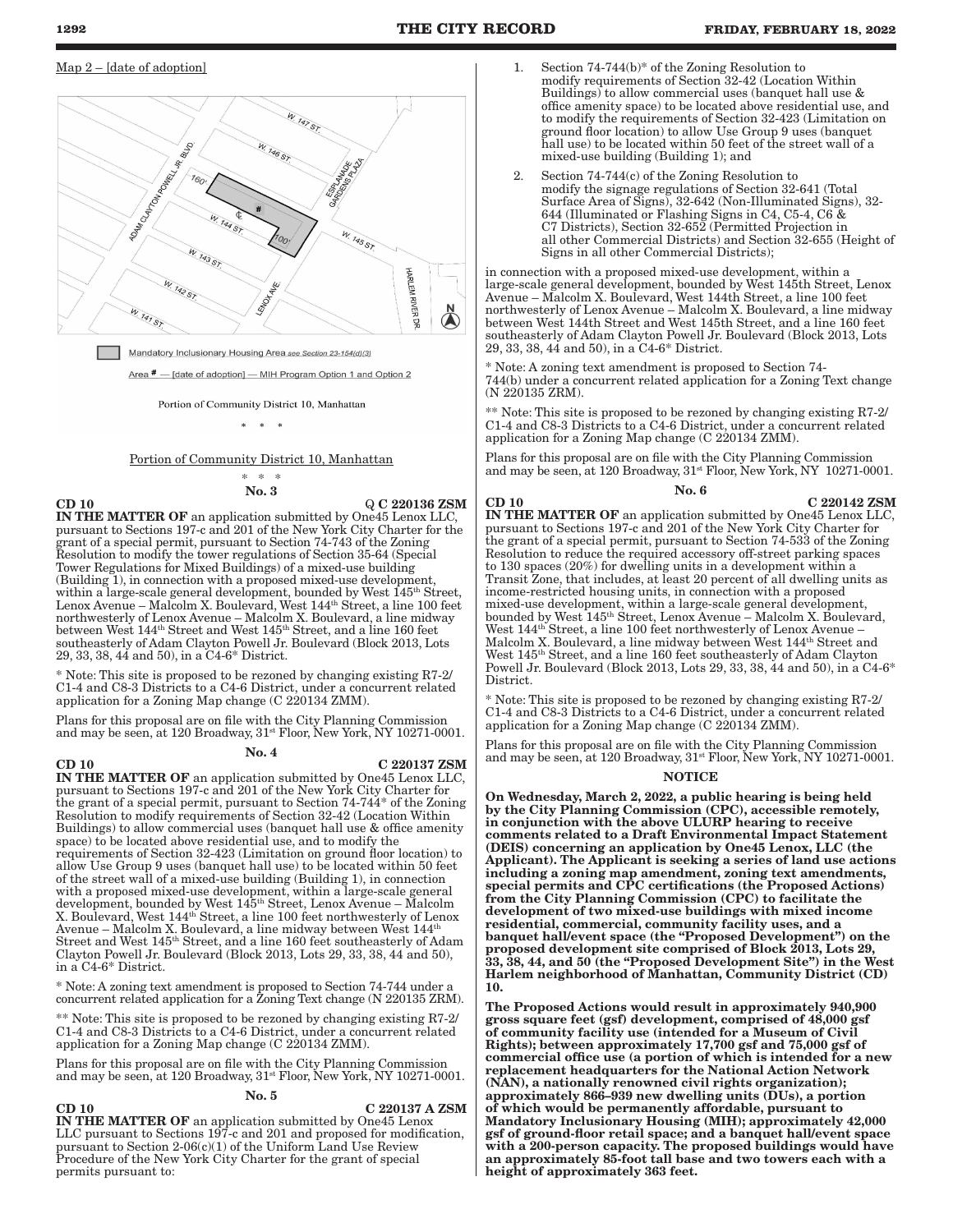The public hearing will also consider a modification, to the Proposed Action (ULURP No C220137 (A) ZSM).

Written comments on the DEIS are requested and will be received and considered by the Lead Agency through 5:00 P.M. on Monday, March 14, 2022.

For instructions on how to submit comments and participate remotely, please refer, to the instructions, at the beginning of this agenda.

This hearing is being held, pursuant to the State Environmental Quality Review Act (SEQRA) and City Environmental Quality Review (CEQR), CEQR No. 21DCP167M.

Sara Avila, Calendar Officer City Planning Commission 120 Broadway, 31st Floor, New York, NY 10271 Telephone (212) 720-3366

Accessibility questions: (212) 720-3508, AccessibilityInfo@planning.nyc. gov, by: Friday, February 25, 2022, 5:00 P.M.

 $\mathfrak{F}$ 

f15-m2

**CIVIC ENGAGEMENT COMMISSION**

**MEETING** 

Pursuant to section 104 of the Public Officers Law, notice is hereby given of an open meeting of the Commissioners of the Civic Engagement Commission. Join the meeting to learn about programs and upcoming initiatives.

Date: Tuesday, February 22, 2022 Time: 11:00 A.M.

To join the meeting, enter the Webex URL:

https://civicengagement.webex.com/civicengagement/j.php?MTID=m4e 0e5f999eb5eb7e307c5e213faa91d7

If prompted to provide a password or number, please enter the following: Meeting Password: 0222 Meeting Number: 2633 117 6798

To join via phone dial-in:

When joining the meeting you can join via device audio, or dial-in via phone. To dial-in via phone, please use the following local dial-in phone number and participant code:

Phone: 646-992-2010

Access Code: 2633 117 6798

If you have low bandwidth or inconsistent internet connection, use the dial-in option for the meeting. This will reduce the possibility of dropped audio and glitching.

#### Reasonable Accommodations

You must contact the Commission if you need a reasonable accommodation for a disability. To request a sign language interpreter, please contact the Commission no later than 10:00 A.M., Friday, 18, 2022 by calling or texting (646) 769-6026, or by emailing info@ civicengagement.nyc.gov. Closed Captioning is available.

The Commission will provide 30 minutes at the end of its meeting for public comment related to the mission and activities of the Commission. Please note that public comment is limited to three minutes. This time is intended for comment and is not designated for questions and answers. To allow for comment in an orderly fashion, please sign up in advance by emailing your name and affiliation to info@civicengagement.nyc.gov, by 5:00 P.M., Monday, February 21, 2022. Participants who will be dialing-in via phone are strongly encouraged to register in advance.

#### Further instructions on how to participate during the Webex meeting:

Please note that participants will be muted upon entry to the meeting.

#### Using the Chat panel

Click the Chat icon on the main meeting screen to open the Chat panel and chat directly with the meeting host. You may communicate your intention to offer public comment through the chat. The meeting host will then enable the audio to allow for public comment.

During the meeting participants can place an icon beside their name to communicate with the host without disrupting the flow of the meeting. For example, click the Raise Hand icon beside your name to alert the meeting host that you would like to offer comment.

For participants who will be dialing-in via phone during the meeting and

do not have access to a computer monitor, please text your name and affiliation to (646) 763-2189 to offer public comment. The meeting host will then enable the audio and call on the dial-in participant by name to offer public comment in the order the text request was received.

Participants who do not have access to text or short message services (SMS) are strongly encouraged to register for public comment in advance by calling (646) 763-2189 or by emailing the Commission at info@civicengagement.nyc.gov, by 5:00 P.M., Monday, February 21, 2022

Accessibility questions: Francis Urroz, furroz@civicengagement.nyc.gov, 646-763-2189, by: Friday, February 18, 2022, 10:00 A.M.

f15-22

### **COMPTROLLER**

**MEETING** 

 $cc$ 

The City of New York Audit Committee Meeting, is scheduled for Thursday, February 24, 2022, at 9:30 A.M., via video conference call. The meeting will be open to the general public.

f16-24

# **BOARD OF EDUCATION RETIREMENT SYSTEM**

**MEETING** 

#### *\* \* \* CANCELLED MEETING \* \* \**

The Board of Education Retirement System Board of Trustees Meeting, originally scheduled for Thursday, February 24, 2022, from 4:00 P.M. - 6:00 P.M. via Webex has been CANCELLED.

f15-24

# **FRANCHISE AND CONCESSION REVIEW COMMITTEE**

#### **MEETING**

PUBLIC NOTICE IS HEREBY GIVEN that the Franchise and Concession Review Committee, will hold a remote public meeting on Wednesday, March 9, 2022, at 2:30 P.M., via Microsoft Teams dial-in. The dial-in information is below:

Dial-in #: +1 646-893-7101 Access Code: 657 721 239 Press # on further prompts

For further information on accessibility or to make a request for accommodations, such as sign language interpretation services, please contact the Mayor's Office of Contract Services (MOCS) via email, at DisabilityAffairs@mocs.nyc.gov, or via phone at (646) 872-0231. Any person requiring reasonable accommodation for the public meeting should contact MOCS at least five (5) business days in advance of the meeting, to ensure availability.

 $\bullet$  f18-m9

# **HOUSING AUTHORITY**

#### **MEETING**

Because of the on-going COVID-19 health crisis and in relation to Chapter 417 of the Laws of 2021, the Board Meeting of the New York City Housing Authority, scheduled for Wednesday, February 23, 2022, at 10:00 A.M., will be limited to viewing the live-stream or listening via phone, instead of attendance in person.

For public access, the meeting will be streamed live, on NYCHA's YouTube Channel, http://nyc.gov/nycha, and NYCHA's Website, http://www1.nyc.gov/site/nycha/about/board-calendar.page, or can be accessed, via Zoom, by calling (646) 558-8656 using Webinar ID: 891 8751 2750 and Passcode: 5814107684.

For those wishing to provide public comment, pre-registration is required, via email, to corporate.secretary@nycha.nyc.gov, or by contacting (212) 306-6088, no later than 5:00 P.M., on the day prior to the Board Meeting. When pre-registering, please provide your name, development, or organization name, contact information and item you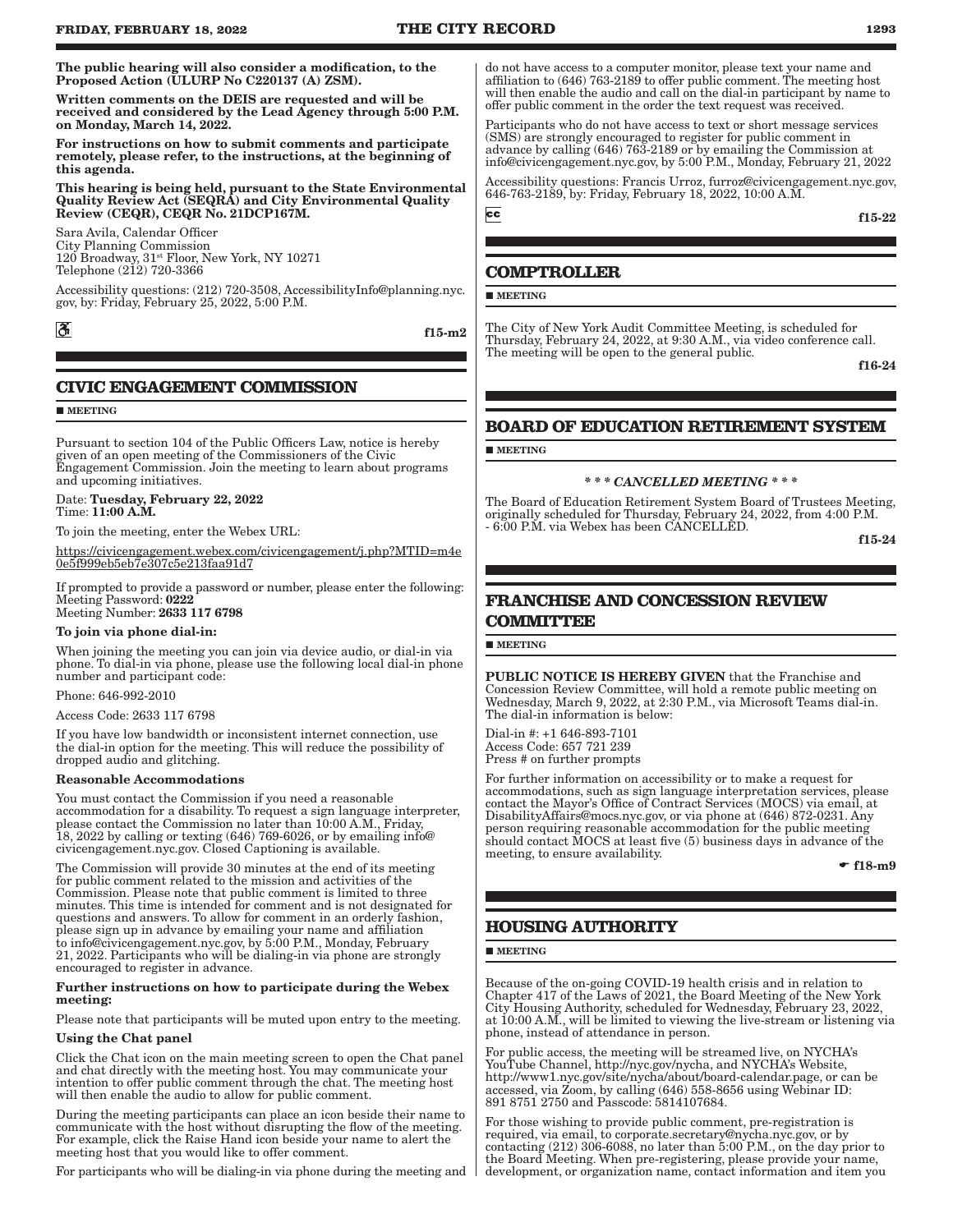wish to comment on. You will then be contacted with instructions for providing comment. Comments are limited to the items on the Calendar.

Speaking time will be limited to three (3) minutes. Speakers will provide comment in the order in which the requests to comment are received. The public comment period will conclude upon all speakers being heard or at the expiration of thirty (30) minutes allotted for public comment, whichever occurs first.

Copies of the Calendar are available on NYCHA's Website, at http:// www1.nyc.gov/site/nycha/about/board-calendar.page, to the extent practicable, no earlier than 24 hours before the upcoming Board Meeting. Copies of the draft Minutes are available on NYCHA's Website, at http://www1.nyc.gov/site/nycha/about/board-calendar.page, no earlier than 3:00 P.M., on the Thursday following the Board Meeting.

Any changes to the schedule will be posted on NYCHA's Website, at http://www1.nyc.gov/site/nycha/about/board-calendar.page, and via social media, to the extent practicable, at a reasonable time before the meeting.

Any person requiring a reasonable accomodation in order to participate in the Board Meeting, should contact the Office of the Corporate Secretary, by phone, at (212) 306-6088, or by email, at corporate. secretary@nycha.nyc.gov, no later than Wednesday, February 16, 2022, at  $5:00 \text{ P.M.}$ 

For additional information regarding the Board Meeting, please contact the Office of the Corporate Secretary, by phone, at (212) 306-6088, or by email, at corporate.secretary@nycha.nyc.gov.

f7-23

# **LANDMARKS PRESERVATION COMMISSION**

**PUBLIC HEARINGS** 

NOTICE IS HEREBY GIVEN that pursuant to the provisions of Title 25, Chapter 3 of the Administrative Code of the City of New York (Sections 25-303, 25-307, 25-308, 25-309, 25-313, 25-318, 25-320) on Tuesday, February 22, 2022, the Landmarks Preservation Commission (LPC or agency), will hold a public hearing by teleconference with respect to the properties list below, and then followed by a public meeting.

The final order and estimated times for each application, will be posted on the Landmarks Preservation Commission website, the Friday before the hearing. Please note that the order and estimated times are subject to change. The teleconference will be by the Zoom app and will be live streamed on the LPC's YouTube channel, www.youtube.com/nyclpc.

Members of the public should observe the meeting on the YouTube channel and may testify on particular matters by joining the meeting using either the Zoom app or by calling in from any phone. Specific instructions on how to observe and testify, including the meeting ID and password, and the call-in number, will be posted on the agency's website, under the "Hearings" tab, https://www1.nyc.gov/site/lpc/ hearings/hearings.page, on the Monday before the public hearing. Any person requiring language assistance services or other reasonable accommodation in order to participate in the hearing or attend the meeting should contact the LPC, by contacting Sasha Sealey, Community and Intergovernmental Affairs at ssealey@lpc.nyc.gov at least five (5) business days before the hearing or meeting. Please note: Due to the City's response to COVID-19, this public hearing and meeting is subject to change and/or cancellation.

#### 1 Sidney Place, aka 130 Joralemon Street - Brooklyn Heights Historic District

LPC-22-05330 - Block 264 - Lot 9 - Zoning: R6B CERTIFICATE OF APPROPRIATENESS

An Anglo-Italianate style rowhouse, built circa 1861-79. Application is to construct a garage with a roof deck and rooftop bulkhead, modify a masonry opening, replace infill, and install rooftop HVAC equipment.

# 205 Clinton Street - Cobble Hill Historic District LPC-22-04393 - Block 292 - Lot - Zoning: R6 CERTIFICATE OF APPROPRIATENESS

A rowhouse built c. 1850s. Application is to construct a rear yard addition, excavate at the cellar and rear yard, modify the top floor to create a terrace, construct an elevator bulkhead and roof deck, remove stained glass and replace windows.

305 President Street - Carroll Gardens Historic District LPC-22-04683 - Block 436 - Lot 69 - Zoning: R6B CERTIFICATE OF APPROPRIATENESS

A rowhouse built in 1876. Application is to construct a rear yard addition and shed.

1810 Glenwood Road - Fiske Terrace-Midwood Park Historic District

LPC-22-04407 - Block 6693 - Lot 44 - Zoning: R2

# CERTIFICATE OF APPROPRIATENESS

A Colonial Revival style freestanding house, designed by Slee & Bryson and built c. 1905. Application is to install skylights.

1 Hanover Square - , aka 164 Stone Street- Stone Street Historic District

LPC-22-03153 - Block 29 - Lot 7502 - Zoning: C5-5, LM CERTIFICATE OF APPROPRIATENESS An Anglo-Italianate style bank, built in 1851-54, later combined with

three Greek Revival style store and loft buildings, built in 1836. Application is to install signage and entrance infill.

#### 9 Vandam Street - Charlton-King-Vandam Historic District LPC-22-06109 - Block 506 - Lot 44 - Zoning: R7-2 CERTIFICATE OF APPROPRIATENESS

A Federal style rowhouse, built in 1829-30. Application is to amend Certificate of Appropriateness 19-25254 for the construction of rear yard additions and excavation at the rear yard, and to modify the areaway.

18 East 68th Street - Upper East Side Historic District LPC-21-08974 - Block 1382 - Lot 60 - Zoning: R8B CERTIFICATE OF APPROPRIATENESS

A Beaux-Arts style residence, designed by C.P.H. Gilbert and built in 1904-05. Application is to install sculptural figures and a new gate at the areaway.

f8-18

**NOTICE IS HEREBY GIVEN** that, pursuant to the provisions of Title 25, Chapter 3 of the Administrative Code of the City of New York (Sections 25-303, 25-307, 25-308, 25-309, 25-313, 25-318, 25-320) on Tuesday, March 1, 2022, the Landmarks Preservation Commission (LPC or agency) will hold a public hearing by teleconference with respect, to the properties list below, and then followed by a public meeting.

The final order and estimated times for each application will be posted on the Landmarks Preservation Commission website, the Friday before the hearing. Please note that the order and estimated times are subject to change. The teleconference will be by the Zoom app and will be live streamed on the LPC's YouTube channel, www.youtube.com/nyclpc. Members of the public should observe the meeting on the YouTube channel and may testify on particular matters by joining the meeting using either the Zoom app or by calling in from any phone.

Specific instructions on how to observe and testify, including the meeting ID and password, and the call-in number, will be posted on the agency's website, under the "Hearings" tab, https://www1.nyc.gov/site/lpc/ hearings/hearings.page, on the Monday before the public hearing. Any person requiring language assistance services or other reasonable accommodation in order to participate in the hearing or, attend the meeting should contact the LPC by contacting Sasha Sealey, Community and Intergovernmental Affairs, at ssealey@lpc.nyc.gov, at least five (5) business days before the hearing or meeting. Please note: Due, to the City's response to COVID-19, this public hearing and meeting is subject to change and/or cancellation.

#### 205 Clinton Street - Cobble Hill Historic District LPC-22-04393 - Block 292 - Lot 6 - Zoning: R6 CERTIFICATE OF APPROPRIATENESS

A rowhouse built c. 1850s. Application is to construct a rear yard addition, excavate, at the cellar and rear yard, alter the roof, construct a bulkhead, extend chimney flues, remove stained glass and replace windows.

#### 44 Walker Street - Tribeca East Historic District LPC-21-07542 - Block 194 - Lot 7502 - Zoning: C6-2A CERTIFICATE OF APPROPRIATENESS

An Italiante style store and loft building, designed by T. Thomas & Son and built in 1854-55. Application is to legalize the installation of storefront infill without Landmarks Preservation Commission permit(s).

#### 14 Gay Street - Greenwich Village Historic District LPC-21-03671 - Block 593 - Lot 48 - Zoning: R6 CERTIFICATE OF APPROPRIATENESS

A Federal style house, built in 1827-28. Application is to reconstruct the stoop, replace railings and install a stoop gate, and replace the under-stoop gate.

16 Gay Street - Greenwich Village Historic District LPC-22-03343 - Block 593 - Lot 47 - Zoning: R6 CERTIFICATE OF APPROPRIATENESS

A Federal style house, built in 1828 with later alterations. Application is to reconstruct the stoop, replace railings and install a stoop gate, and replace the under-stoop gate.

1083 Fifth Avenue - Expanded Carnegie Hill Historic District LPC-22-05211 - Block 1501 - Lot 4 - Zoning: R10, Pl CERTIFICATE OF APPROPRIATENESS

A Beaux-Arts style townhouse, designed by Turner & Kilian and built in 1901-02, with significant alterations by Ogden Codman in 1913-15.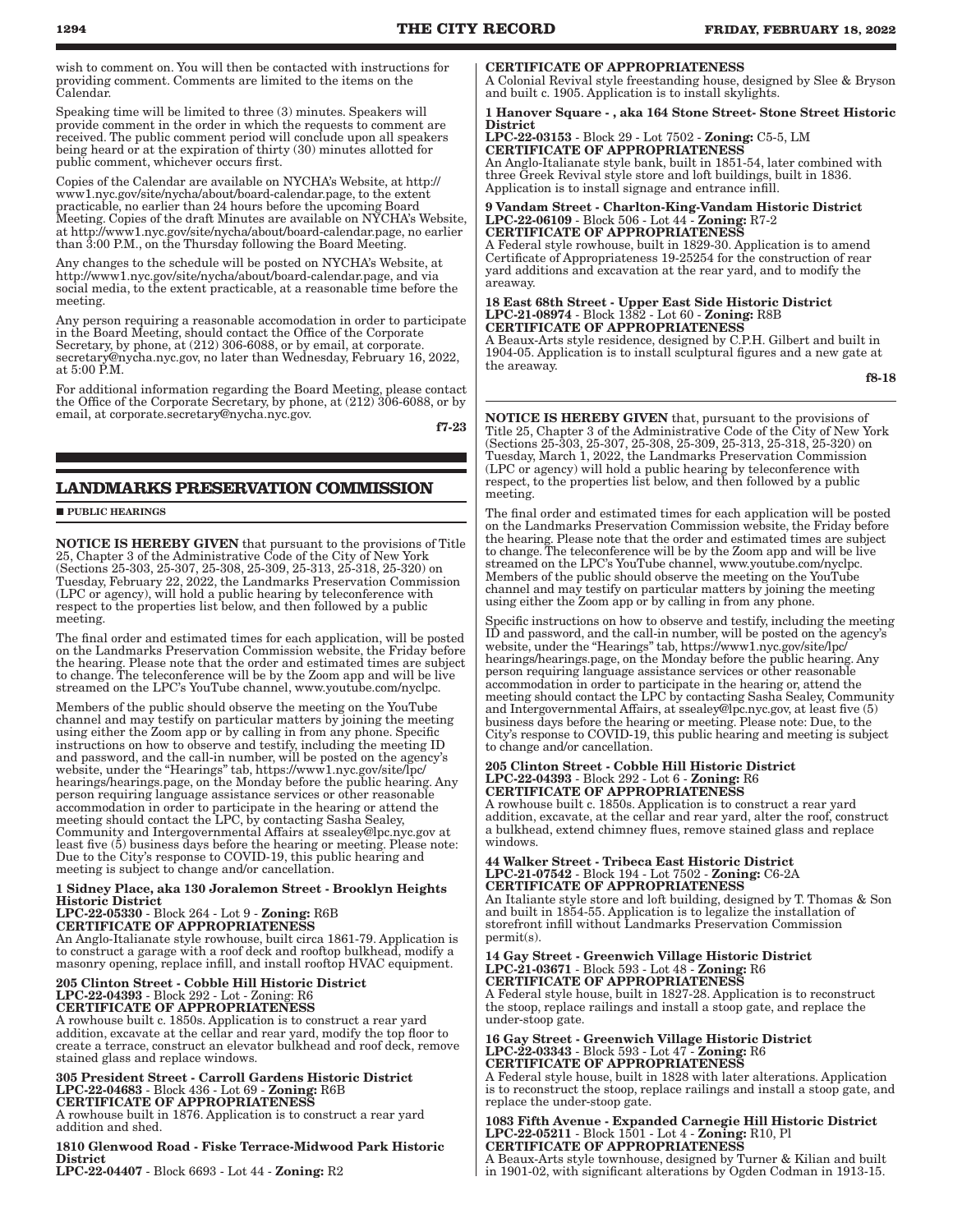#### Application is to alter the areaway and construct an areaway wall.

112 East 75th Street - Upper East Side Historic District LPC-22-06581 - Block 1409 - Lot 68 - Zoning: 8C CERTIFICATE OF APPROPRIATENESS A Modern style synagogue building, designed by Schuman & Lichtenstein and, built in 1964-1968. Application is to alter façade, enclose the recessed ground floor and replace windows.

#### 613 West 155th Street - Audubon Terrace Historic District LPC-22-06782 - Block 2134 - Lot 8 - Zoning: R8 CERTIFICATE OF APPROPRIATENESS

A Neo-Renaissance style institutional building, designed by Charles P. Huntington and, built in 1904. Application is to install barrier-free access lifts, rooftop mechanical equipment and bulkheads, and signage.

f15-m1

# **MAYOR'S FUND TO ADVANCE NEW YORK CITY**

**MEETING** 

The Board of Directors and Audit & Finance Committee of the Mayor's Fund to Advance New York City, will meet virtually on Thursday, February 24, 2022, at 3:00 P.M.

A live stream and recording of the meetings will be available on the Mayor's Fund's YouTube page, at www.youtube.com/mayorsfundnyc.

Accessibility questions: fund@cityhall.nyc.gov, by: Tuesday, February 22, 2022, 12:30 P.M.

 $cc$ 

#### $-$  f18

# **PARKS AND RECREATION**

**PUBLIC HEARINGS** 

NOTICE OF A JOINT PUBLIC HEARING of the Franchise and Concession Review Committee and the New York City Department of Parks & Recreation ("NYC Parks") to be held remotely via a Microsoft Teams dial-in on Monday, March 7, 2022, at 2:30 P.M., relative to:

INTENT TO AWARD a concession agreement between NYC Parks and The Bonnefont, LLC ("Licensee") for the Renovation, Operation, & Maintenance of a restaurant at Fort Tryon Park, Manhattan, New York. The license agreement is for a Twenty  $(20)$  year term.

Compensation to the City will be as follows: Licensee shall pay to the City license fees consisting of the greater of a guaranteed minimum annual fee versus a percentage of gross receipts.

#### OPERATING YEAR MINIMUM ANNUAL FEE vs % OF ANNUAL GROSS RECEIPTS

| Operating year | Guaranteed Annual Minimum % of Gross Receipts |          |
|----------------|-----------------------------------------------|----------|
| $\mathbf{1}$   | 160,000                                       | 8%       |
| $\overline{2}$ | 168,253                                       | 8.05%    |
| 3              | 176,535                                       | 8.10%    |
| $\overline{4}$ | 185,271                                       | 8.15%    |
| 5              | 195,484                                       | 8.20%    |
| 6              | 204,202                                       | 8.25%    |
| 7              | 212,792                                       | 8.30%    |
| 8              | 225,264                                       | 8.35%    |
| 9              | 236,669                                       | 8.40%    |
| 10             | 248,679                                       | 8.45%    |
| 11             | 261,385                                       | 8.50%    |
| 12             | 274,769                                       | $8.55\%$ |
| 13             | 288,887                                       | 8.60%    |
| 14             | 303,780                                       | 8.65%    |
|                |                                               |          |

| 15 | 319,489 | 8.70% |
|----|---------|-------|
| 16 | 336,059 | 8.75% |
| 17 | 353,539 | 8.80% |
| 18 | 371,997 | 8.85% |
| 19 | 391,427 | 8.90% |
| 20 | 411,942 | 8.95% |
|    |         |       |

The public may participate in the public hearing by calling the dial-in number below. Written testimony may be submitted in advance of the hearing electronically, to fcrc@mocs.nyc.gov. All written testimony must be received by March 7, 2022. In addition, the public may also testify during the hearing by calling the dial-in number. The dial-in information is below:

#### Dial-in #: +1 646-893-7101 Access Code: 266 217 820 Press # on further prompts

A draft copy of the agreement may be obtained at no cost by any of the following ways:

- 1) Submit a written request by email to NYC Parks, at concessions@ parks.nyc.gov, through March 7, 2022.
- 2) Download February 25, 2022 through March 7, 2022 on NYC Parks' website. To download a draft copy of the agreement, visit https:// www.nycgovparks.org/opportunities/concessions/rfps-rfbs-rfeis.
- 3) Submit a written request by mail to NYC Department of Parks and Recreation, Revenue Division, 830 Fifth Avenue, Room 407, New York, NY 10065. Written requests must be received by February 25, 2022. For mail-in request, please include your name, return address, and License # M29-R-2020

A transcript of the hearing will be posted on the FCRC website, at https://www1.nyc.gov/site/mocs/reporting/agendas.page.

For further information on accessibility or to make a request for accommodations, such as sign language interpretation services, please contact the Mayor's Office of Contract Services (MOCS) via email, at DisabilityAffairs@mocs.nyc.gov, or via phone at (646) 872-0231. Any person requiring reasonable accommodation for the public hearing should contact MOCS at least five (5) business days in advance of the hearing to ensure availability.

 $\bullet$  f18

NOTICE OF A JOINT PUBLIC HEARING of the Franchise and Concession Review Committee and the New York City Department of Parks & Recreation ("NYC Parks") to be held remotely via a Microsoft Teams dial-in on Monday, March 7, 2022, at 2:30 P.M. relative to:

INTENT TO AWARD as a concession for the Renovation, Operation and Maintenance of an Outdoor Café with the Option to Operate up to Two (2) Mobile Food Units at Pier I at West 70th Street, Riverside Park South, Manhattan, for an eighteen (18) year term, to Pier I Café, Inc. ("Licensee"). Compensation under the License Agreement will be as follows: Licensee shall pay to City license fees for each Year, according to the following schedule:

| OPERATING YEAR | MIN ANNUAL FEE | plus % OF ANNUAL<br>GROSS RECEIPTS<br>OVER \$1,500,000 |
|----------------|----------------|--------------------------------------------------------|
| 1              | \$240,000.00   | 4% OVER \$1,500,000                                    |
| $\overline{2}$ | \$252,000.00   | 4% OVER \$1,500,000                                    |
| 3              | \$264,600.00   | 4% OVER \$1,500,000                                    |
| $\overline{4}$ | \$277,830.00   | 4% OVER \$1,500,000                                    |
| 5              | \$291,721.50   | 4% OVER \$1,500,000                                    |
| 6              | \$306,307.58   | 4% OVER \$1,500,000                                    |
| 7              | \$321,622.95   | 5% OVER \$1,500,000                                    |
| 8              | \$337,704.10   | 5% OVER \$1,500,000                                    |
| 9              | \$354,589.31   | 5% OVER \$1,500,000                                    |
| 10             | \$372,318.77   | 5% OVER \$1,500,000                                    |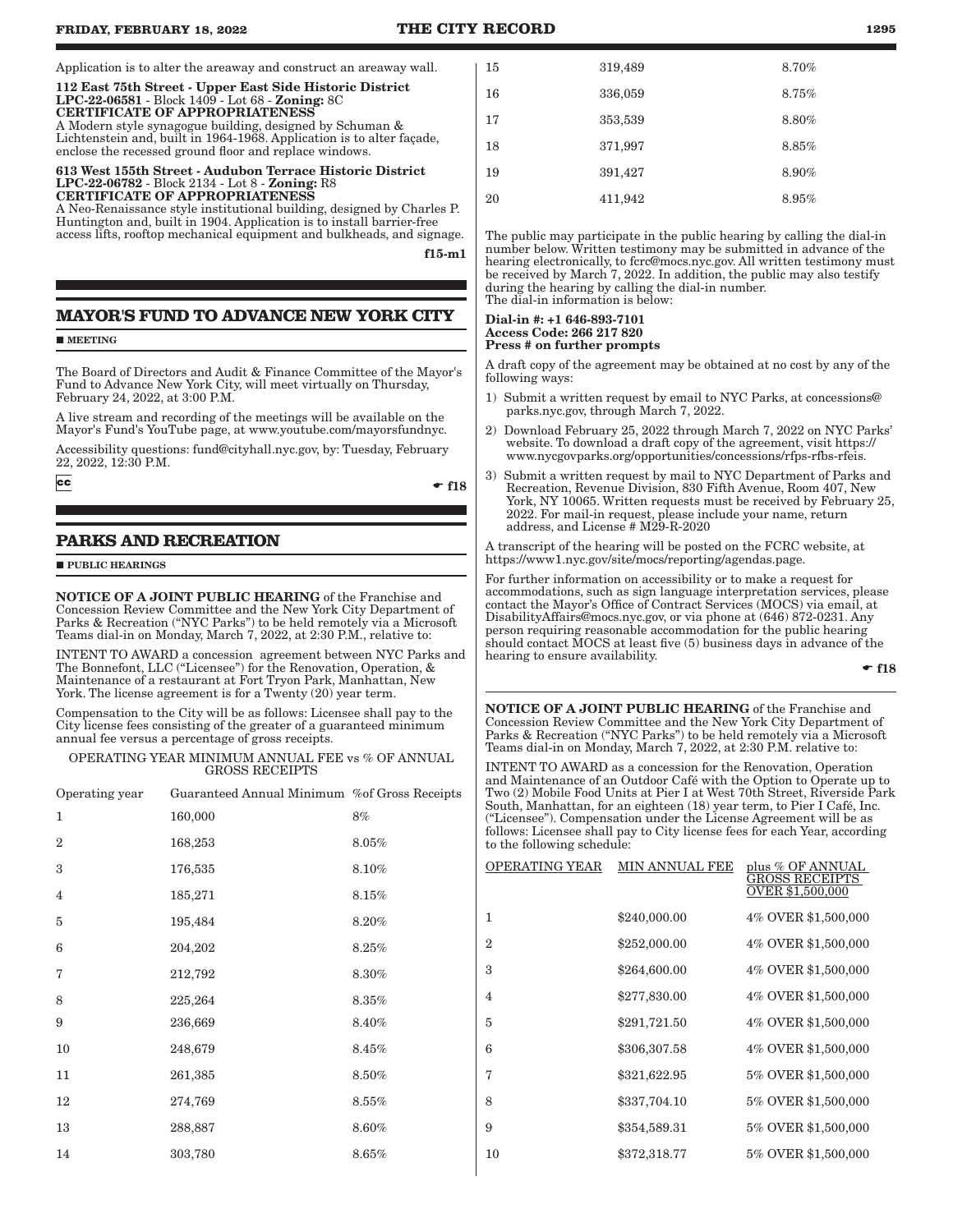|  | <b>FRIDAY, FEBRUARY 18, 2022</b> |  |  |
|--|----------------------------------|--|--|
|--|----------------------------------|--|--|

| 11 | \$390,934.71 | 5% OVER \$1,500,000 |
|----|--------------|---------------------|
| 12 | \$410,481.45 | 5% OVER \$1,500,000 |
| 13 | \$431,005.52 | 6% OVER \$1,500,000 |
| 14 | \$452,555.79 | 6% OVER \$1,500,000 |
| 15 | \$475,183.58 | 6% OVER \$1,500,000 |
| 16 | \$498,942.76 | 6% OVER \$1,500,000 |
| 17 | \$523,889.90 | 6% OVER \$1,500,000 |
| 18 | \$550,084.40 | 6% OVER \$1,500,000 |

The public may participate in the public hearing by calling the dial-in number below. Written testimony may be submitted in advance of the hearing electronically, to fcrc@mocs.nyc.gov. All written testimony must be received by March 4, 2022. In addition, the public may also testify during the hearing by calling the dial-in number. The dial-in information is below:

> Dial-in #: +1-646-893-7101 Access Code: 226 217 820 Press # on further prompts

A draft copy of the agreement may be obtained at no cost by any of the following ways:

- 1) Submit a written request to NYC Parks at, concessions@parks.nyc. gov, from February 25, 2022 through March 7, 2022.
- 2) Download from February 25, 2022 through March 7, 2022, on NYC Parks' website. To download a draft copy of the agreement, visit, https://www.nycgovparks.org/opportunities/concessions/rfps-rfbsrfeis.
- 3) Submit a written request by mail to NYC Department of Parks and Recreation, Revenue Division, 830 Fifth Avenue, Room 407, New York, NY 10065. Written requests must be received by February 25, 2022. For mail-in requests, please include your name, return address, and License # M353-SB

A transcript of the hearing will be posted on the FCRC website at, https://www1.nyc.gov/site/mocs/reporting/agendas.page

For further information on accessibility or to make a request for accommodations, such as sign language interpretation services, please contact the Mayor's Office of Contract Services (MOCS) via email, at DisabilityAffairs@mocs.nyc.gov, or via phone at (646) 872-0231. Any person requiring reasonable accommodation for the public hearing should contact MOCS at least five (5) business days in advance of the hearing to ensure availability.

Accessibility questions: Mayor's Office of Contract Services (MOCS) via email, at DisabilityAffairs@mocs.nyc.gov, or via phone at (646) 872-0231, by: Monday, February 28, 2022, 5:00 P.M.

| ∲ۇ |  |  |  |
|----|--|--|--|
|    |  |  |  |

 $-$ f18

NOTICE OF A JOINT PUBLIC HEARING of the Franchise and Concession Review Committee and the New York City Department of Parks & Recreation ("NYC Parks") to be held remotely via a Microsoft Teams dial-in on Monday, March 7, 2022, at 2:30 P.M. relative to:

INTENT TO AWARD a concession agreement between NYC Parks and The Getaway 151 LLC ("Licensee") for the development, operation and maintenance of a food service facility and up to two (2) mobile food units at the Arcade and Rotunda at West 151st Street, Riverside Park. The license agreement is for a Twenty (20) year term.

Compensation to the City will be as follows: Licensee shall pay to the City license fees consisting of the greater of a guaranteed minimum annual fee versus a percentage of gross receipts.

| OPERATING YEAR | <b>MIN ANNUAL FEE</b> | VS % OF ANNUAL<br><b>GROSS RECEIPTS</b> |
|----------------|-----------------------|-----------------------------------------|
| -1             | \$51,000.00           | 10% of Gross Receipts                   |
| $\overline{2}$ | \$53,550.00           | 10% of Gross Receipts                   |
| 3              | \$56,227.44           | 10% of Gross Receipts                   |
| $\overline{4}$ | \$59,038.80           | 10% of Gross Receipts                   |
| 5              | \$61,990.80           | 10% of Gross Receipts                   |

| 6  | \$65,090.28  | 10% of Gross Receipts |
|----|--------------|-----------------------|
| 7  | \$68,344.80  | 10% of Gross Receipts |
| 8  | \$71,762.04  | 10% of Gross Receipts |
| 9  | \$75,350.16  | 10% of Gross Receipts |
| 10 | \$79,117.68  | 10% of Gross Receipts |
| 11 | \$83,073.60  | 10% of Gross Receipts |
| 12 | \$87,227.28  | 10% of Gross Receipts |
| 13 | \$91,588.56  | 10% of Gross Receipts |
| 14 | \$96,168.00  | 10% of Gross Receipts |
| 15 | \$100,976.40 | 10% of Gross Receipts |
| 16 | \$106,025.28 | 10% of Gross Receipts |
| 17 | \$111.326.53 | 10% of Gross Receipts |
| 18 | \$116,892.84 | 10% of Gross Receipts |
| 19 | \$122,737.56 | 10% of Gross Receipts |
| 20 | \$128,874.36 | 10% of Gross Receipts |

The public may participate in the public hearing by calling the dial-in number below. Written testimony may be submitted in advance of the hearing electronically, to fcrc@mocs.nyc.gov. All written testimony must be received by March 7, 2022. In addition, the public may also testify during the hearing by calling the dial-in number. The dial-in information is below:

#### Dial-in #: +1 646-893-7101 Access Code: 226 217 820# Press # on further prompts

A draft copy of the agreement may be obtained at no cost by any of the following ways:

- Submit a written request by email to NYC Parks at concessions@ parks.nyc.gov through March 7, 2022.
- 2) Download from February 25, 2022 through March 7, 2022, on NYC Parks' website. To download a draft copy of the agreement, visit https://www.nycgovparks.org/opportunities/concessions/rfps-rfbsrfeis
- 3) Submit a written request by mail to NYC Department of Parks and Recreation, Revenue Division, 830 Fifth Avenue, Room 407, New York, NY 10065. Written requests must be received by February 25, 2022. For mail-in request, please include your name, return address, and License # M71-151-SB-R-2020

A transcript of the hearing will be posted on the FCRC website, at https://www1.nyc.gov/site/mocs/reporting/agendas.page

For further information on accessibility or to make a request for accommodations, such as sign language interpretation services, please contact the Mayor's Office of Contract Services (MOCS) via email, at DisabilityAffairs@mocs.nyc.gov, or via phone at (646) 872-0231. Any person requiring reasonable accommodation for the public hearing should contact MOCS at least five (5) business days in advance of the hearing to ensure availability.

 $\div$  f18

# **TRANSPORTATION**

**PUBLIC HEARINGS** 

NOTICE IS HEREBY GIVEN, pursuant to law, that the following proposed revocable consents, have been scheduled for a public hearing by the New York City Department of Transportation. The hearing will be held remotely commencing on Thursday, March 4, 2022 at 2:00 P.M., via the WebEx platform and in person, on the following petitions for revocable consent.

WebEx: https://meet125.webex.com/meet125/j.php?MTID=m 9901efb1d75fb2b5b67f128722989357 Meeting Number (access code): 2633 384 0262 Meeting Password: X7ngPngvQ74

The hearing will be held in person, at 55 Water Street, BID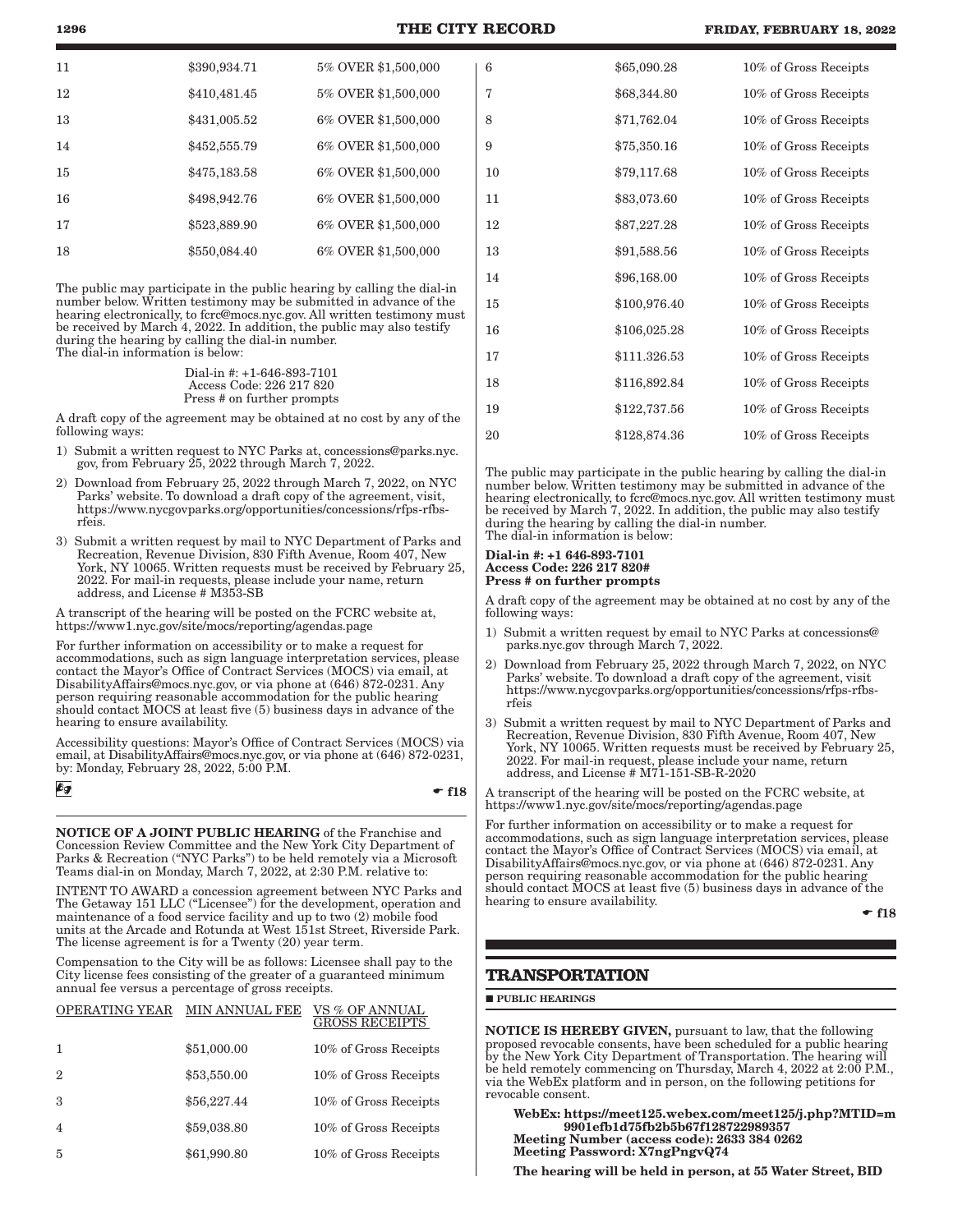ROOM, in the Borough of Manhattan. Masks are required to be worn, to enter the building and during the hearing. If you or a representative are planning to attend in person, please complete the health screening available, at dotcovidvisitorscreening.info

If you do not have internet access, conduct a self-screening using the information below:

Please do not attend this meeting if:

- You have experienced any symptoms of COVID-19 within the past 10 days (a fever of 100.0 degrees Fahrenheit or greater, a new cough, new loss of taste or smell, or shortness of breath).
- You have tested positive for COVID-19 within the past 10 days.
- You have been in close contact (within 6 feet for at least 10 minutes over a 24-hour period) with anyone while they had COVID-19 within the past 10 days and are required to quarantine under existing CDC guidance (you have not had COVID-19 within the past 3 months, and you are not fully vaccinated).

#1 IN THE MATTER OF a proposed revocable consent authorizing CHPE LLC, to use a concrete duct bank, containing two (2) eight-inch (8") and one (1) two-inch (2") PVC duct pipes, and, for the horizontal directionally drilled segment, two (2) eighteen-inch (18") HDPE conduits, all connected via two (2) cable splicing vaults under Randall's Island, between the Harlem River and the East River, at Block 1819, Lot 203, in the Borough of Manhattan. The proposed revocable consent is for a term of ten years from Approval Date by the Mayor and provides among other terms and conditions for compensation payable to the City according to the following schedule: R.P. # 2561

> From the Approval Date by the Mayor to June 30, 2022- \$148,169/per annum

For the period July 1, 2022 to June 30, 2023 - \$150,581 For the period July 1, 2023 to June 30, 2024 - \$152,993 For the period July 1, 2024 to June 30, 2025 - \$155,405 For the period July 1, 2025 to June 30, 2026 - \$157,817 For the period July 1, 2026 to June 30, 2027 - \$160,229 For the period July 1, 2027 to June 30, 2028 - \$162,641 For the period July 1, 2028 to June 30, 2029 - \$165,053 For the period July 1, 2029 to June 30, 2030 - \$167,465 For the period July 1, 2030 to June 30, 2031 - \$169,877 For the period July 1, 2031 to June 30, 2032 - \$172,289

with the maintenance of a security deposit in the sum of \$2,491,131.00 the insurance shall be in the amount of Two Million Dollars (\$2,000,000) per occurrence for bodily injury and property damage, One Million Dollars (\$1,000,000) for personal and advertising injury, Two Million Dollars (\$2,000,000) aggregate, and Two Million Dollars (\$2,000,000) products/completed operations.

f11-m4

# **PROPERTY DISPOSITION**

# **CITYWIDE ADMINISTRATIVE SERVICES**

SALE

The City of New York in partnership with PropertyRoom.com posts vehicle and heavy machinery auctions online every week, at: https://www.propertyroom.com/s/nyc+fleet

All auctions are open,, to the public and registration is free.

Vehicles can be viewed in person, at:

Kenben Industries Ltd., 1908 Shore Parkway, Brooklyn, NY 11214 Phone: (718) 802-0022

No previous arrangements or phone calls are needed to preview. Hours are Monday and Tuesday from 10:00 A.M. – 2:00 P.M.

# **HOUSING PRESERVATION AND DEVELOPMENT**

**PUBLIC HEARINGS** 

All Notices Regarding Housing Preservation and Development Dispositions of City-Owned Property, appear in the Public Hearing Section.

j5-d30

# **PROCUREMENT**



*Thanks to a new City initiative - "Compete To Win" - the NYC Department of Small Business Services offers a new set of FREE services to help create more opportunities for minority and Women-Owned Businesses to compete, connect and grow their business with the City. With NYC Construction Loan, Technical Assistance, NYC Construction Mentorship, Bond Readiness, and NYC Teaming services, the City will be able to help even more small businesses than before.*

*Win More Contracts, at nyc.gov/competetowin*

*"The City of New York is committed to achieving excellence in the design and construction of its capital program, and building on the tradition of innovation in architecture and engineering that has contributed,, to the City's prestige as a global destination. The contracting opportunities for construction/construction services and construction-related services that appear in the individual agency listings below reflect that commitment to excellence."*

#### HHS ACCELERATOR PREQUALIFICATION

To respond to human services Requests for Proposals (RFPs), in accordance with Section 3-16 of the Procurement Policy Board Rules of the City of New York ("PPB Rules"), vendors must first complete and submit an electronic HHS Accelerator Prequalification Application using the City's PASSPort system. The PASSPort system is a web-based system maintained by the City of New York for use by its Mayoral Agencies to manage procurement. Important business information collected in the Prequalification Application is required every three years. Documents related to annual corporate filings must be submitted on an annual basis to remain eligible to compete. Prequalification applications will be reviewed to validate compliance with corporate filings and organizational capacity. Approved organizations will be eligible to compete and would submit electronic proposals through the PASSPort system. The PASSPort Public Portal, which lists all RFPs, including HHS RFPs that require HHS Accelerator Prequalification, may be viewed, at https://passport. cityofnewyork.us/page.aspx/en/rfp/request\_browse\_public. All current and prospective vendors should frequently review information listed on roadmap to take full advantage of upcoming opportunities for funding. For additional information about HHS Accelerator Prequalification and PASSPort, including background materials, user guides and video tutorials, please visit https://www1.nyc.gov/site/mocs/systems/ about-go-to-passport.page.

# **ADMINISTRATION FOR CHILDREN'S SERVICES**

# **ADMINISTRATION**

SOLICITATION

*Human Services/Client Services*

ALTERNATIVE TO DETENTION CONCEPT PAPER - Competitive Sealed Proposals - Judgment required in evaluating proposals - PIN# 06822Y0082 - Due 4-11-22 at 5:00 P.M.

ACS, is releasing this Concept Paper to inform New York City service providers, community-based organizations, and the general public about an RFP that ACS expects to release by the summer of 2022. Readers have the opportunity to assess and comment on the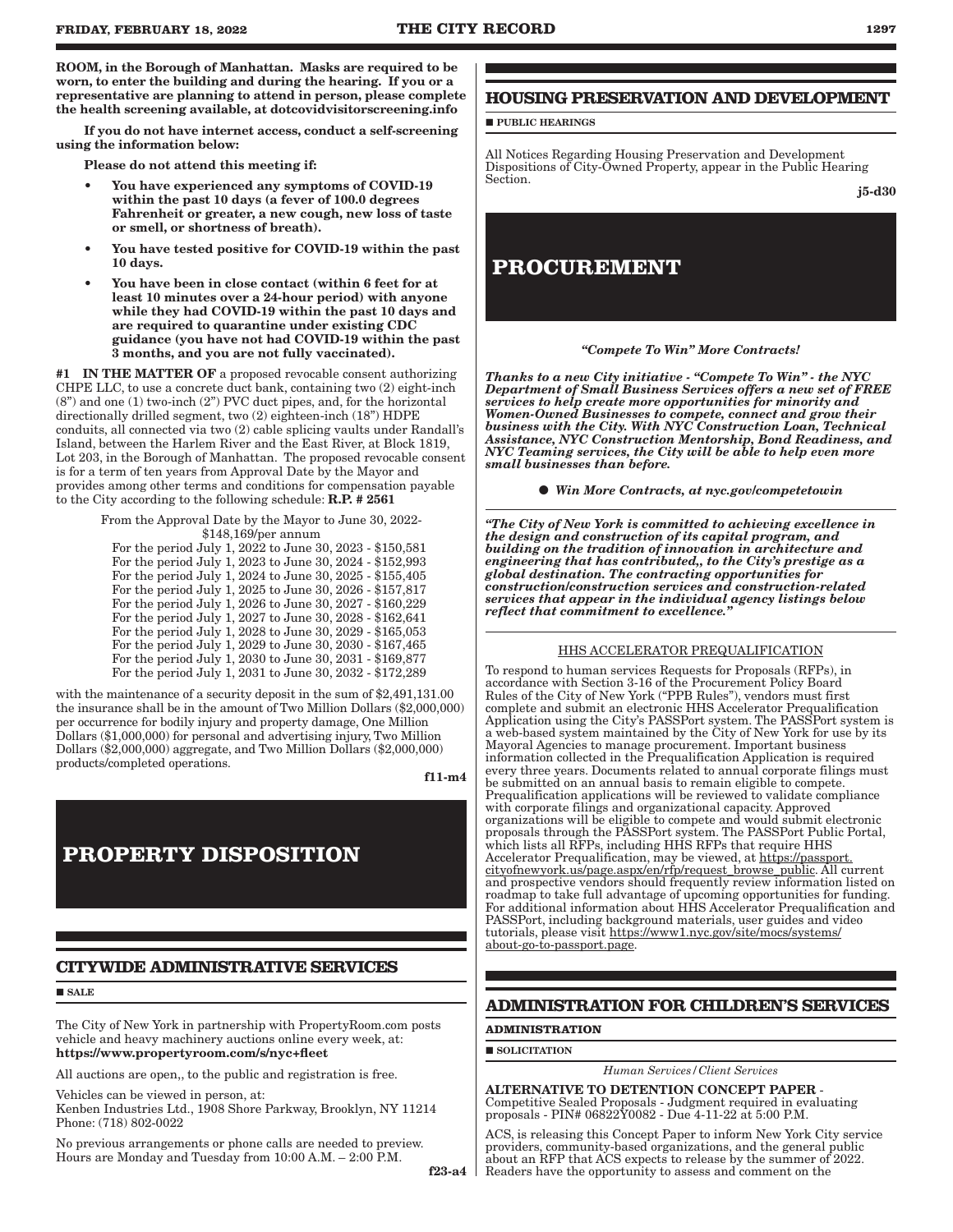requirements listed in this Concept Paper. Through the ATD, RFP, ACS will seek appropriately qualified vendors to collectively provide a varied range of alternative to detention programing aimed at ensuring that youth appear at all court dates during the pendency of their case and remain arrest-free throughout their time of participation in the assigned ATD.

The Concept Paper will be released on February 25, 2022, through the PASSPort Public Portal at: https://passport.cityofnewyork.us/page. aspx/en/rfp/request\_browse\_public.

All comments and feedback regarding this Concept Paper must be received no later than April 11, 2022, by 5:00 P.M. Comments should be sent via email to: ATD-CP@acs.nyc.gov.

*Use the following address* unless otherwise specified in notice, to secure, examine or submit bid/proposal documents, vendor prequalification and other forms; specifications/blueprints; other information; and for opening and reading of bids at date and time specified above.

*Administration for Children's Services, 150 William Street, 9th Floor, New York, NY 10038. Maryann Lauria (212) 341-3515; Maryann.Lauria@acs.nyc.gov*

 $-$  f18-25

#### **COMPTROLLER**

AWARD

*Services (other than human services)*

U.S. MID CAP EQUITY ACTIVE INVESTMENT MANAGEMENT AGREEMENT - Request for Proposals - PIN# 015-198-240-01 QM - AMT: \$9,274,000.00 - TO: Cooke and Bieler, LP, 1700 Market Street, Suite 3222, Philadelphia, PA 19103-3912.

 $-$ f18

# **DISTRICT ATTORNEY - NEW YORK COUNTY**

#### **PROCUREMENT AND CONTRACT MANAGEMENT**

**INTENT TO AWARD** 

# *Human Services/Client Services*

NEW YORK COUNTY RE-ENTRY TASK FORCE RENEWAL - Negotiated Acquisition - Other - PIN#2020NA002 - Due 2-24-22 at 5:00 P.M.

Renewal of current contract - Term is 4/1/22 thru 3/31/23. Pursuant to Section 3-04 (b) (2) (iii) of the Procurement Policy Board Rules the District Attorney's Office of NY County, is renewing the NY Re-Entry Task Force.

*Use the following address* unless otherwise specified in notice, to secure, examine or submit bid/proposal documents, vendor prequalification and other forms; specifications/blueprints; other information; and for opening and reading of bids, at date and time specified above.

*District Attorney - New York County, One Hogan Place, New York, NY 10013. Barbara Kaye (212) 335-9816; kayeb@dany.nyc.gov*

f17-24

#### **EDUCATION**

**CONTRACTS AND PURCHASING**

 $\blacksquare$  SOLICITATION

*Goods and Services*

#### REQUIREMENTS CONTRACT FOR UNIFORMS FOR OFFICE OF FOOD AND NUTRITION SERVICES STAFF INCLUDING EMBROIDERY AND LOGO - Competitive Sealed Bids - PIN# B5598040 - Due 5-3-22 at 4:00 P.M.

Bid submissions must be sent via electronic mail ("The Bid Submission Email"), to DCPSubmissions@schools.nyc.gov, (the "Bid Submission Email Address"). Bid Submissions sent to any other email address will be disregarded. The subject line of your Bid Submission Email must include the solicitation number and the name of the submitting vendor (e.g. B5598 – ENTER COMPANY NAME). Please attach the completed Request for Bids and the Bid Blank documents to the Bid Submission Email as separate files. Please name the bid blank attachment "Bid Blank" and the completed Request for Bids attachment "RFB." In addition to electronic submission via email, Bidders may choose to hand deliver their bid packages to NYC DOE at any time prior to the

Bid Due Date/Time. If you plan to submit a paper bid, you must provide notice by emailing, DCPSubmissions@schools.nyc.gov, including "Paper Submission Request for Solicitation #B5598" in the subject line, at least three (3) business days in advance of the anticipated date and time you or your agent plan to arrive at 65 Court Street, Brooklyn, NY 11201, Room 1201, to drop off your bid. Bidders should include in their notification email the name of the person who will be delivering the bid or advise that the Bid Package will be arriving by messenger. Bidders who fail to provide advance notification of intent to hand-deliver a bid risk not having anyone to receive the bid. Fed Ex, UPS, USPS or other common deliveries services will not be accepted." If the files accompanying your bid submission are too large to be transmitted as email attachments, please include in the first line of your Bid Submission Email a link to a Microsoft OneDrive folder containing all of your bid-related documents. Please note that if you are using OneDrive, do not attach any documents to the Bid Submission Email. Further, please include a separate folder within your OneDrive folder which includes the separate bid blank file. Please name this folder and the bid blank file "Bid Blank." The name of your OneDrive folder must match the subject line of your bid submission, and your OneDrive folder must not contain any files unrelated to the Bid Submission. Guidance for first-time Microsoft One-Drive Users: Microsoft OneDrive ("OneDrive") is a file hosting and synchronization service operated by Microsoft as part of its web version of Microsoft Office. OneDrive allows users to grant access to files which are too large to transmit via electronic mail to other users. If you do not have Office 365, please take the following steps to gain access to a free version of OneDrive so that you can upload those bid submission documents which are too large to transmit via electronic mail: 1. Conduct an internet search for "Microsoft OneDrive;" 2. Navigate to the official Microsoft website and sign up for a free account; 3. Once you have created a folder for the solicitation whose name matches the subject line of your Bid Submission Email, upload the documents relevant to your bid submission in this folder. 4. Create a share link for this folder; 5. Be sure to check your share settings so that anyone receiving the link that you create will be able to open the link and access the files. If your share link permissions are restricted (e.g. to only your organization in Office 365), the DOE will not be able to view your solicitation documents. It is your responsibility to ensure that the link(s) you provide allows the DOE to view, download and/or open your documents; and 6. Include the link which you have created as the first line of your Bid Submission Email. The Bid opening will be conducted virtually via Microsoft Teams on Wednesday, May 4, 2022, at 11:00 A.M. Bidders who have submitted their Bid Submission Email by the Bid Submission Deadline will receive a reply to their Bid Submission Email with a link to view be able to view a livestream of the Bid opening online. The Bid opening will also be recorded and posted on vimeo.com. A link to the video of the bid opening will be available on the first DOE website referenced below. Please continue to check the DOE website and/or Vendor Portal for updates. https://infohub.nyced. org/vendors, https://www.finance360.org/vendor/vendorportal/.

To download BID5598, please go to, https://infohub.nyced.org/resources/ vendors/open-doe-solicitations/request-for-bids. If you cannot download this RFB, please send an email to, vendorhotline@schools.nyc.gov, with the RFB number and title in the subject line of your email. For all questions related to this RFB, please send an email to, RGreene@ schools.nyc.gov, with the RFB's number and title in the subject line of your email. Description: This is a requirements contract and it is for the furnishing and delivery of uniforms for OFNS cafeteria staff, regional chefs, pest management employees, and warehouse workers. Items include but are not limited to button down short sleeve shirts, pants, skirts, waist and bib aprons, lab coats, chef jackets, freezer jacket, hats, etc. Specific logos or embroidery will be required on various items. There will be a Pre-Bid Conference on Tuesday, March 23, 2022, at 2:00 P.M., on Microsoft Teams Live. The link to the virtual Pre-Bid Conference scheduled is https://teams.microsoft.com/l/ meetup-join/19%3ameeting\_ZDZjMWFlOTctMDkyNi00MjNmLWJmNz UtNTU2OTc5ZjBiYTg3%40thread.v2/0?context=%7b%22Tid%22%3a% 2218492cb7-ef45-4561-8571-0c42e5f7ac07%22%2c%22Oid%22%3a%22 6e2fd414-0ae5-4fe8-99e3-1a0704ec15a8%22%2c%22IsBroadcastMeetin g%22%3atrue%7d&btype=a&role=a . We recommend that proposers download the free Microsoft Teams Application on their computer and/ or mobile device to participate in the Teams Live Event in advance of the conference and attendees should plan to log in 5 minutes prior to the conference start time. Notes for Attendees: - Attendees may need to re-start the application if you are initially unable to hear audio or run into other technical challenges. - Attendees will only be able to watch and hear the live event once it has started. - Attendees should identify their firm's name when joining Microsoft Teams. - During the live event, Attendees will only be able to communicate with the DOE by asking questions through the Q&A icon. - In the Q&A, Attendees should select "Featured" rather than "My Questions" so they can see the full dialogue in Q & A. If the latter is selected, they will only see their questions/answers. - All questions will be answered during the live event but the published Q&A will supersede any response given during the live event.

Bid opens virtually on Wednesday, May 4, 2022, at 11:00 A.M. Please see virtual link below.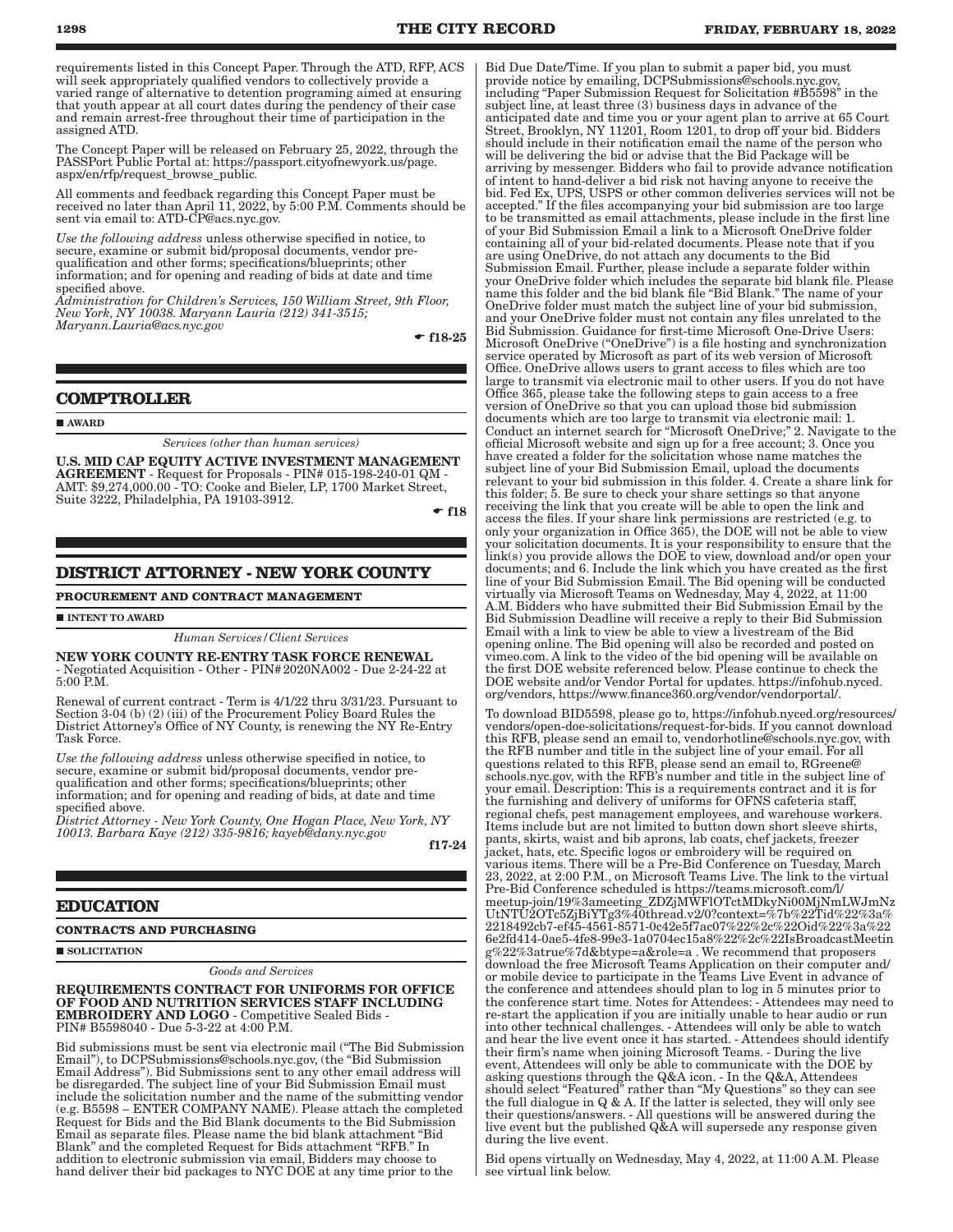The New York City Department of Education (DOE) strives to give all businesses, including Minority and Women-Owned Business Enterprises (MWBEs), an equal opportunity to compete for DOE procurements. The DOE's mission is to provide equal access to procurement opportunities for all qualified vendors, including MWBEs, from all segments of the community. The DOE works to enhance the ability of MWBEs to compete for contracts. DOE is committed to ensuring that MWBEs fully participate in the procurement process.

*Use the following address* unless otherwise specified in notice, to secure, examine or submit bid/proposal documents, vendor prequalification and other forms; specifications/blueprints; other information; and for opening and reading of bids at date and time specified above.

*Education, 65 Court Street, Room 1201, Brooklyn, NY 11201. Vendor Hotline (718) 935-2300; vendorhotline@schools.nyc.gov*

 $\div$  f18

### **BOARD OF ELECTIONS**

**AWARD** 

*Goods*

MAIL SORTING AND SCANNING MACHINES Intergovernmental Purchase - PIN# 00320212025 - AMT: \$901,483.90 - TO: TriTek Systems Inc., 103 East Bridle Path, Hockessin, DE 19707-9409.

The Board purchased mail sorting and scanning machines in 2020, through a Intergovernmental Purchase to process the large volume of absentee ballot received due to the pandemic for the November Presidential Election. The Hardware and licenses for the software used in the equipment were manufactured by Tritek System Inc., and as such Tritek Systems Inc., is uniquely qualified to maintain and enhance this system and equipment. The Board needs to renew the software licenses and obtain continued maintenance and support for software and hardware on the machines from Tritek Systems Inc. It is not practicable to rebid for these services.

The ACCO has determined that for this particular procurement. It is in the City's best interest to negotiate with only the subject contractor based on the fact the supplier is the current contractor and, pursuant to  $3-04(b)(2)(i)(D)$  of the PPB Rules and there is a compelling need to negotiate with the subject contractor to ensure continuity of services.

 $\div$  f18

#### **PROCUREMENT**

**SOLICITATION** 

*Goods and Services*

#### DEMOCRACY LIVE INC ADA ABSENTEE BALLOT

APPLICATION - Negotiated Acquisition - Available only from a single source - PIN# 00302072022 - Due 2-28-22 at 2:00 P.M.

Judge Lewis J. Liman issued an order on August 19, 2020, the SBOE to issue a resolution requiring all County Boards of Elections shall provide accessible fillable PDF applications on their website to request ADA accessible ballots and provide ADA accessible ballots for the November General Election.

The SBOE, is currently in negotiation with plaintiff to create a state wide ADA absentee ballot application and absentee ballot specifications. The SBOE has requested the NYC BOE to continue to provide the same ADA absentee ballot application as the Board has been providing since the June Primary 2020.

The Board has been using the company Democracy Live Inc., to provide the services for the past elections. This company was obtained off a list of approved vendors originally provided by the SBOE.

Contract starts January 1, 2022, ends January 31, 2023.

*Use the following address* unless otherwise specified in notice, to secure, examine or submit bid/proposal documents, vendor prequalification and other forms; specifications/blueprints; other information; and for opening and reading of bids at date and time specified above.

*Board of Elections, 32 Broadway, 7th Floor, New York, NY 10004. Leslie Williams (212) 855-1228; Lwilliams@boe.nyc*

 $f14-18$ 

# **ENVIRONMENTAL PROTECTION**

#### **AWARD**

*Construction/Construction Services*

RESILIENCY JOB ORDER, GENERAL, STATEN ISLAND - Renewal - PIN# 82620B8266KXLR001 - AMT: \$3,800,000.00 - TO: Jett Industries Inc., Route 7 Behind Agway, Colliersville, NY 13747.

The continuation of this contract is critical, to continue providing General Construction Work under a series of small to medium size construction projects for the following DEP facilities: Bowery Bay WWTP, Owls Head WWTP, Red Hook WWTP, 37th Avenue PS, and Sapphire Street PS. In addition to large capital construction projects, there is an ongoing need to accomplish smaller, straightforward construction projects at its facilities through these JOC contracts. Without these JOCs, for each such project, DEP must prepare complete contract documents and execute the required steps through the competitive bid process. Procuring the construction through this traditional design-bid-build process takes considerable time. Many of the projects are essential to maintain the operation of BWT facilities. The work will incorporate adaptation strategies aimed at making the sites more resilient in extreme weather conditions. As part of its commitment to planning for climate change and the impacts of extreme weather, DEP established its Wastewater Resiliency Program (the Program) targeted at hardening WWTPs, selected Pumping Stations and other facilities across the City.

 $-$ f18

# RESILIENCY JOB ORDER, GENERAL, BX - Renewal -

PIN# 82620B8259KXLR001 - AMT: \$8,500,000.00 - TO: WDF Inc., 30 North MacQuesten Parkway, Mount Vernon, NY 10550.

The continuation of this contract is critical, to keep providing General Construction Work under a series of small to medium size construction projects for the following DEP facilities: Bowery Bay WWTP, Owls Head WWTP, Red Hook WWTP, 37th Avenue PS, and Sapphire Street PS. In addition to large capital construction projects, there is an ongoing need to accomplish smaller, straightforward construction projects at its facilities through these JOC contracts. Without these JOCs, for each such project, DEP must prepare complete contract documents and execute the required steps through the competitive bid process. Procuring the construction through this traditional design-bidbuild process takes considerable time. Many of the projects are essential to maintain the operation of BWT facilities. The work will incorporate adaptation strategies aimed at making the sites more resilient in extreme weather conditions. As part of its commitment to planning for climate change and the impacts of extreme weather, DEP established its Wastewater Resiliency Program (the Program) targeted at hardening WWTPs, selected Pumping Stations and other facilities across the City.

 $-$ f18

#### **ENGINEERING, DESIGN AND CONSTRUCTION**

**SOLICITATION** 

*Construction/Construction Services*

82622B0004-BEDC - DEL-397: RISER VALVE CONTROL SYSTEMS AT DELAWARE AQUEDUCT CHAMBERS - Competitive Sealed Bids - PIN# 82622B0004 - Due 3-31-22 at 10:00 A.M.

This Competitive Sealed Bid ("RFx), is being released through PASSPort, New York City's online procurement portal. Responses to this RFx should be submitted via PASSPort. To access the solicitation, vendors should visit the PASSPort Public Portal, at https://www1.nyc. gov/site/mocs/systems/about-go-to-passport.page, and click on the "Search Funding Opportunities in PASSPort" blue box. This will take you to the Public Portal of all procurements in the PASSPort system. To quickly locate the RFx, insert the EPIN 82622B0004 into the Keywords search field. If you need assistance submitting a response, please contact, help@mocs.nyc.gov. On the Response Due Date at 10:00 A.M., please be advised that you will be required to submit a PAPER copy of the Bid Submission Form and the Bid Security to NYC Department of Environmental Protection, 96-05 Horace Harding Expressway, 1st Floor Low Rise, Flushing, NY 11373.

Pre-Bid Conference location -Microsoft TEAMS call in (audio only) +1 347-921-5612,,782695382#, https://teams.microsoft.com/l/meetupjoin/19%3ameeting\_ZDI5ZTdjYTQtZmI1YS00YzNmLTg1YzAtMjA2Yj U2NGM2YTI2%40thread.v2/0?context=%7b%22Tid%22%3a%22f470a3 5f-0853-4633-aae3-ce4e8b5085a3%22%2c%22Oid Corona, NY 11373. Mandatory: no Date/Time - 2022-03-07 10:00:00.

 $-$ f18

82621B0113-BEDC - PS-284 RECONSTRUCTION OF CLEARVIEW PUMPING STATION, QUEENS - Competitive Sealed Bids - PIN# 82621B0113 - Due 3-29-22 at 10:00 A.M.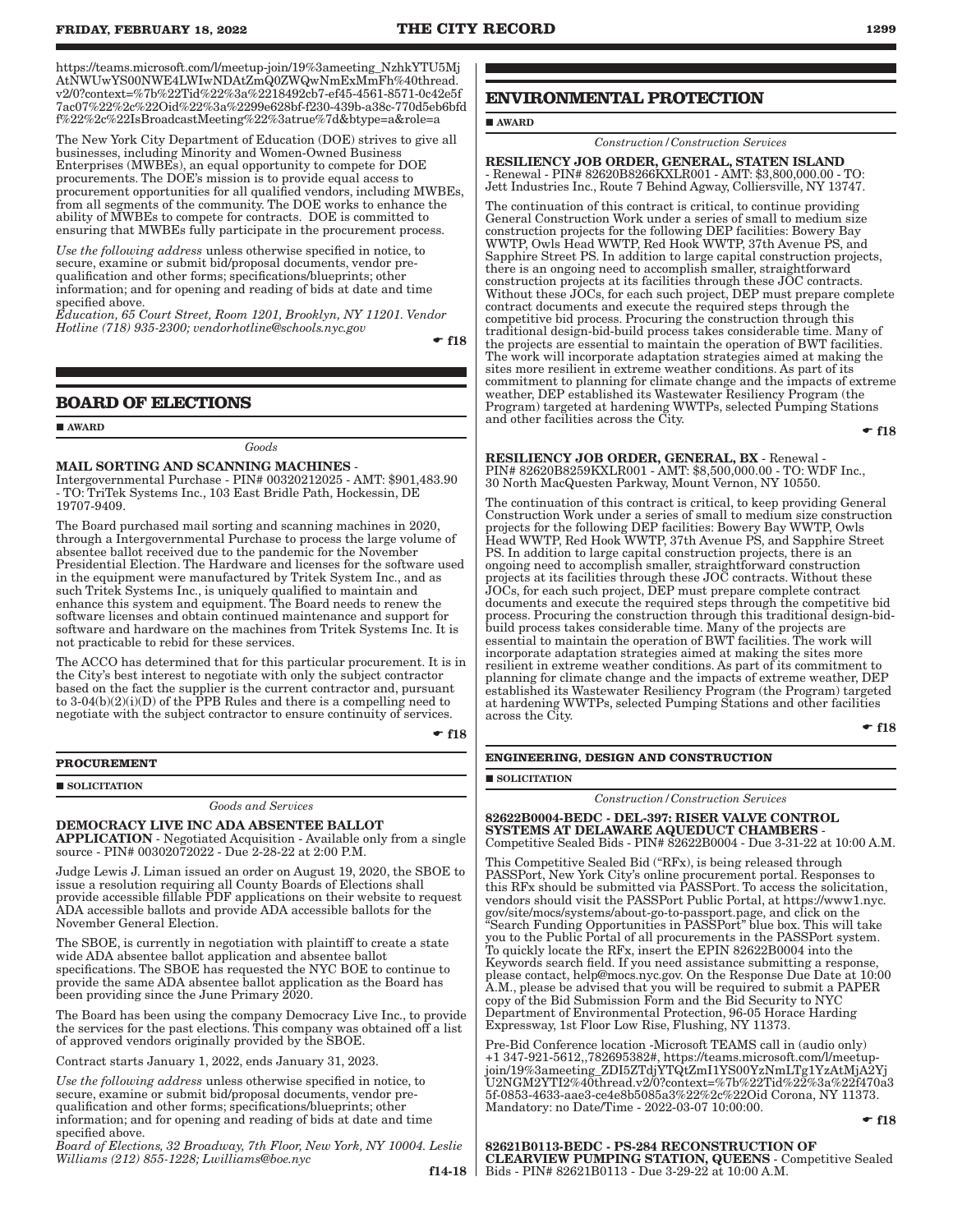PS-284: Reconstruction of Clearview Pumping Station, Queens.

This Competitive Sealed Bid ("RFx) is being released through PASSPort, New York City's online procurement portal. Responses to this RFx should be submitted via PASSPort. To access the solicitation, vendors should visit the PASSPort Public Portal, at https://www1.nyc. gov/site/mocs/systems/about-go-to-passport.page, and click on the "Search Funding Opportunities in PASSPort" blue box. This will take you to the Public Portal of all procurements in the PASSPort system. To quickly locate the RFx, insert the EPIN 82621B0113 into the Keywords search field. If you need assistance submitting a response, please contact help@mocs.nyc.gov. On the Response Due Date at 10:00 A.M., please be advised that you will be required to submit a PAPER copy of the Bid Submission Form and the Bid Security to NYC Department of Environmental Protection, 96-05 Horace Harding Expressway, 1st Floor Low Rise, Flushing, NY 11373.

Pre-Bid Conference location -Microsoft TEAMS call in (audio only) +1 347-921-5612,,560764352#, https://teams.microsoft.com/l/meetupjoin/19%3ameeting\_ZTgyODY3ODYtNjlmYS00MDgzLTkxMDItNmEx ZDA0N2RjZTE0%40thread.v2/0?context=%7b%22Tid%22%3a%22f470 a35f-0853-4633-aae3-ce4e8b5085a3%22%2c%22Oid Corona, NY 11373. Mandatory: yes Date/Time - 2022-03-02 10:00:00.

 $\div$  f18

#### **WATER AND SEWER OPERATIONS**

**SOLICITATION** 

*Services (other than human services)*

82621B0107-BWSO\_OC-21 BWSO FIELD OPERATIONS OFFICE CLEANING SERVICES PROVIDING LABOR, MATERIALS, EQUIPMENT AT BWSO FACILITIES, CITYWIDE - Competitive Sealed Bids - PIN# 82621B0107 - Due 3-17-22 at 10:00 A.M.

OC-21 Office Cleaning Services at Bureau of Water and Sewer Operations Facilities, Citywide.

This Competitive Sealed Bid ("RFx) is being released through PASSPort, New York City's online procurement portal. Responses to this RFx should be submitted via PASSPort. To access the solicitation, vendors should visit the PASSPort Public Portal, at https://www1.nyc. gov/site/mocs/systems/about-go-to-passport.page, and click on the "Search Funding Opportunities in PASSPort" blue box. This will take you to the Public Portal of all procurements in the PASSPort system. To quickly locate the RFx, insert the EPIN 82621B0107 into the Keywords search field. If you need assistance submitting a response, please contact help@mocs.nyc.gov. On the Response Due Date at 10:00 A.M., please be advised that you will be required to submit a PAPER copy of the Bid Submission Form and the Bid Security to NYC Department of Environmental Protection, 96-05 Horace Harding Expressway, 1st Floor Low Rise, Flushing, NY 11373.

Pre-Bid Conference location -Microsoft TEAMS call in (audio only) +1 347-921-5612,,763973541#, https://teams.microsoft.com/l/meetupjoin/19%3ameeting\_YmI0ODc4ZDctZmE3Yy00NTI0LTgzNDctOTAxYj ZjZGJlOGJj%40thread.v2/0?context=%7b%22Tid%22%3a%22f470a3 5f-0853-4633-aae3-ce4e8b5085a3%22%2c%22Oid Corona, NY 11373. Mandatory: no Date/Time - 2022-03-01 10:00:00.

 $-$ f18

#### **FINANCE**

**TPS-TREASURY**

**INTENT TO AWARD** 

*Services (other than human services)*

EPIN 83622N0005 - GENERAL BANKING SERVICES - NEGOTIATED ACQUISITION EXTENSION - Negotiated Acquisition - Other - PIN#83622N0005 - Due 2-18-22 at 5:00 A.M.

This is a notice of intent, to enter into Negotiated Acquisition Extension for a two-year contract with Bank of America, General Banking Services for the Department of Finance Treasury Division.

f11-18

#### **HOMELESS SERVICES**

**FACILITIES, MAINTENANCE AND REPAIR**

**INTENT TO AWARD** 

*Construction Related Services*

EXTEND ARCHITECTURAL & ENGINEERING SUPPORT SERVICES CONTRACT WITH MOTT MACDONALD NY INC - Negotiated Acquisition - Other - PIN# 07122N0002 - Due 2-22-22 at 2:00 P.M.

This is a one year negotiated acquisition extension necessary to continue services until the new contract is in place.

This NAE is needed until a new RFP is awarded.

*Use the following address* unless otherwise specified in notice, to secure, examine or submit bid/proposal documents, vendor prequalification and other forms; specifications/blueprints; other information; and for opening and reading of bids at date and time specified above.

*Homeless Services, 150 Greenwich Street, 37th Floor, New York, NY 10007. Jacques jfraizer@dhs.nyc.gov jfraizer@dhs.nyc.gov*

f14-18

#### **HOUSING AUTHORITY**

**PROCUREMENT**

SOLICITATION

*Goods and Services*

SMD\_SERVICES\_IDIQ CONTRACT FOR PUMP REPAIR, STEAM DISTRIBUTION, BOILER PREVENTIVE MAINTENANCE AND BOILER WELDING CITYWIDE WITH BOROUGH FOCUS - Competitive Sealed Bids - Due 3-17-22 at 10:00 A.M.

- 348905 SMD\_SERVICES\_IDIQ Contract for Pump Repair, Steam Distribution, Boiler Preventive Maintenance and Boiler Welding Citywide with Borough of the Bronx Focus
- 363924 SMD\_SERVICES\_IDIQ Contract for Pump Repair, Steam Distribution, Boiler Preventive Maintenance and Boiler Welding Citywide with Borough of Manhattan Focus
- 363925 SMD\_SERVICES\_IDIQ Contract for Pump Repair, Steam Distribution, Boiler Preventive Maintenance and Boiler Welding Citywide with Boroughs of Queens and Staten Island Focus
- 363926 SMD\_SERVICES\_IDIQ Contract for Pump Repair, Steam Distribution, Boiler Preventive Maintenance and Boiler Welding Citywide with Borough of Brooklyn Focus

The Work to be performed by the contractor under this Contract (the "work"), shall consist of providing all labors, materials, equipment, and ancillary items necessary and appropriate for the repair of mechanical systems: The types of maintenance and repair to be performed under this contract include but are not limited to: pump repair and replacement, steam distribution and controls repair and boiler welding and repair, etc.

This Contract shall be subject to the New York City Housing Authority's Project Labor Agreement and, as part of its bid, the Bidder must submit (1) a Letter of Assent to the Project Labor Agreement signed by the Bidder and (2) Letters of Assent signed by each of the Bidder's proposed Subcontractors.

A non-mandatory virtual Pre-Bid Conference will be held on Wednesday, February 23, 2022, at 11:00 A.M., and will be conducted remotely via Microsoft Teams meeting. Although attendance is not mandatory at the Pre-Bid Conference, it is strongly recommended that all interested Bidders attend and that Bidders thoroughly review bid documents in advance of the meeting. To participate in the Pre-Bid Conference, please follow the options below:

Option 1: Copy and paste the information below into your browser to access the meeting

https://teams.microsoft.com/l/meetup-join/19%3ameeting\_ODUxZTBkN zMtM2YwNy00NmM3LTkxMDItYzMzYjJiZGI5YmJm%40thread.v2/0? context=%7b%22Tid%22%3a%22709ab558-a73c-4f8f-98ad-20bb096cd0f 8%22%2c%22Oid%22%3a%22cadc5c04-60fd-46d2-b054-cd0350bbcd5c %22%7d

Option 2: Call in (audio only)

+1 646-838-1534,,422929706# United States, New York City Phone Conference ID: 422 929 706#

Option 3: Access the attached document "TEAMS Meeting Link RFQ 348905, 363924-363926" and click on the embedded link to join.

RFQ Question Deadline 3/3/22, at 2:00 P.M.

Question and Answer Release Date 3/9/22, at 2:00 P.M.

Interested vendors are invited to obtain a copy of the opportunity at NYCHA's website, by going to http://www.nyc.gov/nychabusiness. On the left side, click on "iSupplier Vendor Registration/Login" link. (1) If you have an iSupplier account, then click on the " Login for registered vendors" link and sign into your iSupplier account. (2) If you do not have an iSupplier account you can request an account by clicking on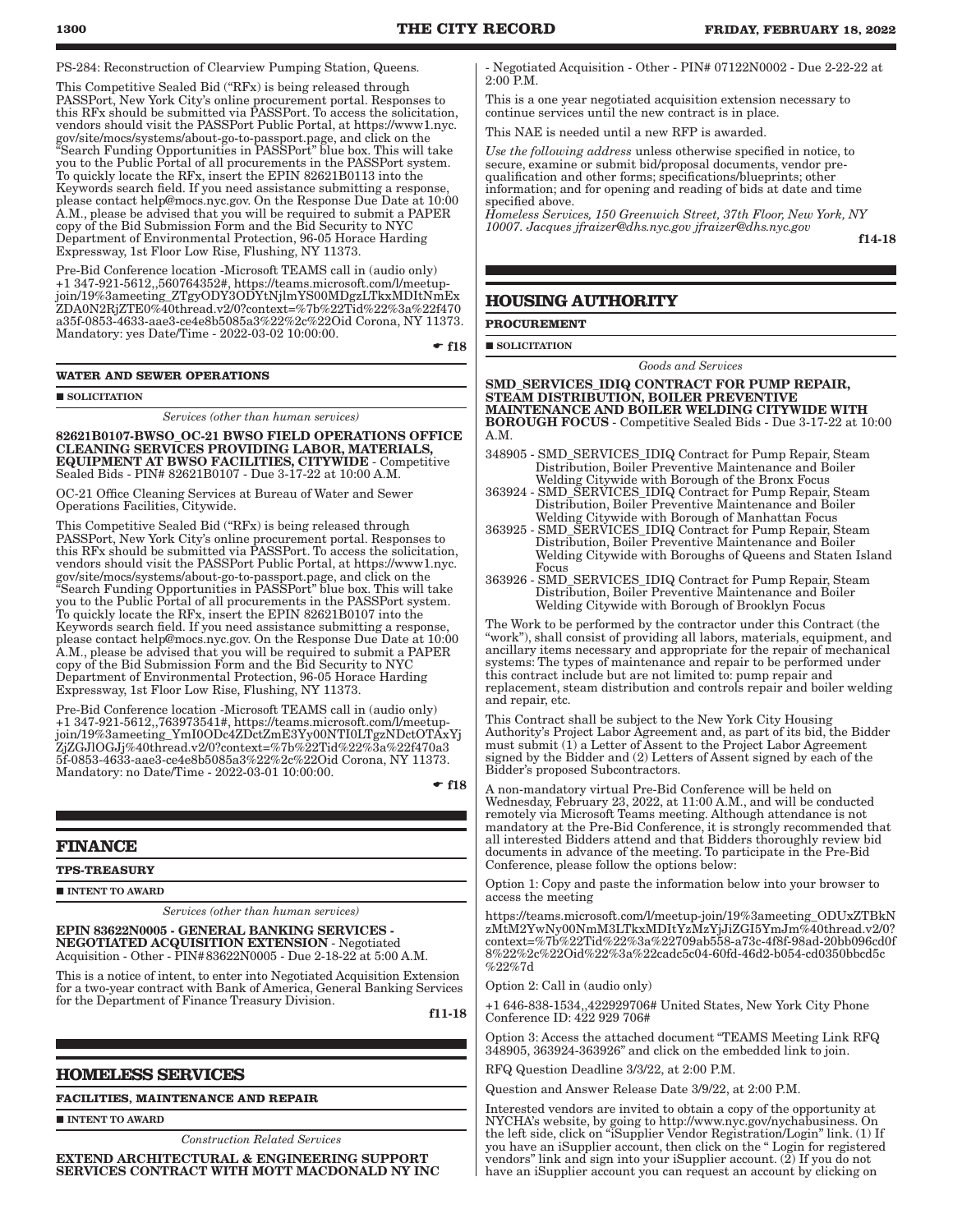"New suppliers register in iSupplier" to apply for log-in credentials. Once you have accessed your iSupplier account, log into your account, then choose under the Oracle Financials home page, the menu option "Sourcing Supplier", then choose "Sourcing", then choose Sourcing Homepage"; and conduct a search in the "Search Open Negotiations" box for RFQ Number(s) 348905, 363924, 363925, 363926.

Note: In response to the COVID-19 outbreak, we are accepting only electronic bids submitted online via iSupplier. Paper bids will not be accepted or considered. Please contact NYCHA Procurement, at procurement@nycha.nyc.gov, for assistance.

*Use the following address* unless otherwise specified in notice, to secure, examine or submit bid/proposal documents, vendor prequalification and other forms; specifications/blueprints; other information; and for opening and reading of bids at date and time specified above.

*Housing Authority, 90 Church Street, 6th Floor, New York, NY 10007. JoAnn Park (212) 306-4511; joann.park@nycha.nyc.gov*

 $\div$  f18

# **HOUSING PRESERVATION AND DEVELOPMENT**

**EDC/APM/PM & CS - PROCUREMENT & SPECIAL INITIATIVES**

**INTENT TO AWARD** 

*Human Services/Client Services*

HOUSING MANAGEMENT & MAINTENANCE TRAINING NAE - Negotiated Acquisition - Other - PIN#80622N0001 - Due 2-28-22 at 5:00 A.M.

1 year extension of the Housing Management & Maintenance Training contract for continuity of service.

f15-22

### **HUMAN RESOURCES ADMINISTRATION**

**AWARD** 

*Human Services/Client Services*

SHELTER FACILITIES FOR HOMELESS FAMILIES WITH CHILDREN, QUEEN FAMILY RESIDENCE, 7300-7304 QUEENS BOULEVARD WOODSIDE NY 11377 - Competitive Sealed Proposals/Pre-Qualified List - PIN# 07121P0118001 - AMT: \$72,085,151.00 - TO: Home/Life Services, Inc., 9201 4th Avenue, 6th Floor, Brooklyn, NY 11209.

Contract Term from 11/1/2021 to 6/30/2030

 $\div$ f18

#### $\blacksquare$  INTENT TO AWARD

*Services (other than human services)*

GCOM SOFTWARE, LLC - CONSULTING SERVICES - Negotiated Acquisition - Other - PIN#06922N0035 - Due 2-25-22 at 10:00 P.M.

The Department of Social Services Information Technology Services' (DSS – ITS) is requesting a payment of \$186,739.00 be made, to the vendor, GCOM for the fiscal year (FY) 2017 consultant services provided under the ITCS3 change order (CO) 3-071-3061C that could not be paid under DoITT's Master Agreement # MMA1-858- 20156200182. Thus, the payment is being processing via Negotiated Acquisition PIN 22OPEMI08501.

f17-24

PROVISION OF PROFESSIONAL TEMPORARY SERVICES TO DSS-HRA-DHS - Negotiated Acquisition - Other - PIN# 06922N0036 - Due 2-22-22 at 7:00 P.M.

HRA, intends to enter into a Negotiated Acquisition Extension contract with IOS Acquisitions LLC, to provide temporary personnel throughout the five boroughs to DSS-HRADHS, while the agency solicit a new contract through RFP. The contract term for this NAE is six months.

This NAE will allow continued services with IOS Acquisition, to provide temporary personnel throughout the five boroughs to DSS-HRA-DHS, while the agency negotiates a new contract through a Competitive sealed proposal.

# **PROBATION**

AWARD

*Services (other than human services)*

MAINTENANCE/SUBSCRIPTIONS/CONSULTING FOR CE SYSTEM - Sole Source - Other - PIN# 78121S0003001 - AMT: \$593,958.04 - TO: Automon LLC, 6621 North Scottsdale Road, Scottsdale, AZ 85250.

Notice of intent to enter into sole source negotiations was published in The City Record from 4/1/21 - 4/7/21. Automon LLC, is the sole owner of the Caseload Explorer System and all associated code, it is thereby the only vendor capable of providing the maintenance, subscriptions and consulting.

 $-$ f18

# **CONTRACT AWARD HEARINGS**

**NOTE: LOCATION(S) ARE ACCESSIBLE TO INDIVIDUALS USING WHEELCHAIRS OR OTHER MOBILITY DEVICES. FOR FURTHER INFORMATION ON ACCESSIBILITY OR TO MAKE A REQUEST FOR ACCOMMODATIONS, SUCH AS SIGN LANGUAGE INTERPRETATION SERVICES, PLEASE CONTACT THE MAYOR'S OFFICE OF CONTRACT SERVICES (MOCS) VIA EMAIL, AT DISABILITYAFFAIRS@MOCS.NYC.GOV OR VIA PHONE, AT (212) 788-0010. ANY PERSON REQUIRING REASONABLE ACCOMMODATION FOR THE PUBLIC HEARING, SHOULD CONTACT MOCS, AT LEAST THREE (3) BUSINESS DAYS IN ADVANCE OF THE HEARING, TO ENSURE AVAILABILITY.**

 $\overline{\mathbf{c}}$ 

# **YOUTH AND COMMUNITY DEVELOPMENT**

**PUBLIC HEARINGS** 

NOTICE IS HEREBY GIVEN that a Contract Public Hearing will be held on Monday March 7, 2022 via MS TEAMS Conference Call (Dial In: +1 646-893-7101 / Conference ID: 973 474 306#) commencing at 10:00 A.M. on the following:

IN THE MATTER of (7) seven Applied Research and Evaluation Services Competitive Task Orders awarded off Master Services Agreements that were procured by way of Competitive Sealed Proposal. These qualified contractors will conduct applied research and evaluation services and deliver products that help cultivate a culture of data-driven decision making, inform program improvement / policy, contribute to continuous quality improvement and explore / spotlight best practices.

The PASSPORT E-PIN, Contractors, Task Order Amounts, Contractor addresses, Task Order Terms, and Task Order ProjectS are indicated below.

| <b>PASSPORT</b><br><b>EPIN</b> | <b>CONTRACTOR</b><br><b>NAME</b>          | <b>TASK</b><br><b>ORDER</b><br><b>AMOUNT</b> | <b>CONTRACTOR</b><br><b>ADDRESS</b>                             | <b>TASK</b><br><b>ORDER</b><br><b>TERM</b> | <b>TASK</b><br><b>ORDER</b><br><b>PROJECT</b> |
|--------------------------------|-------------------------------------------|----------------------------------------------|-----------------------------------------------------------------|--------------------------------------------|-----------------------------------------------|
| 26022Z0005001                  | <b>EXPANDED</b><br><b>SCHOOLS INC</b>     | \$250,000.00                                 | 11 W 42nd<br>Street, 3rd<br>Floor New York,<br>NY 10036         | $11/1/21-$<br>6/30/22                      | Compass<br>Stakeholder<br>Engagement          |
| 26022Z0010001                  | <b>EXPANDED</b><br><b>SCHOOLS INC</b>     | \$150,000.00                                 | 11 W 42nd<br>Street, 3rd<br>Floor New York, 6/30/22<br>NY 10036 | $11/22/21-$                                | Center-<br>$_{\rm Based}$                     |
| 26022Z0002001                  | <b>Policy Studies</b><br>Associates, Inc. | \$125,000.00 NW, 200N                        | 1120 20th<br><b>Street</b><br>Washington,<br>DC 20036           | $11/1/21-$<br>6/30/22                      | Summer<br>Rising                              |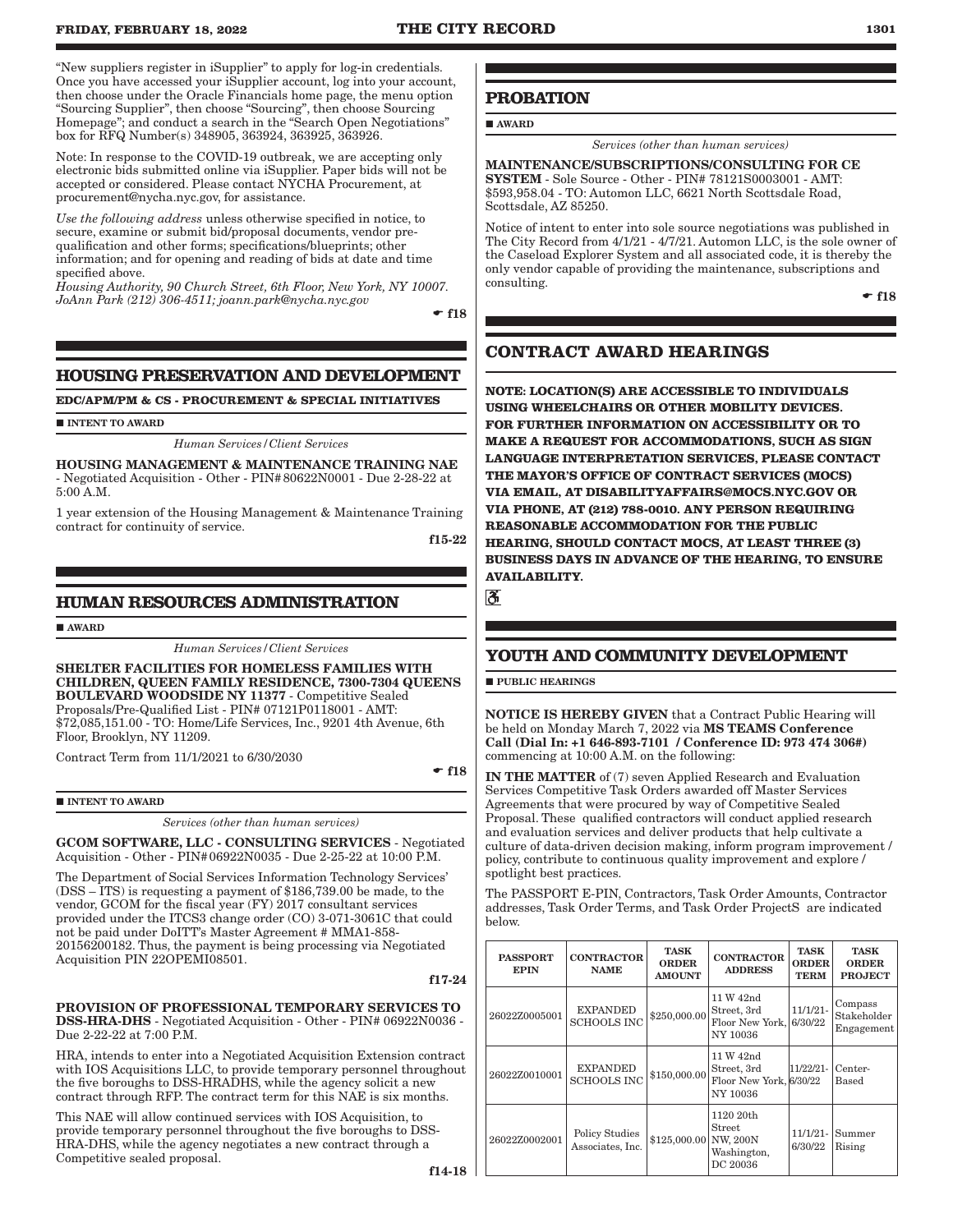| 26022Z0003001 | <b>Policy Studies</b><br>Associates, Inc.                             | \$125,000.00 | 1120 20th<br><b>Street</b><br> NW, 200N<br>Washington,<br>DC 20036      | $11/1/21-$<br>6/30/22   | Summer<br>Youth<br>Employment         |
|---------------|-----------------------------------------------------------------------|--------------|-------------------------------------------------------------------------|-------------------------|---------------------------------------|
| 26022Z0007001 | <b>Policy Studies</b><br>Associates, Inc.                             | \$150,000.00 | 1120 20th<br><b>Street</b><br>NW, 200N<br>Washington,<br>DC 20036       | $11/1/21-$<br>9/30/22   | Literacy<br>Stakeholder<br>Engagement |
| 26022Z0012001 | <b>AMERICAN</b><br><b>INSTITUTES</b><br>FOR<br><b>RESEARCH</b>        | \$150,000.00 | 1000 Thomas<br>Jefferson<br><b>Street NW</b><br>Washington,<br>DC 20007 | 11/22/21-<br>6/30/22    | Research<br>Youth (ages<br>$14-24)$   |
| 26022Z0008001 | <b>AMERICAN</b><br><b>INSTITUTES</b><br><b>FOR</b><br><b>RESEARCH</b> | \$150,000.00 | 1000 Thomas<br>Jefferson<br><b>Street NW</b><br>Washington,<br>DC 20007 | $11/22/21$ -<br>6/30/22 | <b>Disabilities</b>                   |

The proposed contractors were selected by means of Competitive Sealed Proposal pursuant to Section 3-03 of the Procurement Policy Board (PPB) Rules. These contractors competed for projects & services at the request of DYCD through mini-competitions and were awarded a Task Order project off their existing Master Services Agreement.

In order to access the Public Hearing or to testify, please join the public hearing via MS TEAMS Conference call (Dial In: +1 646-893-7101 / Phone Conference ID: 973 474 306#) no later than 9:50 am on the date of the hearing. If you require further accommodations, please contact Renise Ferguson via email, referguson@dycd.nyc.gov no later than three business days before the hearing date.

 $-$ f18

# **SPECIAL MATERIALS**

# **CITY PLANNING**

**NOTICE** 

# CONDITIONAL NEGATIVE DECLARATION

**Project Identification** Lead Agency<br>CEQR No. 21DCP118Q City Planning ULURP Nos. 210234ZMQ, N210235ZRQ SEQRA Classification: Unlisted Contact: Stephanie Shellooe

City Planning Commission 120 Broadway, 31st Floor New York, NY 10271 (212) 720-3328

#### Name, Description and Location of Proposal

11th Street & 34th Avenue Rezoning

The Applicant, 33-33 11th St. LLC, is seeking the approval of a zoning map amendment and zoning text amendments (the "Proposed Actions") to facilitate the development of 33-33/33-51 11th Street (Block 318, Lots 15 and 22) and 33-80 12th Street (Block 318, Lot 1) with two mixed-use nine-story buildings, including a mixed-use commercial and residential building on Block 318 Lots 15 and 22 and a mixed-use commercial, community facility, industrial/manufacturing, and residential building on Block 318, Lot 1 located in the Astoria neighborhood of Queens Community District (CD) 1.

The zoning map amendment would rezone Block 318, Lots 1, 9, 11, 15, and 22 from an R5 zoning district to an M1-5/R6A zoning district. The proposed zoning text amendments include a text amendment to modify the New York City Zoning Resolution (ZR) Article 12, Chapter 3 to establish a new MX (M1-5/R6A mixed-use) district and to increase the maximum permitted building height to 95 feet and the maximum base height to 75 feet, and a text amendment to modify the Queens CD 1 map in Appendix F of the ZR to establish a new Mandatory Inclusionary Housing (MIH) Area that would be coterminous with the proposed rezoning area.

The Proposed Actions would facilitate the development of two separate buildings: Proposed Development Site 1 would be developed with an 8-story 95-foot-tall mixed-use commercial and residential building of 338,474 gross square feet (gsf), including 204,831 gsf of residential uses (up to 204 dwelling units, 61 of which would be permanently affordable pursuant to MIH); 90,251 gsf of commercial retail, studio and office uses, and 43,392 gsf of cellar-level parking. Proposed Development Site 2 would be an 8-story, 95-foot-tall, 248,095 gsf mixed-use commercial, community facility, industrial/manufacturing, and residential building, including 149,677 gsf of residential uses (up to148 dwelling units, 44 of which would be permanently affordable); 35,988 gsf of commercial retail uses, 10,000 gsf of community facility uses, 27,109 gsf of manufacturing warehouse uses, and 25,321 gsf of cellar-level parking.

The Proposed Actions would also affect two non-applicant owned lots, Block 318, Lots 9 and 11, which are assumed for the purpose of a conservative analysis to be merged for future development as Potential Development Site 1. Potential Development Site 1 would be redeveloped with a new 8-story, 95-foot-tall 45,741 gsf mixed-use commercial and residential building, containing 33,262 gsf of residential uses (up to 36 dwelling units, 7 of which would be permanently affordable); 7,490 gsf of ground floor commercial retail uses, and 4,989 gsf of parking uses.

Absent the proposed action, the affected area would remain unchanged. The proposed project is anticipated to be completed by 2024.

To avoid any potential significant adverse impacts, an (E) designation (E-661) for hazardous materials, air quality, and noise would be placed on the applicant's property, Queens Block 318, Lots 1, 15, and 22, and for hazardous materials and air quality on the non-applicant-owned lots, Block 318, Lots 9 and 11.

The (E) designation text related to hazardous materials is as follows:

#### Task 1-Sampling Protocol

The Applicant submits to OER, for review and approval, a Phase I of the site along with a soil, groundwater and soil vapor testing protocol, including a description of methods and a site map with all sampling locations clearly and precisely represented. If site sampling is necessary, no sampling should begin until written approval of a protocol is received from OER. The number and location of samples should be selected to adequately characterize the site, specific sources of suspected contamination (i.e., petroleum-based contamination and non-petroleum-based contamination), and the remainder of the site's condition. The characterization should be complete enough to determine what remediation strategy (if any) is necessary after review of sampling data. Guidelines and criteria for selecting sampling locations and collecting samples are provided by OER upon request.

#### Task 2-Remediation Determination and Protocol

A written report with findings and a summary of the data must be submitted to OER after completion of the testing phase and laboratory analysis for review and approval. After receiving such results, a determination is made by OER if the results indicate that remediation is necessary. If OER determines that no remediation is necessary, written notice shall be given by OER.

If remediation is indicated from test results, a proposed remediation plan must be submitted to OER for review and approval. The applicant must complete such remediation as determined necessary by OER. The Applicant should then provide proper documentation that the work has been satisfactorily completed.

A construction-related health and safety plan should be submitted to OER and would be implemented during excavation and construction activities to protect workers and the community from potentially significant adverse impacts associated with contaminated soil, groundwater and/or soil vapor. This plan would be submitted to OER prior to implementation.

With the implementation of the above (E) designation, no significant adverse impacts related to hazardous materials would occur.

The (E) designation text related to air quality is as follows:

Block 318, Lots 15 and 22 – Projected Development Site 1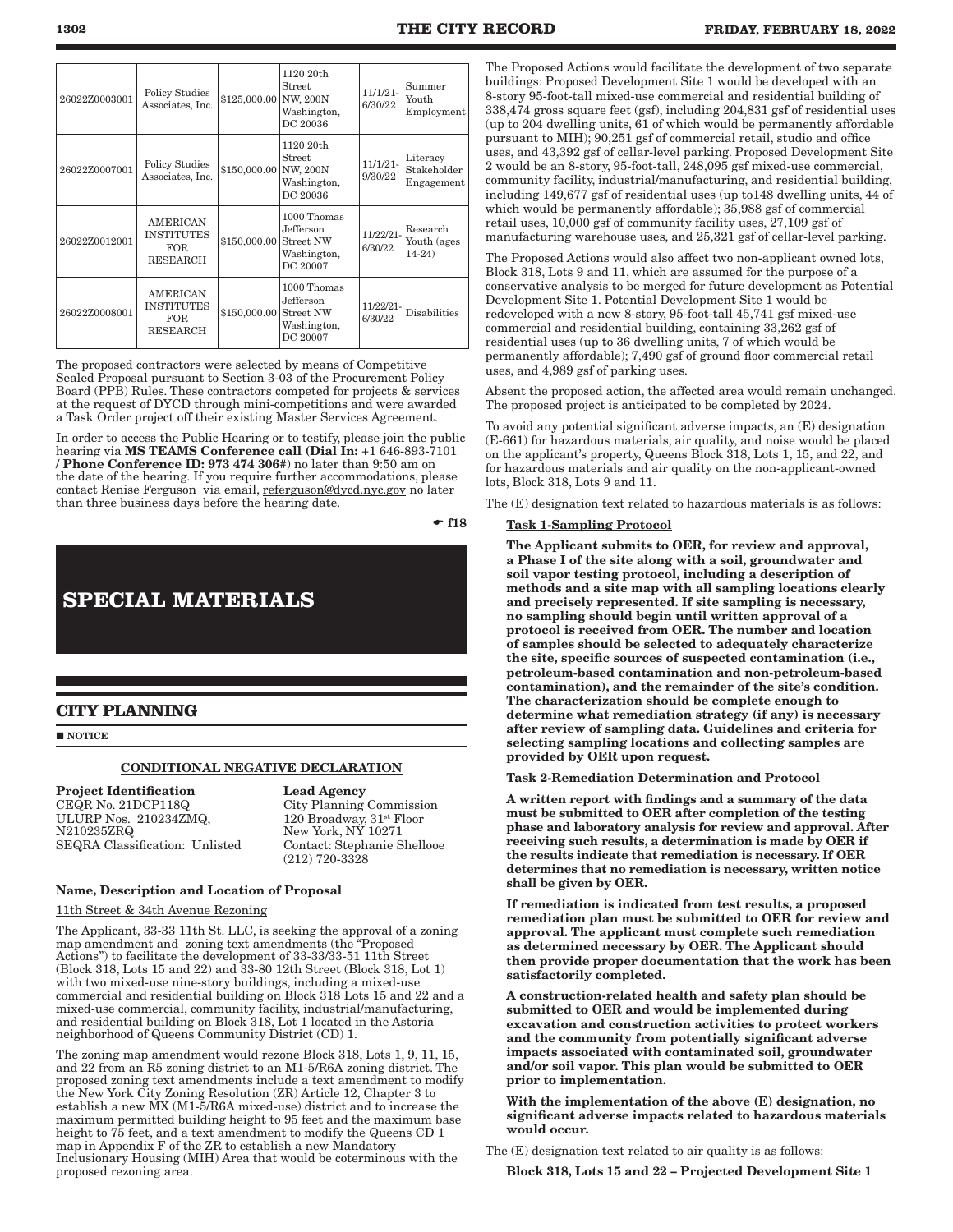Any new development on the above‐referenced property must exclusively use natural gas as the type of fuel for the heating, ventilation, air conditioning and hot water system (HVAC) and ensure that the HVAC stack(s) is located at the highest tier and at least 98 feet above grade to avoid any potential significant adverse air quality impacts.

Block 318, Lot 1 – Projected Development Site 2

Any new development on the above‐referenced property must exclusively use natural gas as the type of fuel for the heating, ventilation, air conditioning and hot water system (HVAC) and ensure that the HVAC stack(s) is located at the highest tier and at least 98 feet above grade to avoid any potential significant adverse air quality impacts.

Block 318, Lots 9 and 11 – Potential Development Site 1

Any new development on the above‐referenced property must exclusively use natural gas as the type of fuel for the heating, ventilation, air conditioning and hot water system (HVAC) and ensure that the HVAC stack(s) is located at the highest tier and at least 98 feet above grade to avoid any potential significant adverse air quality impacts.

The (E) designation text related to noise is as follows:

Projected Development Site 1 (Block 318 / Lots 15, 22):

In order to ensure an acceptable interior noise environment, future trade school/commercial office/artist's studio uses must provide a closed-window condition with a minimum of 28 dBA window/wall attenuation on the facades facing 33rd Road and the facades facing 11th Street within 50 feet of 33rd Road and the facades facing 12th Street within 50 feet of 33rd Road and 31 dBA of attenuation on the facades facing 11th Street beyond 50 feet of 33rd Road and the facades facing 12th Street beyond 50 feet of 33rd Road and the facades facing 34th Avenue within 50 feet of 11th Street and 12th Street to maintain an interior noise level not greater than 45 dBA for trade school uses or not greater than 50 dBA for commercial office and artist's studio uses as illustrated in the EAS. To maintain a closedwindow condition, an alternate means of ventilation must also be provided. Alternate means of ventilation includes, but is not limited to, air conditioning.

Projected Development Site 2 (Block 318 / Lot 1):

In order to ensure an acceptable interior noise environment, future commercial office uses and community facility uses without dwelling units must provide a closedwindow condition with a minimum of 31 dBA window/ wall attenuation on the façades facing 34th Avenue and the facades facing 12th Street and the facades facing 33rd Road within 50 feet of 11th Street and 12th Street and the facades facing 11th Street within 50 feet of 11th Street and the facades facing Block 318, Lot 11 within 50 feet of 11th Street to maintain an interior noise level not greater than 45 dBA for community facility uses without dwelling units or not greater than 50 dBA for commercial office uses as illustrated in the EAS. To maintain a closed-window condition, an alternate means of ventilation must also be provided. Alternate means of ventilation includes, but is not limited to, air conditioning.

#### Statement of No Significant Effect:

The Environmental Assessment and Review Division of the Department of City Planning, on behalf of the City Planning Commission, has completed its technical review of the Environmental Assessment Statement, dated February 11, 2022, prepared in connection with the ULURP Application (Nos. 210234ZMQ, N210235ZRQ). The City Planning Commission has determined that the proposed action will have no significant effect on the quality of the environment, once it is modified as follows:

The Applicant agrees to enter into a Restrictive Declaration (RD) to ensure the implementation of mitigation measures and Project Components to the Environment (PCREs) relating to transportation and construction operations which would avoid the potential for any significant adverse impacts. The mitigation measures and PCREs are as follows:

1. The applicant shall implement as part of its construction of the Proposed Building, and at its sole cost and expense, the following PCREs:

- The applicant will develop and submit a plan for review and approval by New York City Department of Transportation (NYCDOT) to install traffic calming measures on the northbound and southbound directions along 11th Street in the vicinity of 33rd Road (the "approved traffic calming measures"). Upon NYC DOT approval of all plans and specifications prepared by the applicant, the applicant shall install the approved traffic calming measures to the satisfaction of DOT prior to obtaining temporary or permanent Certificates of Occupancy for the proposed development.
- b. The applicant has committed to implementing the Best Available Technology for construction equipment to reduce construction-related effects of the project to the greatest extent feasible including a Construction Noise Mitigation Plan, diesel reduction measures, clean fuel, best available tailpipe reduction technologies, dust control measures, installation of noise barriers, preparation of a pedestrian circulation plan and restrictions on vehicle idling.
- 2. The applicant shall implement, at its sole cost and expense, the following Mitigation Measures:
	- a. The applicant shall develop and submit a plan for review and approval by NYC DOT to install an all-way stop sign control at the intersection of 12th Street at 34th Avenue. Upon NYC DOT approval of all plans and specifications prepared by the applicant, the applicant shall install the approved all-way stop sign control to the satisfaction of DOT prior to obtaining temporary or permanent Certificates of Occupancy for the proposed development.

#### Supporting Statement:

The above determination is based on an environmental assessment which finds that:

- The applicant will enter into a Restrictive Declaration to ensure the implementation of project components and mitigation relating to transportation and construction which would avoid the potential for any significant adverse impacts related thereto.
- The traffic analysis indicates that project-generated traffic has the potential to generate significant adverse impacts at the following intersections, which are adjacent to the project site:
	- 11th Street & 33rd Road
	- $12^{\rm th}$ Street &  $34^{\rm th}$  Avenue

The proposed PCRE and mitigation measures, including the installation of traffic calming measures and an allway stop, would fully mitigate the potential impacts at these intersections. Pursuant to correspondence from the Department of Transportation dated February 8, 2022, the proposed mitigation measures were deemed to be reasonable and appropriate. DOT has also agreed to investigate the feasibility of implementing the mitigation measures once the project is built. Consequently, no significant adverse impacts related to traffic would occur.

- 3. The Construction analysis concludes that the proposed project would not result in significant adverse impacts during construction. The applicant has committed to implementing the Best Available Technology for construction equipment to reduce construction-related effects of the project to the greatest extent feasible including a Construction Noise Mitigation Plan, diesel reduction measures, clean fuel, best available tailpipe reduction technologies, dust control measures, installation of noise barriers, preparation of a pedestrian circulation plan, and restrictions on vehicle idling.
- The (E) designation for hazardous materials, air quality and noise would ensure that the proposed action would not result in significant adverse impacts due to hazardous materials, air quality and noise.
- 5. No other significant adverse effects on the environment which would require an Environmental Impact Statement are foreseeable.

It is fully agreed and understood that if the foregoing conditions, modification, and alterations are not fully incorporated into the proposed action, this Conditional Negative Declaration shall become null and void. In such event, the applicant shall be required to prepare a Draft Environmental Impact Statement before proceeding further with said proposal.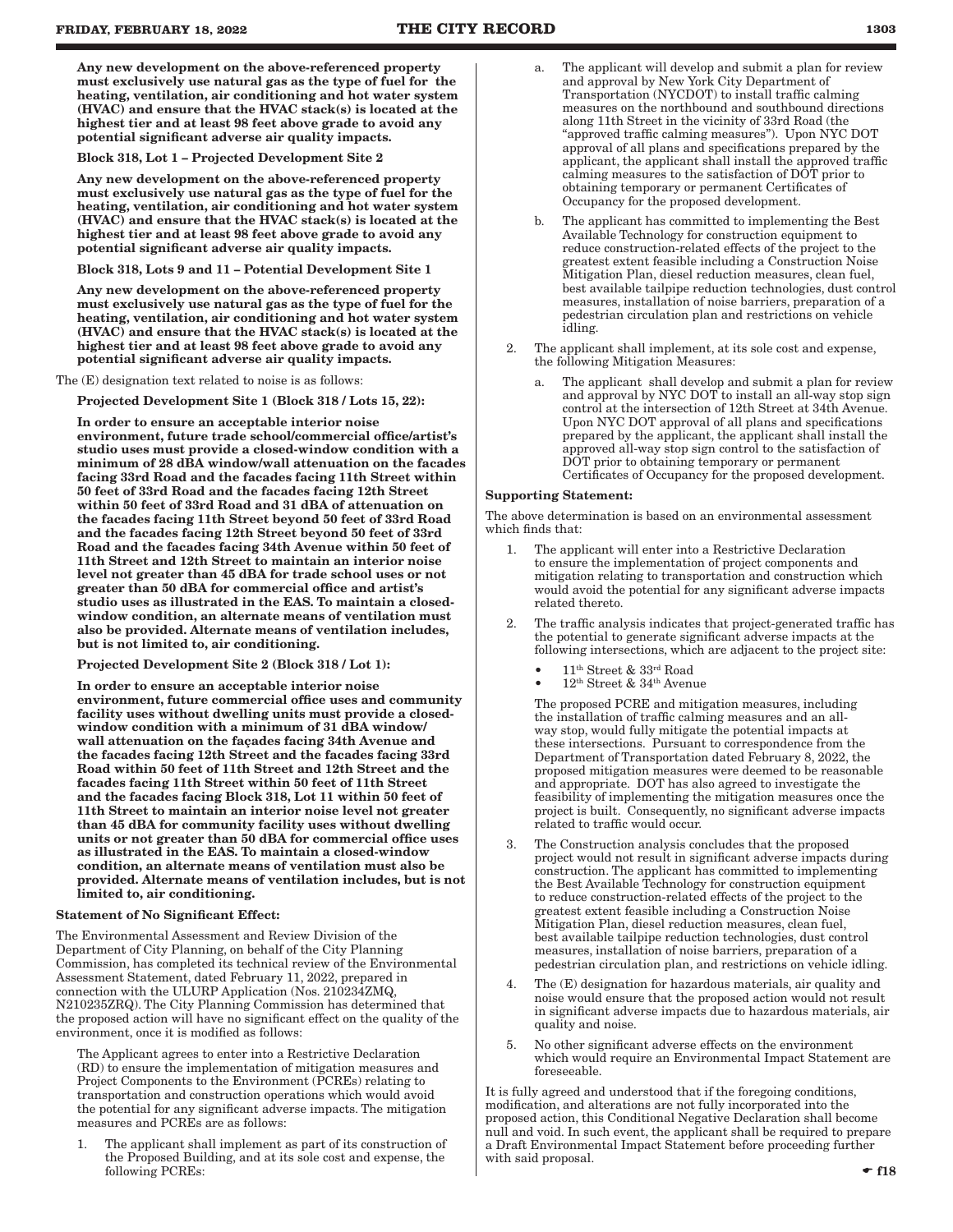# **CITYWIDE ADMINISTRATIVE SERVICES**

# $\sqrt{\phantom{a}}$ NOTICE

#### OFFICIAL FUEL PRICE (\$) SCHEDULE NO. 8912 FUEL OIL AND KEROSENE

| CONTR.<br>NO.              | NO.            | <b>ITEM FUEL/OIL</b><br><b>TYPE</b> |                             | <b>DELIVERY</b>                                                                                        | <b>VENDOR</b>                    | <b>CHANGE</b> (\$)         | PRICE (\$)<br>EFF. 2/14/2022        |
|----------------------------|----------------|-------------------------------------|-----------------------------|--------------------------------------------------------------------------------------------------------|----------------------------------|----------------------------|-------------------------------------|
| 4087216                    | 1.3            | #2DULS                              |                             | <b>CITYWIDE BY TW</b>                                                                                  | <b>SPRAGUE</b>                   | $0.0592$ GAL.              | 3.1123 GAL.                         |
| 4087216                    | 2.3            | #2DULS                              |                             | PICK-UP                                                                                                | <b>SPRAGUE</b>                   | $0.0592$ GAL.              | 3.0076 GAL.                         |
| 4087216                    | 3.3            | #2DULS                              | Winterized                  | CITYWIDE BY TW                                                                                         | <b>SPRAGUE</b>                   | $0.0592$ GAL.              | 3.3106 GAL.                         |
| 4087216                    | 4.3            | #2DULS                              | Winterized                  | PICK-UP                                                                                                | <b>SPRAGUE</b>                   | $0.0592$ GAL.              | 3.2058 GAL.                         |
| 4087216                    | 5.3            | #1DULS                              |                             | <b>CITYWIDE BY TW</b>                                                                                  | <b>SPRAGUE</b>                   | $0.0821$ GAL.              | 3.4400 GAL.                         |
| 4087216                    | 6.3            | #1DULS                              |                             | PICK-UP                                                                                                | <b>SPRAGUE</b>                   | $0.0821$ GAL.              | 3.3352 GAL.                         |
| 4087216                    | 7.3            | #2DULS                              | $>= 80%$                    | <b>CITYWIDE BY TW</b>                                                                                  | <b>SPRAGUE</b>                   | $0.0592$ GAL.              | 3.1401 GAL.                         |
| 4087216                    | 8.3            | #2DULS                              | Winterized                  | <b>CITYWIDE BY TW</b>                                                                                  | <b>SPRAGUE</b>                   | $0.0592$ GAL.              | 3.4311 GAL.                         |
| 4087216                    | 9.3            | <b>B100</b>                         | B100=20%                    | CITYWIDE BY TW                                                                                         | <b>SPRAGUE</b>                   | $0.0411$ GAL.              | 4.8711 GAL.                         |
| 4087216                    | 10.3           | #2DULS                              | $>= 80%$                    | PICK-UP                                                                                                | <b>SPRAGUE</b>                   | 0.0592 GAL.                | 3.0353 GAL.                         |
| 4087216                    | 11.3           | #2DULS                              | Winterized                  | PICK-UP                                                                                                | <b>SPRAGUE</b>                   | $0.0592$ GAL.              | 3.3263 GAL.                         |
| 4087216                    | 12.3           | <b>B100</b>                         | $B100 = 20%$                | PICK-UP                                                                                                | <b>SPRAGUE</b>                   | 0.0411 GAL.                | 4.7663 GAL.                         |
| 4087216                    | 13.3           | #1DULS                              | $>= 80%$                    | CITYWIDE BY TW                                                                                         | <b>SPRAGUE</b>                   | $0.0821$ GAL.              | 3.4496 GAL.                         |
| 4087216                    | 14.3           | <b>B100</b>                         | $B100 = 20%$                | CITYWIDE BY TW                                                                                         | <b>SPRAGUE</b>                   | 0.0411 GAL.                | 4.8800 GAL.                         |
| 4087216                    | 15.3           | #1DULS                              | $>= 80%$                    | PICK-UP                                                                                                | <b>SPRAGUE</b>                   | $0.0821$ GAL.              | 3.3448 GAL.                         |
| 4087216                    | 16.3           | <b>B100</b>                         | $B100 = 20%$                | PICK-UP                                                                                                | <b>SPRAGUE</b>                   | $0.0411$ GAL.              | 4.7752 GAL.                         |
| 4087216                    | 17.3           | #2DULS                              |                             | BARGE MTF III, ST. WI                                                                                  | <b>SPRAGUE</b>                   | $0.0592$ GAL.              | 3.0729 GAL.                         |
|                            |                |                                     |                             |                                                                                                        |                                  |                            |                                     |
| 202254001073               |                | #2DULSB50                           |                             | STATEN ISLAND                                                                                          | <b>SPRAGUE</b>                   | $0.0501$ GAL.              | 3.7340 GAL.                         |
| 3687192                    | 1              | <b>JET</b>                          |                             | <b>FLOYD BENNETT</b>                                                                                   | <b>SPRAGUE</b>                   | 0.0791 GAL.                | 3.6687 GAL.                         |
| 4287030                    | $\mathbf{1}$   | #4B5                                |                             | <b>MANHATTAN</b>                                                                                       | <b>UNITED METRO</b>              | $0.0511$ GAL.              | 3.0368 GAL.                         |
| 4287030                    | $\overline{2}$ | #4B5                                |                             | <b>BRONX</b>                                                                                           | UNITED METRO                     | $0.0511$ GAL.              | 3.0568 GAL.                         |
| 4287030                    | 3              | #4B5                                |                             | <b>BROOKLYN</b>                                                                                        | UNITED METRO                     | $0.0511$ GAL.              | 2.9968 GAL.                         |
| 4287030                    | $\overline{4}$ | #4B5                                |                             | <b>QUEENS</b>                                                                                          | UNITED METRO                     | 0.0511 GAL.                | 3.0268 GAL.                         |
| 4287031                    | 5              | #4B5                                |                             | <b>RICHMOND</b>                                                                                        | APPROVED OIL COMPANY 0.0511 GAL. |                            | 3.2168 GAL.                         |
| 4187014                    | $\mathbf{1}$   | #2B5                                |                             | <b>MANHATTAN</b>                                                                                       | <b>SPRAGUE</b>                   | $0.0583$ GAL.              | 3.2619 GAL.                         |
| 4187014                    | 3              | #2B5                                |                             | <b>BRONX</b>                                                                                           | <b>SPRAGUE</b>                   | $0.0583$ GAL.              | 3.2139 GAL.                         |
| 4187014                    | 5              | #2B5                                |                             | <b>BROOKLYN</b>                                                                                        | <b>SPRAGUE</b>                   | $0.0583$ GAL.              | 3.2269 GAL.                         |
| 4187014                    | 7              | #2B5                                |                             | <b>QUEENS</b>                                                                                          | <b>SPRAGUE</b>                   | $0.0583$ GAL.              | 3.2349 GAL.                         |
| 4187014                    | 9              | #2B5                                |                             | STATEN ISLAND                                                                                          | <b>SPRAGUE</b>                   | $0.0583$ GAL.              | 3.3139 GAL.                         |
| 4187014                    | 11             | #2B10                               |                             | CITYWIDE BY TW                                                                                         | <b>SPRAGUE</b>                   | 0.0574 GAL.                | 3.3194 GAL.                         |
| 4187014                    | 12             | #2B20                               |                             | CITYWIDE BY TW                                                                                         | <b>SPRAGUE</b>                   | $0.0556$ GAL.              | 3.4888 GAL.                         |
| 4187015                    | $2.0(H)$ #2B5  |                                     |                             | MANHATTAN(RACK PICK-UP) APPROVED OIL COMPANY 0.0583 GAL.                                               |                                  |                            | 3.0272 GAL.                         |
| 4187015                    | 4.0(I)         | #2B5                                |                             | <b>BRONX(RACK PICK-UP)</b>                                                                             | APPROVED OIL COMPANY 0.0583 GAL. |                            | 3.0272 GAL.                         |
| 4187015                    | 6.0(L)         | #2B5                                |                             | BROOKLYN(RACK PICK-UP) APPROVED OIL COMPANY 0.0583 GAL.                                                |                                  |                            | 3.0272 GAL.                         |
| 4187015                    | $8.0(M)$ #2B5  |                                     |                             | <b>QUEENS(RACK PICK-UP)</b>                                                                            | APPROVED OIL COMPANY 0.0583 GAL. |                            | 3.0272 GAL.                         |
| 4187015                    | $10.0(N)$ #2B5 |                                     |                             | STATEN ISLAND(RACK PICK-UP) APPROVED OIL COMPANY 0.0583 GAL.                                           |                                  |                            | 3.0272 GAL.                         |
|                            |                |                                     |                             |                                                                                                        |                                  |                            |                                     |
| 4087216                    | #2DULSB5       |                                     | 95% ITEM 8.3 5% ITEM 9.3    | CITYWIDE BY TW                                                                                         | <b>SPRAGUE</b>                   | $0.0583$ GAL.              | 3.5031 GAL.(A)                      |
| 4087216                    | #2DULSB10      |                                     | 90% ITEM 8.3 10% ITEM 9.3   | <b>CITYWIDE BY TW</b>                                                                                  | <b>SPRAGUE</b>                   | 0.0574 GAL.                | 3.5751 GAL.(B)                      |
| 4087216                    | #2DULSB20      |                                     | 80% ITEM 8.3 20% ITEM 9.3   | CITYWIDE BY TW                                                                                         | <b>SPRAGUE</b>                   | $0.0556$ GAL.              | 3.7191 GAL.(C)                      |
| 4087216                    | #2DULSB5       |                                     | 95% ITEM 11.3 5% ITEM 12.3  | PICK-UP                                                                                                | <b>SPRAGUE</b>                   | 0.0583 GAL.                | 3.3983 $GAL(D)$                     |
| 4087216                    | #2DULSB10      |                                     | 90% ITEM 11.3 10% ITEM 12.3 | PICK-UP                                                                                                | <b>SPRAGUE</b>                   | $0.0574$ GAL.              | 3.4703 GAL.(E)                      |
| 4087216                    | #2DULSB20      |                                     | 80% ITEM 11.3 20% ITEM 12.3 | PICK-UP                                                                                                | <b>SPRAGUE</b>                   | $0.0556$ GAL.              | 3.6143 $GAL$ . $(F)$                |
| 4087216                    | #1DULSB20      |                                     | 80% ITEM 13.3 20% ITEM 14.3 | <b>CITYWIDE BY TW</b>                                                                                  | <b>SPRAGUE</b>                   | 0.0739 GAL.                | 3.7357 GAL.                         |
| 4087216                    | #1DULSB20      |                                     | 80% ITEM 15.3 20% ITEM 16.3 | PICK-UP                                                                                                | <b>SPRAGUE</b>                   | $0.0739$ GAL.              | 3.6309 GAL.                         |
|                            |                |                                     |                             |                                                                                                        |                                  |                            |                                     |
|                            |                |                                     |                             | OFFICIAL FUEL PRICE (\$) SCHEDULE NO. 8913<br><b>FUEL OIL, PRIME AND START</b>                         |                                  |                            |                                     |
| <b>CONTR.</b>              |                | <b>ITEM FUEL/OIL</b>                |                             | <b>DELIVERY</b>                                                                                        | <b>VENDOR</b>                    | CHANGE (\$) PRICE (\$)     |                                     |
| NO.                        | NO.            | <b>TYPE</b>                         |                             |                                                                                                        |                                  |                            | EFF. 2/14/2022                      |
|                            |                |                                     |                             | <b>OFFICIAL FUEL PRICE (\$) SCHEDULE NO. 8914</b>                                                      |                                  |                            |                                     |
|                            |                |                                     |                             | <b>FUEL OIL AND REPAIRS</b>                                                                            |                                  |                            |                                     |
| CONTR.<br>NO.              | NO.            | <b>ITEM FUEL/OIL</b><br><b>TYPE</b> |                             | <b>DELIVERY</b>                                                                                        | <b>VENDOR</b>                    | CHANGE (\$) PRICE (\$)     | EFF. 2/14/2022                      |
| 20211200451<br>20211200451 |                | #2B5<br>#4B5                        |                             | All Boroughs (Pickup under delivery) APPROVED OIL<br>All Boroughs (Pickup under delivery) APPROVED OIL |                                  | 0.0583 GAL<br>$0.0511$ GAL | 3.4413 $GAL.(J)$<br>3.2872 $GAL(K)$ |
|                            |                |                                     |                             | OFFICIAL FUEL PRICE (\$) SCHEDULE NO. 8915<br><b>GASOLINE</b>                                          |                                  |                            |                                     |
| <b>CONTR.</b>              |                | <b>ITEM FUEL/OIL</b>                |                             | <b>DELIVERY</b>                                                                                        | <b>VENDOR</b>                    | <b>CHANGE</b> (\$)         | PRICE (\$)                          |
| NO.                        | NO.            | <b>TYPE</b>                         |                             |                                                                                                        |                                  |                            | EFF. 2/14/2022                      |
| 3787120                    | 1.0            | Reg UL                              |                             | CITYWIDE BY TW                                                                                         | <b>GLOBAL MONTELLO</b>           | $0.0475$ GAL               | 2.7556 GAL.                         |
| 3787120                    | 2.0            | Prem UL                             |                             | <b>CITYWIDE BY TW</b>                                                                                  | <b>GLOBAL MONTELLO</b>           | 0.0653 GAL                 | 2.8854 GAL.                         |

3787120 3.0 Reg UL PICK-UP GLOBAL MONTELLO 0.0475 GAL 2.6906 GAL.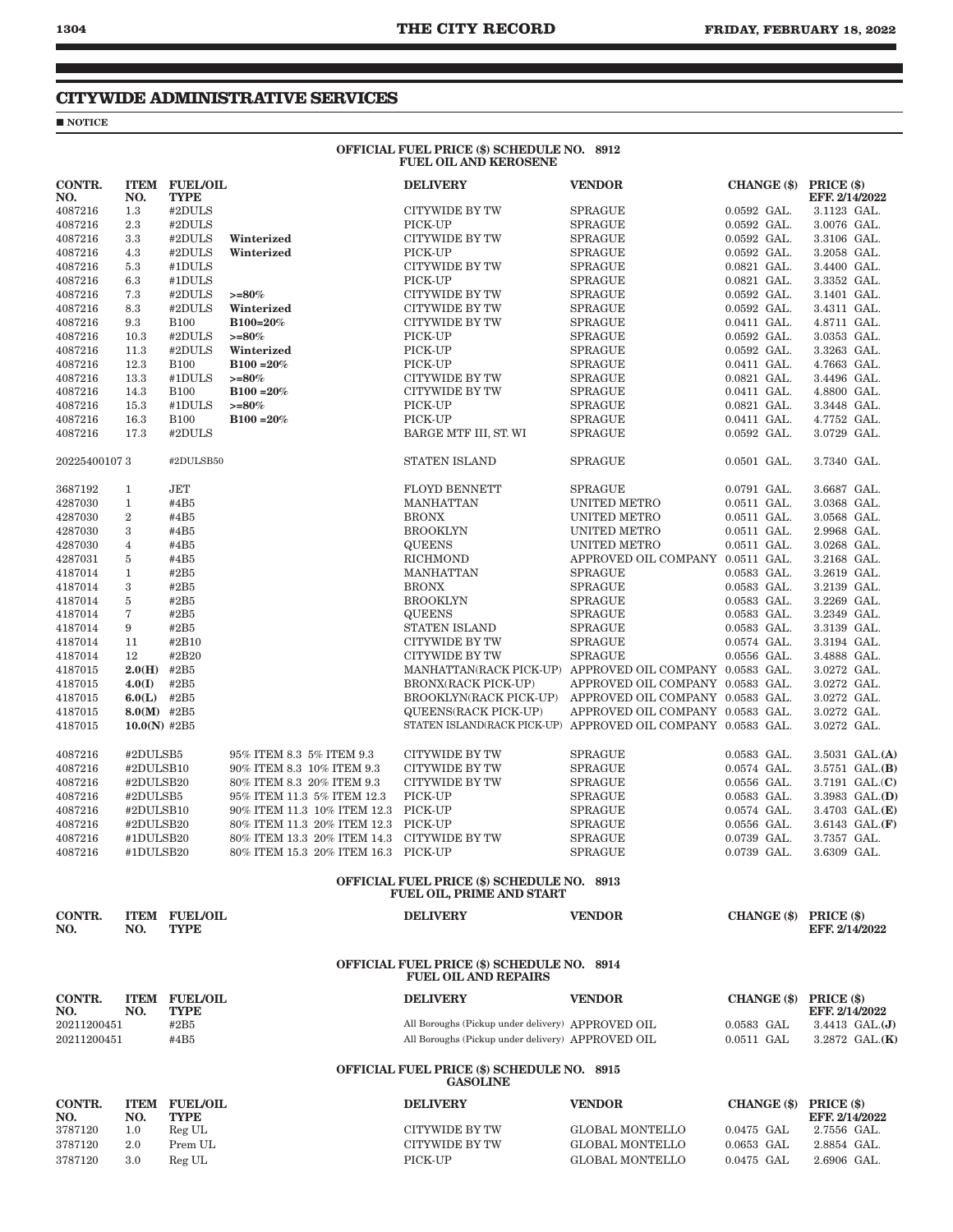### **FRIDAY, FEBRUARY 18, 2022 THE CITY RECORD 1305**

| 3787120 | 4.0 | Prem UL    | PICK-UP              | GLOBAL MONTELLO | $0.0653$ GAL $2.8204$ GAL. |                                  |
|---------|-----|------------|----------------------|-----------------|----------------------------|----------------------------------|
| 3787121 | 6.0 | E70 Winter | CITYWIDE BY DELIVERY | UNITED METRO    |                            | $0.0380$ GAL $2.7808$ GAL. $(G)$ |

#### NOTE:

- 1. (A), (B) and (C) Contract 4087216, item 8.3 replaced item 7.3 (Summer Version) effective November 1, 2021.
- 2. As of February 9, 2018, the Bio-Diesel Blender Tax Credit was retroactively reinstated for calendar year 2017. Should the tax credit be further extended, contractors will resume deducting the tax credit as a separate line item on invoices.
- 3. Federal excise taxes are imposed on taxable fuels, (i.e., gasoline, kerosene, and diesel), when removed from a taxable fuel terminal. This fuel excise tax does not include Leaking Underground Storage Tank (LUST) tax. LUST tax applies to motor fuels for both diesel and gasoline invoices. Going forward, LUST Tax will appear as an additional fee at the rate of \$0.001 per gallon and will be shown as a separate line item on your invoice.
- 4. The National Oil Heat Research Alliance (NORA) has been extended until February 6, 2029. A related assessment of \$.002 per gallon has been added to the posted weekly fuel prices and will appear as a separate line item on invoices. This fee applies to heating oil only and since 2015 has included #4 heating oil. All other terms and conditions remain unchanged.
- 5. Contract #4087216, effective June 1, 2020, replaces former items (1.2-17.2) on Contract #3987206.
- 6. Due to RIN price adjustments Biomass-based Diesel (2020) is replaced by Biomass-based Diesel (2021) commencing 1/1/2021.
- 7. Metro Environmental Services, LLC Requirement Contract #: 20201201516/4087084 for Fuel Site Maintenance Services, Citywide has been registered and Contract is available on DCAS / OCP's "Requirements Contract" website for Citywide use as of January 27, 2020. Link to Fuel Site Maintenance Services, Citywide contract via OCP website: https://mspwvw-dcsocp.dcas.nycnet/nycprocurement/dmss/asp/RCDetails. asp?vContract=20201201516
- 8. (D), (E) and (F) Contract 4087216, item 11.3 replaced item 10.3 (Summer Version) effective November 1, 2021.
- 9. (G) Contract 3787121, item 6.0 replaced item 5.0 (Summer Blend) effective November 1, 2021.
- 10. NYC Agencies are reminded to fill their fuel tanks as the end of the fiscal year approaches (June 30th).
- 11. (J) and (K) Effective October 1, 2020 contract #20211200451 PICKUP (ALL BOROUGHS) under DELIVERY by Approved Oil.
- 12. **(H), (I), (L), (M)** and **(N)** Items 2.0 (Manhattan), 4.0 (Bronx), 6.0 (Brooklyn), 8.0 (Queens) and 10.0 (Staten Island) are for **RACK PICKUP** ONLY.
- 13. NYC Agencies are reminded to begin preparing Purchase Orders for the New Fiscal Year (FY'22) as the end of the current fiscal year approaches (June 30th) where need and encouraged to continue utilizing Direct Order system for your fuel ordering, where it's in place

#### REMINDER FOR ALL AGENCIES:

All entities utilizing DCAS fuel contracts are reminded to pay their invoices **on time** to avoid interruption of service. Please send inspection copy of receiving report for all gasoline (E70, UL PREM) delivered by tank wagon to OCP/Bureau of Quality Assurance (BQA), 1 Centre Street, 18th Floor, New York, NY 10007.

 $\div$  f18

Período de

# **HOUSING PRESERVATION AND DEVELOPMENT**

**NOTICE** 

#### REQUEST FOR COMMENT REGARDING AN APPLICATION FOR A CERTIFICATION OF NO HARASSMENT

Notice Date: February 15, 2022

To: Occupants, Former Occupants, and Other Interested Parties

| <b>Property: Address</b>             |         | <b>Application # Inquiry Period</b>  |
|--------------------------------------|---------|--------------------------------------|
| 536 West 149th Street,<br>Manhattan  | 11/2022 | <b>January 6, 2019</b><br>to Present |
| 352 State Street,<br><b>Brooklyn</b> | 12/2022 | January 12, 2019<br>to Present       |
| 120 West 124th Street,<br>Manhattan  | 13/2022 | January 24, 2019<br>to Present       |
| 118 West 124th Street,<br>Manhattan  | 14/2022 | January 24, 2019<br>to Present       |

#### Authority: SRO, Administrative Code §27-2093

Before the Department of Buildings can issue a permit for the alteration or demolition of a single room occupancy multiple dwelling, the owner must obtain a "Certification of No Harassment" from the Department of Housing Preservation and Development ("HPD") stating that there has not been harassment of the building's lawful occupants during a specified time period. Harassment is conduct by an owner that is intended to cause, or does cause, residents to leave or otherwise surrender any of their legal occupancy rights. It can include, but is not limited to, failure to provide essential services (such as heat, water, gas, or electricity), illegally locking out building residents, starting frivolous lawsuits, and using threats or physical force.

The owner of the building identified above has applied for a Certification of No Harassment. If you have any comments or evidence

of harassment at this building, please notify HPD at CONH Unit, 100 Gold Street, 6th Floor, New York, NY 10038 by letter postmarked not later than 30 days from the date of this notice or by an in-person statement made within the same period. To schedule an appointment for an in-person statement, please call  $(212)$  863-5277 or  $(212)$ 863-8211.

*For the decision on the Certification of No Harassment Final Determination please visit our website at, www.hpd.nyc.gov or call (212) 863-8266.*

#### PETICIÓN DE COMENTARIO SOBRE UNA SOLICITUD PARA UN CERTIFICACIÓN DE NO ACOSO

Fecha de notificacion: February 15, 2022

Para: Inquilinos, Inquilinos Anteriores, y Otras Personas Interesadas

| Propiedad: Dirección                 |                        | Solicitud # | rerioao ae<br>consulta         |
|--------------------------------------|------------------------|-------------|--------------------------------|
| Manhattan                            | 536 West 149th Street. | 11/2022     | January 6, 2019<br>to Present  |
| 352 State Street,<br><b>Brooklyn</b> |                        | 12/2022     | January 12, 2019<br>to Present |
| Manhattan                            | 120 West 124th Street. | 13/2022     | January 24, 2019<br>to Present |
| Manhattan                            | 118 West 124th Street, | 14/2022     | January 24, 2019<br>to Present |

#### Autoridad: SRO, Código Administrativo §27-2093

Antes de que el Departamento de Edificios pueda conceder un permiso para la alteración o demolición de una vivienda múltiple de ocupación de cuartos individuales, el propietario debe obtener una "Certificación de No Acoso" del Departamento de Preservación y Desarrollo de la Vivienda ("HPD") que indique que tiene no haber sido hostigado a los ocupantes legales del edificio durante un período de tiempo especificado. El acoso es una conducta por parte de un dueño de edificio que pretende causar, o causa, que los residentes se vayan o renuncien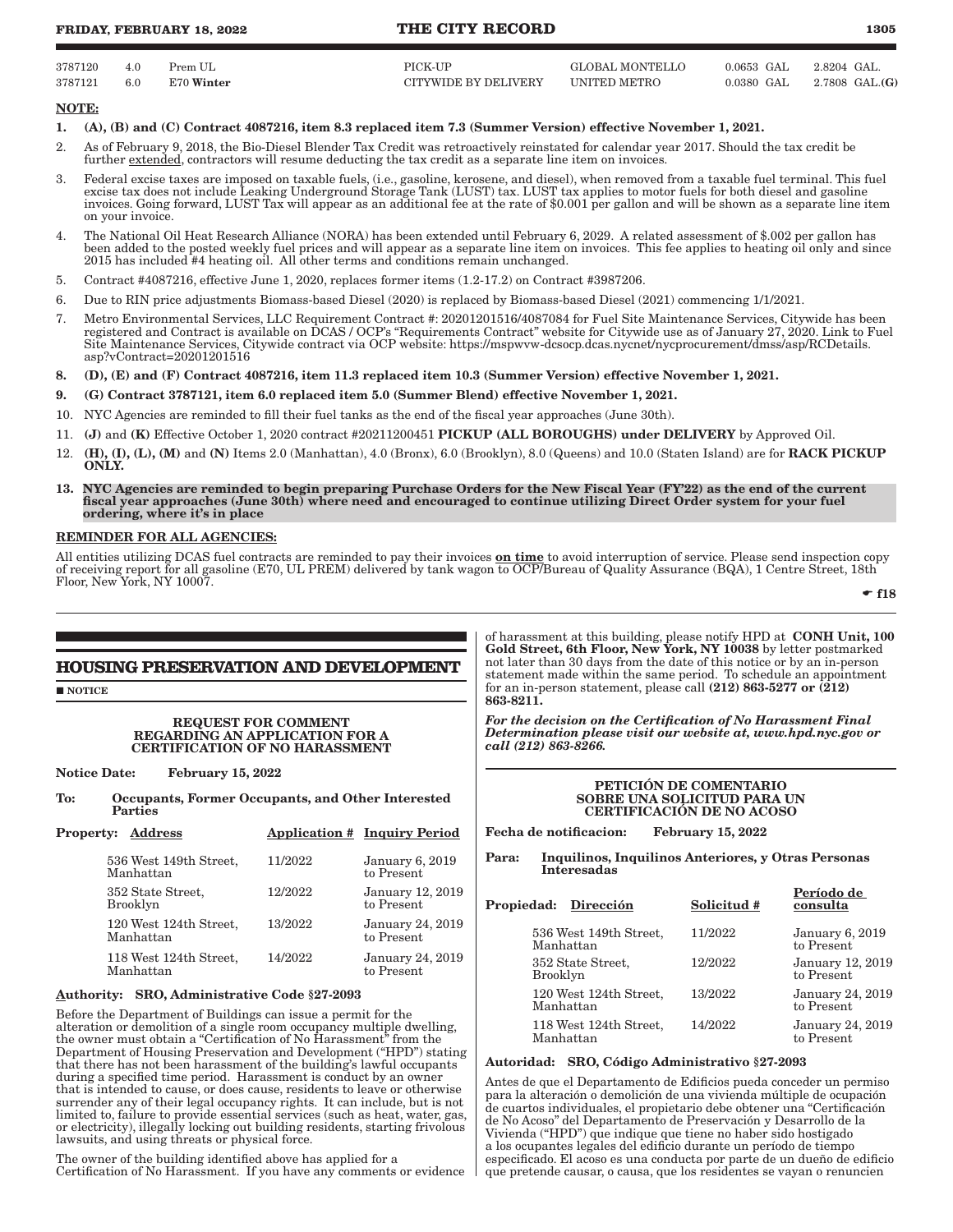a cualquiera de sus derechos legales de ocupación. Puede incluir, entre otros, no proporcionar servicios esenciales (como calefacción, agua, gas o electricidad), bloquear ilegalmente a los residentes del edificio, iniciar demandas frívolas y utilizar amenazas o fuerza física.

El dueño del edificio identificado anteriormente ha solicitado una Certificación de No Acoso. Si tiene algún comentario o evidencia de acoso en este edificio, notifique a HPD al  $\,$  CONH Unit, 100 Gold  $\,$ Street, 6th Floor, New York, NY 10038 por carta con matasellos no mas tarde que 30 días después de la fecha de este aviso o por una declaración en persona realizada dentro del mismo período. Para hacer una cita para una declaración en persona, llame al (212) 863-5277 o (212) 863-8211.

Para conocer la decisión final sobre la Certificación de No Acoso, visite nuestra pagina web en *www.hpd.nyc.gov o llame al 212-863-8266.*

f15-24

#### REQUEST FOR COMMENT REGARDING AN APPLICATION FOR A CERTIFICATION OF NO HARASSMENT PILOT PROGRAM

Notice Date: February 15, 2022

To: Occupants, Former Occupants, and Other Interested Parties

| <b>Property:</b> | <b>Address</b>                    |        | <b>Application # Inquiry Period</b> |
|------------------|-----------------------------------|--------|-------------------------------------|
|                  | 506 Brook Avenue,<br><b>Bronx</b> | 1/2022 | January 24, 2017<br>to Present      |

#### Authority: Pilot Program Administrative Code §27-2093.1, §28-505.3

Before the Department of Buildings can issue a permit for the alteration or demolition of a multiple dwelling on the Certification of No Harassment Pilot Program building list, the owner must obtain a "Certification of No Harassment" from the Department of Housing Preservation and Development ("HPD") stating that there has not been harassment of the building's lawful occupants during a specified time period. Harassment is conduct by an owner that is intended to cause, or does cause, residents to leave or otherwise surrender any of their legal occupancy rights. It can include, but is not limited to, failure to provide essential services (such as heat, water, gas, or electricity), illegally locking out building residents, starting frivolous lawsuits, and using threats or physical force.

The owner of the building identified above has applied for a Certification of No Harassment. If you have any comments or evidence of harassment at this building, please notify HPD at CONH Unit, 100 Gold Street, 6th Floor, New York, NY 10038 by letter postmarked not later than 45 days from the date of this notice or by an in-person statement made within the same period. To schedule an appointment for an in-person statement, please call  $(212)$  863-5277 or  $(212)$ 863-8211.

*For the decision on the Certification of No Harassment Final Determination please visit our website at, www.hpd.nyc.gov or call (212) 863-8266.*

#### PETICIÓN DE COMENTARIO SOBRE UNA SOLICITUD PARA UN CERTIFICACIÓN DE NO ACOSO PROGRAMA PILOTO

Fecha de notificacion: February 15, 2022

Para: Inquilinos, Inquilinos Anteriores, y Otras Personas Interesadas

| <b>Propiedad</b> | Dirección                         | Solicitud # | Período de<br>consulta                |  |  |
|------------------|-----------------------------------|-------------|---------------------------------------|--|--|
|                  | 506 Brook Avenue,<br><b>Bronx</b> | 1/2022      | <b>January 24, 2017</b><br>to Present |  |  |

#### Autoridad: PILOT, Código Administrativo §27-2093.1, §28-505.3

Antes de que el Departamento de Edificios pueda conceder un permiso para la alteración o demolición de una vivienda múltiple de ocupación de cuartos individuales, el propietario debe obtener una "Certificación de No Acoso" del Departamento de Preservación y Desarrollo de la Vivienda ("HPD") que indique que tiene no haber sido hostigado a los ocupantes legales del edificio durante un período de tiempo especificado. El acoso es una conducta por parte de un dueño de edificio que pretende causar, o causa, que los residentes se vayan o renuncien a

cualquiera de sus derechos legales de ocupación. Puede incluir, entre otros, no proporcionar servicios esenciales (como calefacción, agua, gas o electricidad), bloquear ilegalmente a los residentes del edificio, iniciar demandas frívolas y utilizar amenazas o fuerza física.

El dueño del edificio identificado anteriormente ha solicitado una Certificación de No Acoso. Si tiene algún comentario o evidencia de acoso en este edificio, notifique a HPD al CONH Unit, 100 Gold Street, 6th Floor, New York, NY 10038 por carta con matasellos no mas tarde que 45 días después de la fecha de este aviso o por una declaración en persona realizada dentro del mismo período. Para hacer una cita para una declaración en persona, llame al (212) 863-5277 o (212) 863-8211.

Para conocer la decisión final sobre la Certificación de No Acoso, visite nuestra pagina web, en *www.hpd.nyc.gov o llame al (212) 863-8266.*

f15-24

# **MAYOR'S OFFICE OF CONTRACT SERVICES**

#### **NOTICE**

Notice of Intent to Issue New Solicitation(s) Not Included in FY 2022 Annual Contracting Plan and Schedule

NOTICE IS HEREBY GIVEN that the Mayor will be issuing the following solicitation(s) not included in the FY 2022 Annual Contracting Plan and Schedule that is published, pursuant to New York City Charter § 312(a):

Agency: Department of Design and Construction Description of services sought: Design Services 280 Broadway - Electrical and Fire Alarm Upgrade Start date of the proposed contract: 5/1/2022 End date of the proposed contract: 6/30/2027 Method of solicitation the agency intends to utilize: RFP Personnel in substantially similar titles within agency: Administrative Architect, Administrative Architect NM, Administrative Construction Project Manager, Administrative City Planner, Administrative City Planner NM, Administrative Engineer, Administrative Engineer NM, Administrative Landmarks Preservationist, Administrative Landscape Architect, Administrative Landscape Architect NM, Administrative Project Manager, Administrative Project Manger NM, Architect, Assistant Architect, Assistant Chemical Engineer, Assistant Civil Engineer, Assistant Electrical Engineer, Assistant Landscape Architect, Assistant Mechanical Engineer, Assistant Urban Designer, Associate Project Manager, Associate Urban Designer, Civil Engineer, Civil Engineer Intern, City Planner, Electrical Engineer, Highways and Sewers Inspector, Landscape Architect, Mechanical Engineer, Mechanical Engineering Intern, Project Manager, Project Manager Intern

Headcount of personnel in substantially similar titles within agency: 618

Agency: Department of Design and Construction Description of services sought: Construction Management 280 Broadway - Electrical and Fire Alarm Upgrade Start date of the proposed contract: 5/1/2022 End date of the proposed contract: 6/30/2027 Method of solicitation the agency intends to utilize: RFP Personnel in substantially similar titles within agency: Administrative Architect, Administrative Architect NM, Administrative Construction Project Manager, Administrative Engineer, Administrative Engineer NM, Administrative Landmarks Preservationist, Administrative Landscape Architect, Administrative Landscape Architect NM, Administrative Project Manager, Administrative Project Manger NM, Architect, Assistant Architect, Assistant Electrical Engineer, Assistant Mechanical Engineer, Assistant Landscape Architect, Assistant Civil Engineer, Associate Project Manager, Civil Engineer, Construction Project Manager, Construction Project Manager Intern, Electrical Engineer, Highways and Sewers Inspector, Mechanical Engineer, Project Manager, Project Manager Intern, Surveyor Headcount of personnel in substantially similar titles within agency: 697

Agency: Department of Design and Construction Description of services sought: Resident Engineering Inspection Services 280 Broadway - Electrical and Fire Alarm Upgrade Start date of the proposed contract: 5/1/2022 End date of the proposed contract: 6/30/2027 Method of solicitation the agency intends to utilize: RFP Personnel in substantially similar titles within agency: Administrative Architect, Administrative Architect NM, Administrative Construction Project Manager, Administrative Engineer, Administrative Engineer NM, Administrative Landmarks Preservationist, Administrative Landscape Architect, Administrative Landscape Architect NM, Administrative Project Manager, Administrative Project Manager NM, Architect, Assistant Architect, Assistant Electrical Engineer, Assistant Mechanical Engineer, Assistant Landscape Architect, Assistant Civil Engineer, Associate Project Manager, Civil Engineer, Construction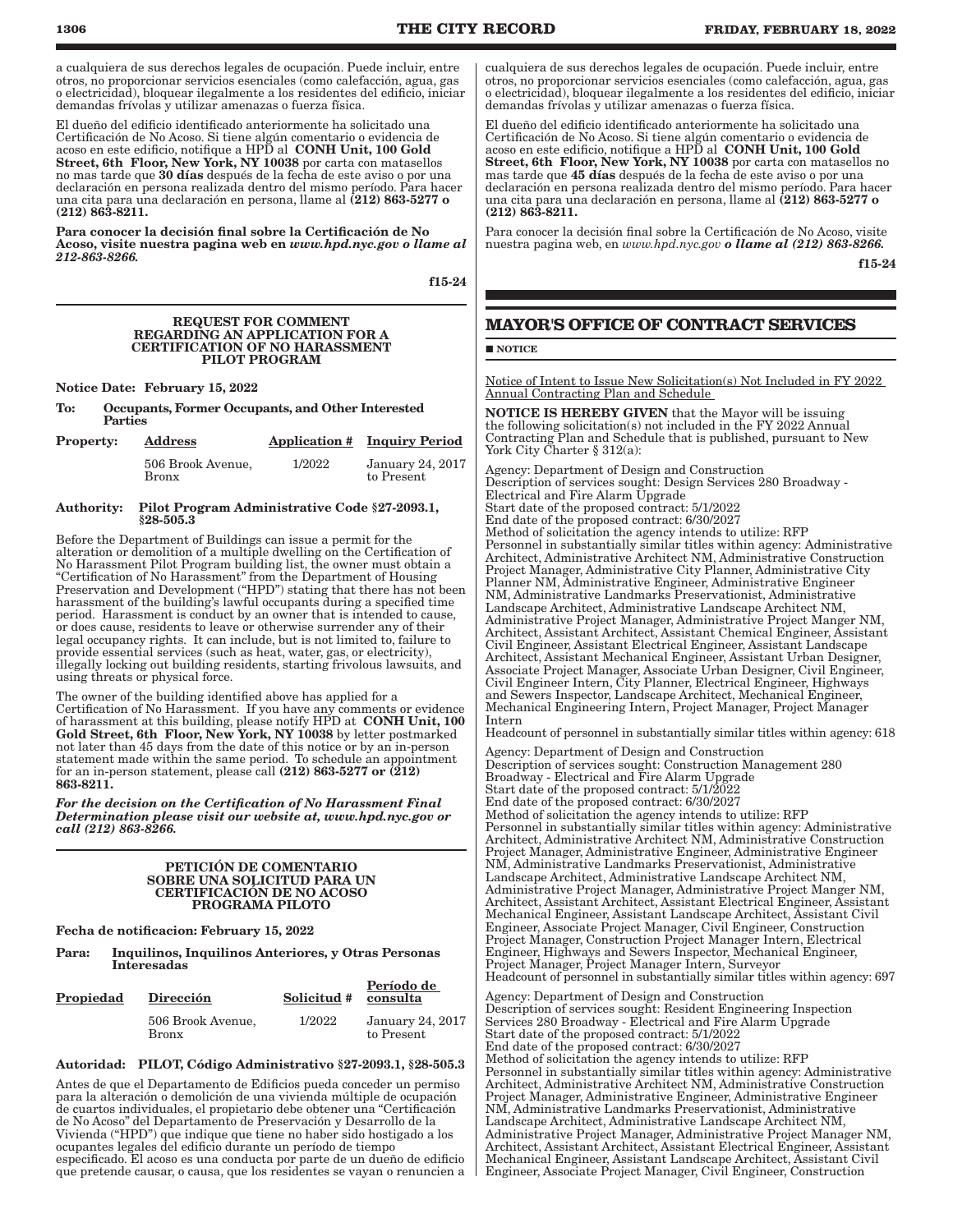Project Manager, Construction Project Manager Intern, Electrical Engineer, Highways and Sewers Inspector, Mechanical Engineer, Project Manager, Project Manager Intern, Surveyor Headcount of personnel in substantially similar titles within agency: 697

Agency: Department of Design and Construction Description of services sought: Consultant Contract Administration: research, training, data analysis, and expert testimony, including services related to damages for delay claims, 280 Broadway - Electrical and Fire Alarm Upgrade Start date of the proposed contract: 5/1/2022 End date of the proposed contract: 6/30/2027 Method of solicitation the agency intends to utilize: RFP

Personnel in substantially similar titles within agency: Accountant, Administrative Accountant, Administrative Architect, Administrative Architect NM, Administrative City Planner, Administrative City Planner NM, Administrative Construction Project Manager, Administrative Engineer, Administrative Engineer NM, Administrative Landscape Architect, Administrative Landscape Architect NM, Administrative Manager, Administrative Project Manager, Administrative Project Manager NM, Administrative Staff Analyst, Architect, Architectural Intern, Assistant Architect, Assistant Landscape Architect, Assistant Civil Engineer, Assistant Electrical Engineer, Assistant Landscape Architect, Assistant Mechanical Engineer, Assistant Urban Designer, Associate Investigator, Associate Project Manager, Associate Urban Designer, City Planner, Civil Engineer, Civil Engineering Intern, Construction Project Manager, Construction Project Manager Intern, Electrical Engineer, Estimator (General Construction), Estimator (Mechanical), Investigator, Landscape Architect, Management Auditor, Mechanical Engineer, Mechanical Engineer Inter, Project Manager, Project Manager Intern, Senior Estimator – General Construction, Supervisor of Electrical Installations & Maintenance

Headcount of personnel in substantially similar titles within agency: 767

Agency: Department of Design and Construction Description of services sought: Construction Support Services: asbestos, boring, testing, monitoring, sampling, site safety, inspections and environmental, 280 Broadway - Electrical and Fire Alarm Upgrade Start date of the proposed contract: 5/1/2022 End date of the proposed contract: 6/30/2027

Method of solicitation the agency intends to utilize: RFP Personnel in substantially similar titles within agency: Asbestos Hazard Investigator, Assistant Chemical Engineer, Assistant Mechanical Engineer, Assistant Civil Engineer, Associate Project Manager, Civil Engineering Intern, Construction Project Manager, Construction Project Manager Intern, Engineering Technician, Geologist, Industrial Hygienist, Project Manager, Surveyor Headcount of personnel in substantially similar titles within agency: 428

Agency: Department of Design and Construction Description of services sought: Contract Administration: fiscal audit, reconciliation of accounts, preparation of change orders, analyzing and finalizing financial transactions and contract close out, 280 Broadway -

Electrical and Fire Alarm Upgrade Start date of the proposed contract: 5/1/2022

End date of the proposed contract: 6/30/2027

Method of solicitation the agency intends to utilize: RFP Personnel in substantially similar titles within agency: Accountant, Administrative Accountant, Administrative Architect, Administrative Architect NM, Administrative City Planner, Administrative City Planner NM, Administrative Construction Project Manager, Administrative Engineer, Administrative Engineer NM, Administrative Landscape Architect, Administrative Landscape Architect NM, Administrative Manager, Administrative Project Manager, Administrative Project Manager NM, Administrative Staff Analyst, Architect, Architectural Intern, Assistant Architect, Assistant Landscape Architect, Assistant Civil Engineer, Assistant Electrical Engineer, Assistant Landscape Architect, Assistant Mechanical Engineer, Assistant Urban Designer, Associate Investigator, Associate Project Manager, Associate Urban Designer, City Planner, Civil Engineer, Civil Engineering Intern, Construction Project Manager, Construction Project Manager Intern, Electrical Engineer, Estimator (General Construction), Estimator (Mechanical), Investigator, Landscape Architect, Management Auditor, Mechanical Engineer, Mechanical Engineer Inter, Project Manager, Project Manager Intern, Senior Estimator – General Construction, Supervisor of Electrical Installations & Maintenance

Headcount of personnel in substantially similar titles within agency: 767 Agency: Department of Design and Construction

Description of services sought: Community Outreach Consultants 280 Broadway - Electrical and Fire Alarm Upgrade Start date of the proposed contract: 5/1/2022 End date of the proposed contract: 6/30/2027 Method of solicitation the agency intends to utilize: RFP Personnel in substantially similar titles within agency: None

Headcount of personnel in substantially similar titles within agency: 0

Agency: Department of Design and Construction Description of services sought: Owner's Representative Requirements Contracts 280 Broadway - Electrical and Fire Alarm Upgrade Start date of the proposed contract: 5/1/2022 End date of the proposed contract: 6/30/2027 Method of solicitation the agency intends to utilize: RFP Personnel in substantially similar titles within agency: Administrative Architect, Administrative Architect NM, Administrative Construction Project Manager, Administrative Engineer, Administrative Engineer NM, Administrative Landmarks Preservationist, Administrative Landscape Architect, Administrative Landscape Architect NM, Administrative Project Manager, Administrative Project Manager NM, Architect, Assistant Architect, Assistant Electrical Engineer, Assistant Mechanical Engineer, Assistant Landscape Architect, Assistant Civil Engineer, Associate Project Manager, Civil Engineer, Construction Project Manager, Construction Project Manager Intern, Electrical Engineer, Highways and Sewers Inspector, Mechanical Engineer, Project Manager, Project Manager Intern, Surveyor Headcount of personnel in substantially similar titles within agency: 697

Agency: Department of Design and Construction Description of services sought: Design Services HVAC replacement Start date of the proposed contract: 5/1/2022 End date of the proposed contract: 6/30/2027 Method of solicitation the agency intends to utilize: RFP Personnel in substantially similar titles within agency: Administrative Architect, Administrative Architect NM, Administrative Construction Project Manager, Administrative City Planner, Administrative City Planner NM, Administrative Engineer, Administrative Engineer NM, Administrative Landmarks Preservationist, Administrative Landscape Architect, Administrative Landscape Architect NM, Administrative Project Manager, Administrative Project Manager NM, Architect, Assistant Architect, Assistant Chemical Engineer, Assistant Civil Engineer, Assistant Electrical Engineer, Assistant Landscape Architect, Assistant Mechanical Engineer, Assistant Urban Designer, Associate Project Manager, Associate Urban Designer, Civil Engineer, Civil Engineer Intern, City Planner, Electrical Engineer, Highways

and Sewers Inspector, Landscape Architect, Mechanical Engineer, Mechanical Engineering Intern, Project Manager, Project Manager Intern

Headcount of personnel in substantially similar titles within agency: 618

Agency: Department of Design and Construction Description of services sought: Construction Management HVAC replacement

Start date of the proposed contract: 5/1/2022 End date of the proposed contract: 6/30/2027 Method of solicitation the agency intends to utilize: RFP Personnel in substantially similar titles within agency: Administrative Architect, Administrative Architect NM, Administrative Construction Project Manager, Administrative Engineer, Administrative Engineer NM, Administrative Landmarks Preservationist, Administrative Landscape Architect, Administrative Landscape Architect NM, Administrative Project Manager, Administrative Project Manager NM, Architect, Assistant Architect, Assistant Electrical Engineer, Assistant Mechanical Engineer, Assistant Landscape Architect, Assistant Civil Engineer, Associate Project Manager, Civil Engineer, Construction Project Manager, Construction Project Manager Intern, Electrical Engineer, Highways and Sewers Inspector, Mechanical Engineer, Project Manager, Project Manager Intern, Surveyor Headcount of personnel in substantially similar titles within agency: 697

Agency: Department of Design and Construction Description of services sought: Resident Engineering Inspection Services HVAC replacement Start date of the proposed contract: 5/1/2022 End date of the proposed contract: 6/30/2027 Method of solicitation the agency intends to utilize: RFP Personnel in substantially similar titles within agency: Administrative Architect, Administrative Architect NM, Administrative Construction Project Manager, Administrative Engineer, Administrative Engineer NM, Administrative Landmarks Preservationist, Administrative Landscape Architect, Administrative Landscape Architect NM, Administrative Project Manager, Administrative Project Manager NM, Architect, Assistant Architect, Assistant Electrical Engineer, Assistant Mechanical Engineer, Assistant Landscape Architect, Assistant Civil Engineer, Associate Project Manager, Civil Engineer, Construction Project Manager, Construction Project Manager Intern, Electrical Engineer, Highways and Sewers Inspector, Mechanical Engineer, Project Manager, Project Manager Intern, Surveyor Headcount of personnel in substantially similar titles within agency: 697

Agency: Department of Design and Construction Description of services sought: Consultant Contract Administration: research, training, data analysis, and expert testimony, including services related to damages for delay claims, HVAC replacement Start date of the proposed contract: 5/1/2022 End date of the proposed contract: 6/30/2027 Method of solicitation the agency intends to utilize: RFP Personnel in substantially similar titles within agency: Accountant, Administrative Accountant, Administrative Architect, Administrative Architect NM, Administrative City Planner, Administrative City Planner NM, Administrative Construction Project Manager,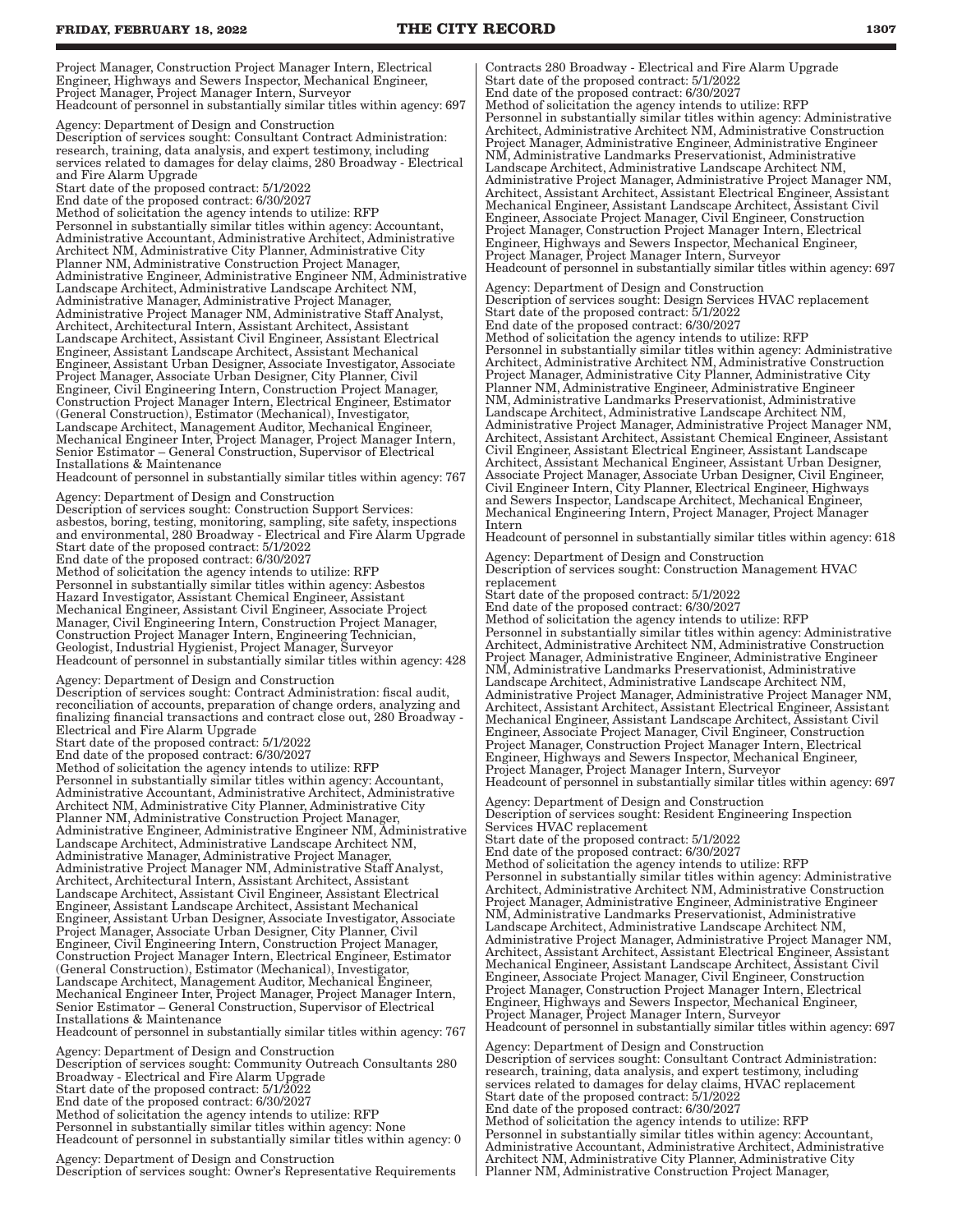Administrative Engineer, Administrative Engineer NM, Administrative Landscape Architect, Administrative Landscape Architect NM, Administrative Manager, Administrative Project Manager, Administrative Project Manager NM, Administrative Staff Analyst, Architect, Architectural Intern, Assistant Architect, Assistant Landscape Architect, Assistant Civil Engineer, Assistant Electrical Engineer, Assistant Landscape Architect, Assistant Mechanical Engineer, Assistant Urban Designer, Associate Investigator, Associate Project Manager, Associate Urban Designer, City Planner, Civil Engineer, Civil Engineering Intern, Construction Project Manager, Construction Project Manager Intern, Electrical Engineer, Estimator (General Construction), Estimator (Mechanical), Investigator, Landscape Architect, Management Auditor, Mechanical Engineer, Mechanical Engineer Inter, Project Manager, Project Manager Intern, Senior Estimator – General Construction, Supervisor of Electrical Installations & Maintenance

Headcount of personnel in substantially similar titles within agency: 767

Agency: Department of Design and Construction

Description of services sought: Construction Support Services: asbestos, boring, testing, monitoring, sampling, site safety, inspections and environmental, HVAC replacement Start date of the proposed contract: 5/1/2022

End date of the proposed contract: 6/30/2027 Method of solicitation the agency intends to utilize: RFP Personnel in substantially similar titles within agency: Asbestos Hazard Investigator, Assistant Chemical Engineer, Assistant Mechanical Engineer, Assistant Civil Engineer, Associate Project Manager, Civil Engineering Intern, Construction Project Manager, Construction Project Manager Intern, Engineering Technician, Geologist, Industrial Hygienist, Project Manager, Surveyor Headcount of personnel in substantially similar titles within agency: 428

Agency: Department of Design and Construction

Description of services sought: Contract Administration: fiscal audit, reconciliation of accounts, preparation of change orders, analyzing and finalizing financial transactions and contract close out, HVAC replacement

Start date of the proposed contract: 5/1/2022

End date of the proposed contract: 6/30/2027 Method of solicitation the agency intends to utilize: RFP Personnel in substantially similar titles within agency: Accountant, Administrative Accountant, Administrative Architect, Administrative Architect NM, Administrative City Planner, Administrative City Planner NM, Administrative Construction Project Manager, Administrative Engineer, Administrative Engineer NM, Administrative Landscape Architect, Administrative Landscape Architect NM, Administrative Manager, Administrative Project Manager, Administrative Project Manager NM, Administrative Staff Analyst, Architect, Architectural Intern, Assistant Architect, Assistant Landscape Architect, Assistant Civil Engineer, Assistant Electrical Engineer, Assistant Landscape Architect, Assistant Mechanical Engineer, Assistant Urban Designer, Associate Investigator, Associate Project Manager, Associate Urban Designer, City Planner, Civil Engineer, Civil Engineering Intern, Construction Project Manager, Construction Project Manager Intern, Electrical Engineer, Estimator (General Construction), Estimator (Mechanical), Investigator, Landscape Architect, Management Auditor, Mechanical Engineer, Mechanical Engineer Inter, Project Manager, Project Manager Intern, Senior Estimator – General Construction, Supervisor of Electrical Installations & Maintenance

Headcount of personnel in substantially similar titles within agency: 767 Agency: Department of Design and Construction

Description of services sought: Community Outreach Consultants HVAC replacement Start date of the proposed contract: 5/1/2022 End date of the proposed contract: 6/30/2027

Method of solicitation the agency intends to utilize: RFP

Personnel in substantially similar titles within agency: None Headcount of personnel in substantially similar titles within agency: 0

Agency: Department of Design and Construction

Description of services sought: Owner's Representative Requirements Contracts HVAC replacement

Start date of the proposed contract: 5/1/2022 End date of the proposed contract: 6/30/2027 Method of solicitation the agency intends to utilize: RFP Personnel in substantially similar titles within agency: Administrative Architect, Administrative Architect NM, Administrative Construction Project Manager, Administrative Engineer, Administrative Engineer NM, Administrative Landmarks Preservationist, Administrative Landscape Architect, Administrative Landscape Architect NM, Administrative Project Manager, Administrative Project Manager NM, Architect, Assistant Architect, Assistant Electrical Engineer, Assistant Mechanical Engineer, Assistant Landscape Architect, Assistant Civil Engineer, Associate Project Manager, Civil Engineer, Construction Project Manager, Construction Project Manager Intern, Electrical Engineer, Highways and Sewers Inspector, Mechanical Engineer, Project Manager, Project Manager Intern, Surveyor Headcount of personnel in substantially similar titles within agency: 697 Agency: Department of Design and Construction Description of services sought: Design Services Redundancy New Boiler Installation

Start date of the proposed contract: 5/1/2022

End date of the proposed contract: 6/30/2027 Method of solicitation the agency intends to utilize: RFP

Personnel in substantially similar titles within agency: Administrative Architect, Administrative Architect NM, Administrative Construction Project Manager, Administrative City Planner, Administrative City Planner NM, Administrative Engineer, Administrative Engineer NM, Administrative Landmarks Preservationist, Administrative Landscape Architect, Administrative Landscape Architect NM, Administrative Project Manager, Administrative Project Manager NM, Architect, Assistant Architect, Assistant Chemical Engineer, Assistant Civil Engineer, Assistant Electrical Engineer, Assistant Landscape Architect, Assistant Mechanical Engineer, Assistant Urban Designer, Associate Project Manager, Associate Urban Designer, Civil Engineer, Civil Engineer Intern, City Planner, Electrical Engineer, Highways and Sewers Inspector, Landscape Architect, Mechanical Engineer, Mechanical Engineering Intern, Project Manager, Project Manager Intern

Headcount of personnel in substantially similar titles within agency: 618

Agency: Department of Design and Construction Description of services sought: Construction Management Redundancy New Boiler Installation

Start date of the proposed contract: 5/1/2022 End date of the proposed contract: 6/30/2027

Method of solicitation the agency intends to utilize: RFP Personnel in substantially similar titles within agency: Administrative Architect, Administrative Architect NM, Administrative Construction Project Manager, Administrative Engineer, Administrative Engineer NM, Administrative Landmarks Preservationist, Administrative Landscape Architect, Administrative Landscape Architect NM, Administrative Project Manager, Administrative Project Manager NM, Architect, Assistant Architect, Assistant Electrical Engineer, Assistant Mechanical Engineer, Assistant Landscape Architect, Assistant Civil Engineer, Associate Project Manager, Civil Engineer, Construction Project Manager, Construction Project Manager Intern, Electrical Engineer, Highways and Sewers Inspector, Mechanical Engineer, Project Manager, Project Manager Intern, Surveyor Headcount of personnel in substantially similar titles within agency: 697

Agency: Department of Design and Construction Description of services sought: Resident Engineering Inspection Services Redundancy New Boiler Installation Start date of the proposed contract: 5/1/2022 End date of the proposed contract: 6/30/2027 Method of solicitation the agency intends to utilize: RFP

Personnel in substantially similar titles within agency: Administrative Architect, Administrative Architect NM, Administrative Construction Project Manager, Administrative Engineer, Administrative Engineer NM, Administrative Landmarks Preservationist, Administrative Landscape Architect, Administrative Landscape Architect NM, Administrative Project Manager, Administrative Project Manager NM, Architect, Assistant Architect, Assistant Electrical Engineer, Assistant Mechanical Engineer, Assistant Landscape Architect, Assistant Civil Engineer, Associate Project Manager, Civil Engineer, Construction Project Manager, Construction Project Manager Intern, Electrical Engineer, Highways and Sewers Inspector, Mechanical Engineer, Project Manager, Project Manager Intern, Surveyor Headcount of personnel in substantially similar titles within agency: 697

Agency: Department of Design and Construction Description of services sought: Consultant Contract Administration: research, training, data analysis, and expert testimony, including services related to damages for delay claims, Redundancy New Boiler Installation

Start date of the proposed contract: 5/1/2022 End date of the proposed contract: 6/30/2027 Method of solicitation the agency intends to utilize: RFP Personnel in substantially similar titles within agency: Accountant, Administrative Accountant, Administrative Architect, Administrative Architect NM, Administrative City Planner, Administrative City

Planner NM, Administrative Construction Project Manager, Administrative Engineer, Administrative Engineer NM, Administrative Landscape Architect, Administrative Landscape Architect NM, Administrative Manager, Administrative Project Manager, Administrative Project Manager NM, Administrative Staff Analyst, Architect, Architectural Intern, Assistant Architect, Assistant Landscape Architect, Assistant Civil Engineer, Assistant Electrical Engineer, Assistant Landscape Architect, Assistant Mechanical Engineer, Assistant Urban Designer, Associate Investigator, Associate Project Manager, Associate Urban Designer, City Planner, Civil Engineer, Civil Engineering Intern, Construction Project Manager, Construction Project Manager Intern, Electrical Engineer, Estimator (General Construction), Estimator (Mechanical), Investigator, Landscape Architect, Management Auditor, Mechanical Engineer, Mechanical Engineer Inter, Project Manager, Project Manager Intern, Senior Estimator – General Construction, Supervisor of Electrical Installations & Maintenance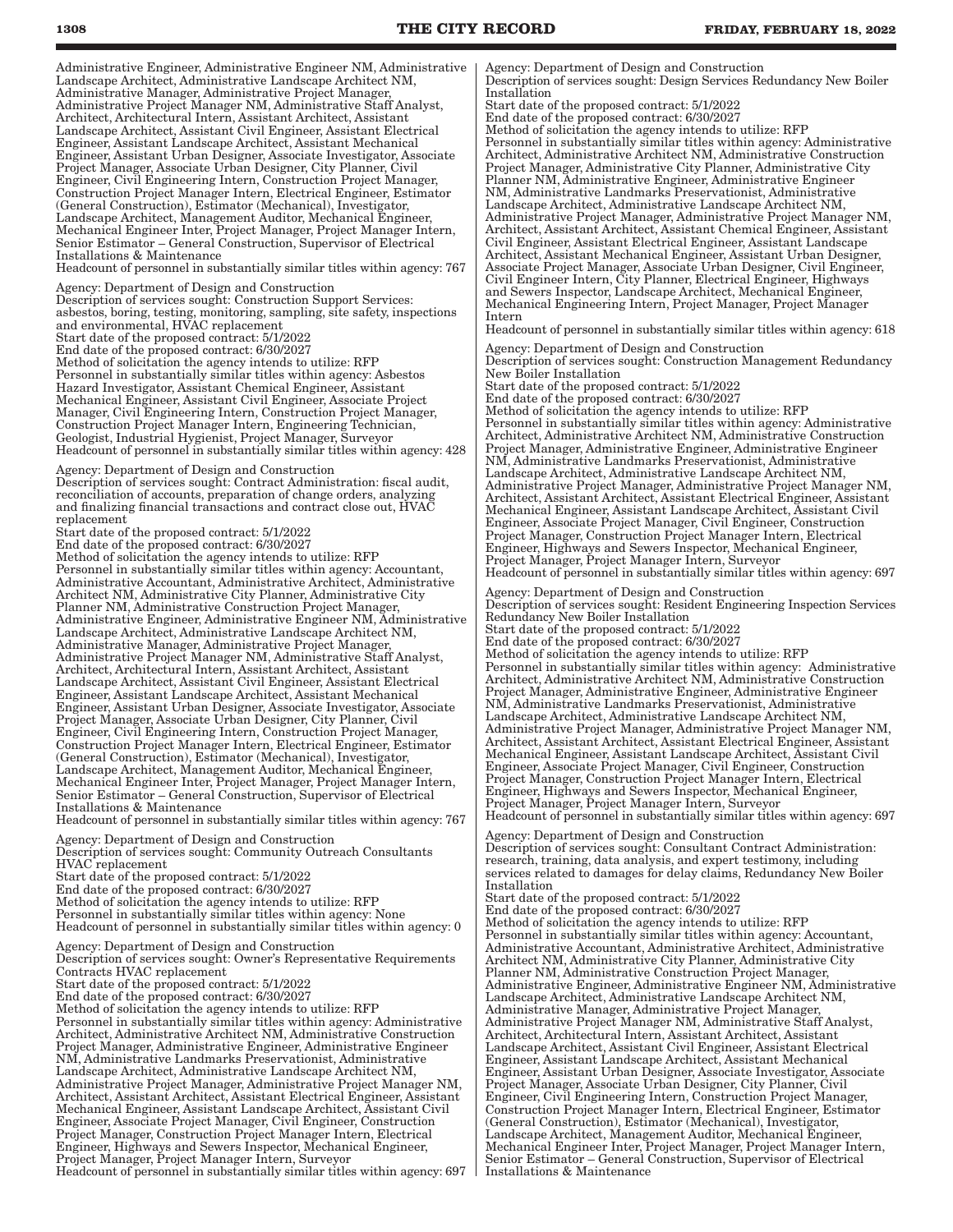Agency: Department of Design and Construction

Description of services sought: Construction Support Services: asbestos, boring, testing, monitoring, sampling, site safety, inspections and environmental, Redundancy New Boiler Installation Start date of the proposed contract: 5/1/2022 End date of the proposed contract: 6/30/2027 Method of solicitation the agency intends to utilize: RFP Personnel in substantially similar titles within agency: Asbestos Hazard Investigator, Assistant Chemical Engineer, Assistant Mechanical Engineer, Assistant Civil Engineer, Associate Project Manager, Civil Engineering Intern, Construction Project Manager, Construction Project Manager Intern, Engineering Technician, Geologist, Industrial Hygienist, Project Manager, Surveyor Headcount of personnel in substantially similar titles within agency: 428 Agency: Department of Design and Construction

Description of services sought: Contract Administration: fiscal audit, reconciliation of accounts, preparation of change orders, analyzing and finalizing financial transactions and contract close out, Redundancy New Boiler Installation

Start date of the proposed contract: 5/1/2022 End date of the proposed contract: 6/30/2027

Method of solicitation the agency intends to utilize: RFP Personnel in substantially similar titles within agency: Accountant, Administrative Accountant, Administrative Architect, Administrative Architect NM, Administrative City Planner, Administrative City Planner NM, Administrative Construction Project Manager, Administrative Engineer, Administrative Engineer NM, Administrative Landscape Architect, Administrative Landscape Architect NM, Administrative Manager, Administrative Project Manager, Administrative Project Manager NM, Administrative Staff Analyst, Architect, Architectural Intern, Assistant Architect, Assistant Landscape Architect, Assistant Civil Engineer, Assistant Electrical Engineer, Assistant Landscape Architect, Assistant Mechanical Engineer, Assistant Urban Designer, Associate Investigator, Associate Project Manager, Associate Urban Designer, City Planner, Civil Engineer, Civil Engineering Intern, Construction Project Manager, Construction Project Manager Intern, Electrical Engineer, Estimator (General Construction), Estimator (Mechanical), Investigator, Landscape Architect, Management Auditor, Mechanical Engineer, Mechanical Engineer Inter, Project Manager, Project Manager Intern, Senior Estimator – General Construction, Supervisor of Electrical Installations & Maintenance Headcount of personnel in substantially similar titles within agency: 767

Agency: Department of Design and Construction Description of services sought: Community Outreach Consultants Redundancy New Boiler Installation Start date of the proposed contract: 5/1/2022 End date of the proposed contract: 6/30/2027 Method of solicitation the agency intends to utilize: RFP Personnel in substantially similar titles within agency: None

Headcount of personnel in substantially similar titles within agency: 0 Agency: Department of Design and Construction Description of services sought: Owner's Representative Requirements Contracts Redundancy New Boiler Installation Start date of the proposed contract: 5/1/2022

End date of the proposed contract: 6/30/2027

Method of solicitation the agency intends to utilize: RFP

Personnel in substantially similar titles within agency: Administrative Architect, Administrative Architect NM, Administrative Construction Project Manager, Administrative Engineer, Administrative Engineer NM, Administrative Landmarks Preservationist, Administrative Landscape Architect, Administrative Landscape Architect NM, Administrative Project Manager, Administrative Project Manager NM, Architect, Assistant Architect, Assistant Electrical Engineer, Assistant Mechanical Engineer, Assistant Landscape Architect, Assistant Civil Engineer, Associate Project Manager, Civil Engineer, Construction Project Manager, Construction Project Manager Intern, Electrical Engineer, Highways and Sewers Inspector, Mechanical Engineer, Project Manager, Project Manager Intern, Surveyor Headcount of personnel in substantially similar titles within agency: 697

Agency: Department of Design and Construction Description of services sought: Design Services Yorkville - ADA Accessibility Start date of the proposed contract: 5/1/2022 End date of the proposed contract: 6/30/2027

Method of solicitation the agency intends to utilize: RFP

Personnel in substantially similar titles within agency: Administrative Architect, Administrative Architect NM, Administrative Construction Project Manager, Administrative City Planner, Administrative City Planner NM, Administrative Engineer, Administrative Engineer NM, Administrative Landmarks Preservationist, Administrative Landscape Architect, Administrative Landscape Architect NM, Administrative Project Manager, Administrative Project Manager NM, Architect, Assistant Architect, Assistant Chemical Engineer, Assistant Civil Engineer, Assistant Electrical Engineer, Assistant Landscape

Architect, Assistant Mechanical Engineer, Assistant Urban Designer, Associate Project Manager, Associate Urban Designer, Civil Engineer, Civil Engineer Intern, City Planner, Electrical Engineer, Highways and Sewers Inspector, Landscape Architect, Mechanical Engineer, Mechanical Engineering Intern, Project Manager, Project Manager Intern

Headcount of personnel in substantially similar titles within agency: 618

Agency: Department of Design and Construction Description of services sought: Construction Management Yorkville - ADA Accessibility Start date of the proposed contract: 5/1/2022 End date of the proposed contract: 6/30/2027

Method of solicitation the agency intends to utilize: RFP Personnel in substantially similar titles within agency: Administrative Architect, Administrative Architect NM, Administrative Construction Project Manager, Administrative Engineer, Administrative Engineer NM, Administrative Landmarks Preservationist, Administrative Landscape Architect, Administrative Landscape Architect NM, Administrative Project Manager, Administrative Project Manager NM, Architect, Assistant Architect, Assistant Electrical Engineer, Assistant Mechanical Engineer, Assistant Landscape Architect, Assistant Civil Engineer, Associate Project Manager, Civil Engineer, Construction Project Manager, Construction Project Manager Intern, Electrical Engineer, Highways and Sewers Inspector, Mechanical Engineer, Project Manager, Project Manager Intern, Surveyor Headcount of personnel in substantially similar titles within agency: 697

Agency: Department of Design and Construction Description of services sought: Resident Engineering Inspection Services Yorkville - ADA Accessibility Start date of the proposed contract: 5/1/2022 End date of the proposed contract: 6/30/2027 Method of solicitation the agency intends to utilize: RFP Personnel in substantially similar titles within agency: Administrative Architect, Administrative Architect NM, Administrative Construction Project Manager, Administrative Engineer, Administrative Engineer NM, Administrative Landmarks Preservationist, Administrative Landscape Architect, Administrative Landscape Architect NM, Administrative Project Manager, Administrative Project Manager NM, Architect, Assistant Architect, Assistant Electrical Engineer, Assistant Mechanical Engineer, Assistant Landscape Architect, Assistant Civil Engineer, Associate Project Manager, Civil Engineer, Construction Project Manager, Construction Project Manager Intern, Electrical Engineer, Highways and Sewers Inspector, Mechanical Engineer, Project Manager, Project Manager Intern, Surveyor Headcount of personnel in substantially similar titles within agency: 697

Agency: Department of Design and Construction Description of services sought: Consultant Contract Administration: research, training, data analysis, and expert testimony, including services related to damages for delay claims, Yorkville - ADA Accessibility

Start date of the proposed contract: 5/1/2022 End date of the proposed contract: 6/30/2027 Method of solicitation the agency intends to utilize: RFP Personnel in substantially similar titles within agency: Accountant, Administrative Accountant, Administrative Architect, Administrative Architect NM, Administrative City Planner, Administrative City Planner NM, Administrative Construction Project Manager, Administrative Engineer, Administrative Engineer NM, Administrative Landscape Architect, Administrative Landscape Architect NM,

Administrative Manager, Administrative Project Manager, Administrative Project Manager NM, Administrative Staff Analyst, Architect, Architectural Intern, Assistant Architect, Assistant Landscape Architect, Assistant Civil Engineer, Assistant Electrical Engineer, Assistant Landscape Architect, Assistant Mechanical Engineer, Assistant Urban Designer, Associate Investigator, Associate Project Manager, Associate Urban Designer, City Planner, Civil Engineer, Civil Engineering Intern, Construction Project Manager, Construction Project Manager Intern, Electrical Engineer, Estimator (General Construction), Estimator (Mechanical), Investigator, Landscape Architect, Management Auditor, Mechanical Engineer, Mechanical Engineer Inter, Project Manager, Project Manager Intern, Senior Estimator – General Construction, Supervisor of Electrical Installations & Maintenance

Headcount of personnel in substantially similar titles within agency: 767

Agency: Department of Design and Construction Description of services sought: Construction Support Services: asbestos, boring, testing, monitoring, sampling, site safety, inspections and environmental, Yorkville - ADA Accessibility Start date of the proposed contract: 5/1/2022 End date of the proposed contract: 6/30/2027 Method of solicitation the agency intends to utilize: RFP Personnel in substantially similar titles within agency: Asbestos Hazard Investigator, Assistant Chemical Engineer, Assistant Mechanical Engineer, Assistant Civil Engineer, Associate Project Manager, Civil Engineering Intern, Construction Project Manager, Construction Project Manager Intern, Engineering Technician, Geologist, Industrial Hygienist, Project Manager, Surveyor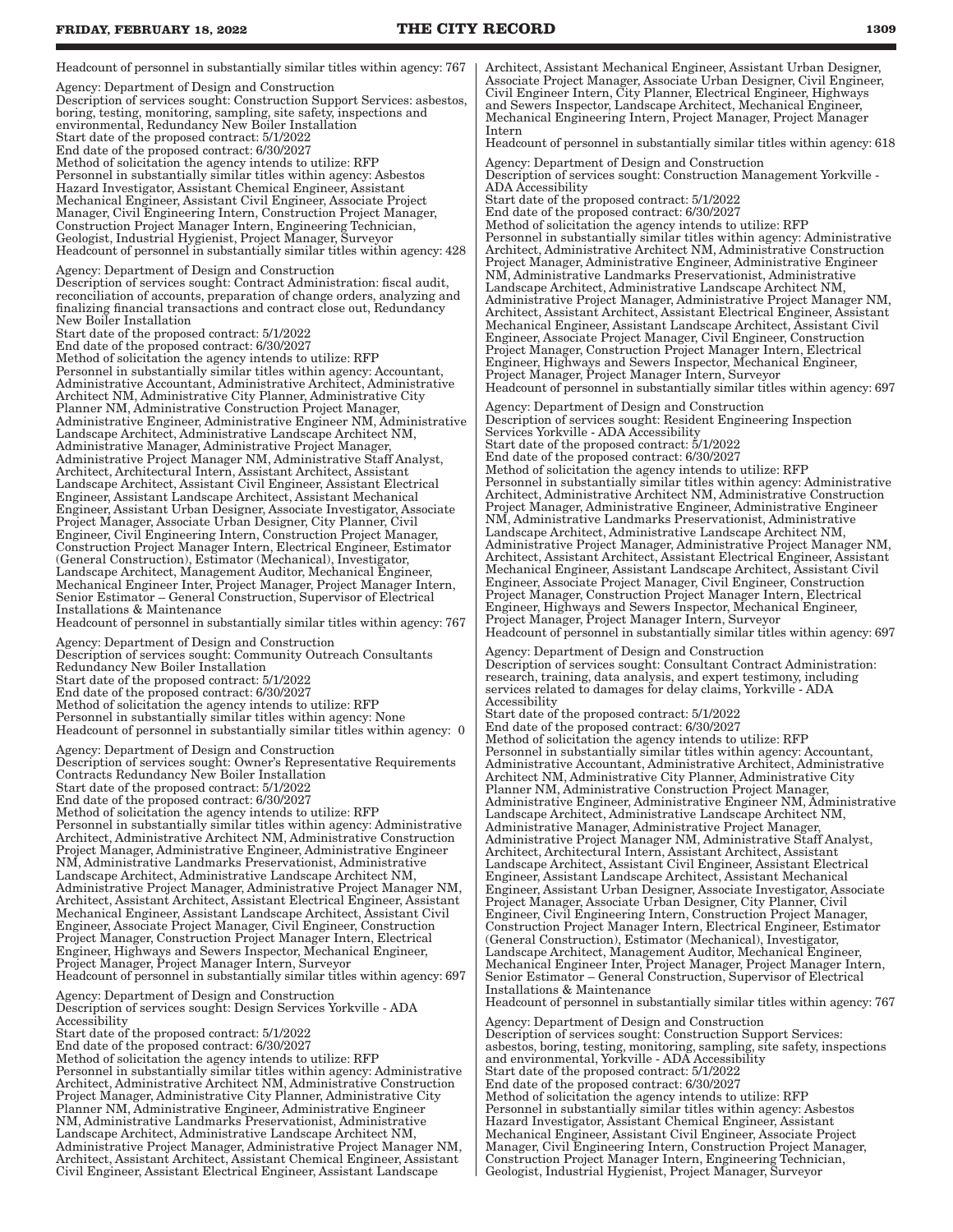Headcount of personnel in substantially similar titles within agency: 428

Agency: Department of Design and Construction Description of services sought: Contract Administration: fiscal audit, reconciliation of accounts, preparation of change orders, analyzing and finalizing financial transactions and contract close out, Yorkville - ADA Accessibility

Start date of the proposed contract: 5/1/2022 End date of the proposed contract: 6/30/2027 Method of solicitation the agency intends to utilize: RFP Personnel in substantially similar titles within agency: Accountant, Administrative Accountant, Administrative Architect, Administrative Architect NM, Administrative City Planner, Administrative City Planner NM, Administrative Construction Project Manager, Administrative Engineer, Administrative Engineer NM, Administrative Landscape Architect, Administrative Landscape Architect NM, Administrative Manager, Administrative Project Manager, Administrative Project Manager NM, Administrative Staff Analyst, Architect, Architectural Intern, Assistant Architect, Assistant Landscape Architect, Assistant Civil Engineer, Assistant Electrical Engineer, Assistant Landscape Architect, Assistant Mechanical Engineer, Assistant Urban Designer, Associate Investigator, Associate Project Manager, Associate Urban Designer, City Planner, Civil Engineer, Civil Engineering Intern, Construction Project Manager, Construction Project Manager Intern, Electrical Engineer, Estimator (General Construction), Estimator (Mechanical), Investigator, Landscape Architect, Management Auditor, Mechanical Engineer, Mechanical Engineer Inter, Project Manager, Project Manager Intern, Senior Estimator – General Construction, Supervisor of Electrical Installations & Maintenance

Headcount of personnel in substantially similar titles within agency: 767

Agency: Department of Design and Construction Description of services sought: Community Outreach Consultants Yorkville - ADA Accessibility Start date of the proposed contract: 5/1/2022 End date of the proposed contract: 6/30/2027 Method of solicitation the agency intends to utilize: RFP

Personnel in substantially similar titles within agency: None Headcount of personnel in substantially similar titles within agency: 0

Agency: Department of Design and Construction Description of services sought: Owner's Representative Requirements Contracts Yorkville - ADA Accessibility Start date of the proposed contract: 5/1/2022

End date of the proposed contract: 6/30/2027

Method of solicitation the agency intends to utilize: RFP Personnel in substantially similar titles within agency: Administrative Architect, Administrative Architect NM, Administrative Construction Project Manager, Administrative Engineer, Administrative Engineer NM, Administrative Landmarks Preservationist, Administrative Landscape Architect, Administrative Landscape Architect NM, Administrative Project Manager, Administrative Project Manager NM, Architect, Assistant Architect, Assistant Electrical Engineer, Assistant Mechanical Engineer, Assistant Landscape Architect, Assistant Civil Engineer, Associate Project Manager, Civil Engineer, Construction Project Manager, Construction Project Manager Intern, Electrical Engineer, Highways and Sewers Inspector, Mechanical Engineer, Project Manager, Project Manager Intern, Surveyor

Headcount of personnel in substantially similar titles within agency: 697

 $\div$  f18

Notice of Intent to Extend Contract(s) Not Included in FY 2022 Annual Contracting Plan and Schedule

NOTICE IS HEREBY GIVEN that the Mayor will be entering into the following extension(s) of (a) contract(s) not included in the FY 2022 Annual Contracting Plan and Schedule that is published, pursuant to New York City Charter § 312(a):

Agency: Department of Environmental Protection

Vendor: Catskill Watershed Corporation

Nature of services: CWC Shokan Wastewater Solution Method of renewal/extension the agency intends to utilize: Time Extension

New start date of the proposed renewed/extended contract: 12/2/24 New end date of the proposed renewed/extended contract: 12/1/25 Modifications sought to the nature of services performed under the contract: Addition of Large Diameter Gravity Sewer to a Combined Flow Membrane Bioreactor

Reason(s) the agency intends to renew/extend the contract: To allow completion of additional work.

Personnel in substantially similar titles within agency: None Headcount of personnel in substantially similar titles within agency: None

 $-$ f18

NOTICE IS HEREBY GIVEN that the Mayor will be issuing the following solicitation(s) not included in the FY 2022 Annual Contracting Plan and Schedule that is published, pursuant to New York City Charter § 312(a):

Agency: NYC Department of Human Resources Administration (HRA) Nature of services sought: Heavy Duty Cleaning Services for Manhattan

Start date of the proposed contract: 7/1/2022 End date of the proposed contract: 6/30/2023 Method of solicitation the agency intends to utilize: MWBE Non Competitive Small Purchase Personnel in substantially similar titles within agency: None

Headcount of personnel in substantially similar titles within agency: 0 Agency: NYC Department of Human Resources Administration (HRA)

Nature of services sought: Heavy Duty Cleaning for the Bronx Start date of the proposed contract: 7/1/2022 End date of the proposed contract: 6/30/2023

Method of solicitation the agency intends to utilize: MWBE Non Competitive Small Purchase

Personnel in substantially similar titles within agency: None Headcount of personnel in substantially similar titles within agency: 0

Agency: NYC Department of Human Resources Administration (HRA) Nature of services sought: Heavy Duty Cleaning Services for Brooklyn & Staten Island Start date of the proposed contract: 7/1/2022 End date of the proposed contract: 6/30/2023

Method of solicitation the agency intends to utilize: MWBE Non Competitive Small Purchase Personnel in substantially similar titles within agency: None Headcount of personnel in substantially similar titles within agency: 0

Agency: NYC Department of Human Resources Administration (HRA) Nature of services sought: Heavy Duty Cleaning for Queens Start date of the proposed contract: 7/1/2022 End date of the proposed contract: 6/30/2023 Method of solicitation the agency intends to utilize: MWBE Non Competitive Small Purchase Personnel in substantially similar titles within agency: None

Headcount of personnel in substantially similar titles within agency: 0

Agency: NYC Department of Human Resources Administration (HRA) Nature of services sought: Account Maintenance for Child Support Cases

Start date of the proposed contract: 5/1/2022

End date of the proposed contract: 12/31/2022 Method of solicitation the agency intends to utilize: Negotiation

Acquisition Extension Personnel in substantially similar titles within agency: None Headcount of personnel in substantially similar titles within agency: 0

 $-$ f18

Notice of Intent to Extend Contract(s) Not Included in FY 2022 Annual Contracting Plan and Schedule

**NOTICE IS HEREBY GIVEN** that the Mayor will be entering into the following extension(s) of (a) contract(s) not included in the FY 2022 Annual Contracting Plan and Schedule that is published, pursuant to New York City Charter § 312(a):

### Agency: DOC

Vendor: RCM Technologies USA Inc Nature of services: Per Diem Nurses for an Expanded Infection Control

Program Method of renewal/extension the agency intends to utilize: Renewal New start date of the proposed renewed/extended contract: 4/2/22 New end date of the proposed renewed/extended contract: 4/1/23 Modifications sought to the nature of services performed under the

contract: None Reason the agency intends to renew/extend the contract: Continuing

need for services

Personnel in substantially similar titles within agency: None Headcount of personnel in substantially similar titles within agency: 0

Agency: NYC Department of Correction (072)

Vendor: The Gordian Group, Inc.

Nature of services: Job Ordering Contracting System (JOCS) Method of renewal/extension the agency intends to utilize: Renewal New start date of the proposed renewed/extended contract: 5/28/2022 New end date of the proposed renewed/extended contract: 5/27/2023 Modifications sought to the nature of services performed under the contract: None

Reason the agency intends to renew/extend the contract: Continuation of services

Personnel in substantially similar titles within agency: None Headcount of personnel in substantially similar titles within agency: 0

Agency: DOC

Vendor: Frank B Watkins MD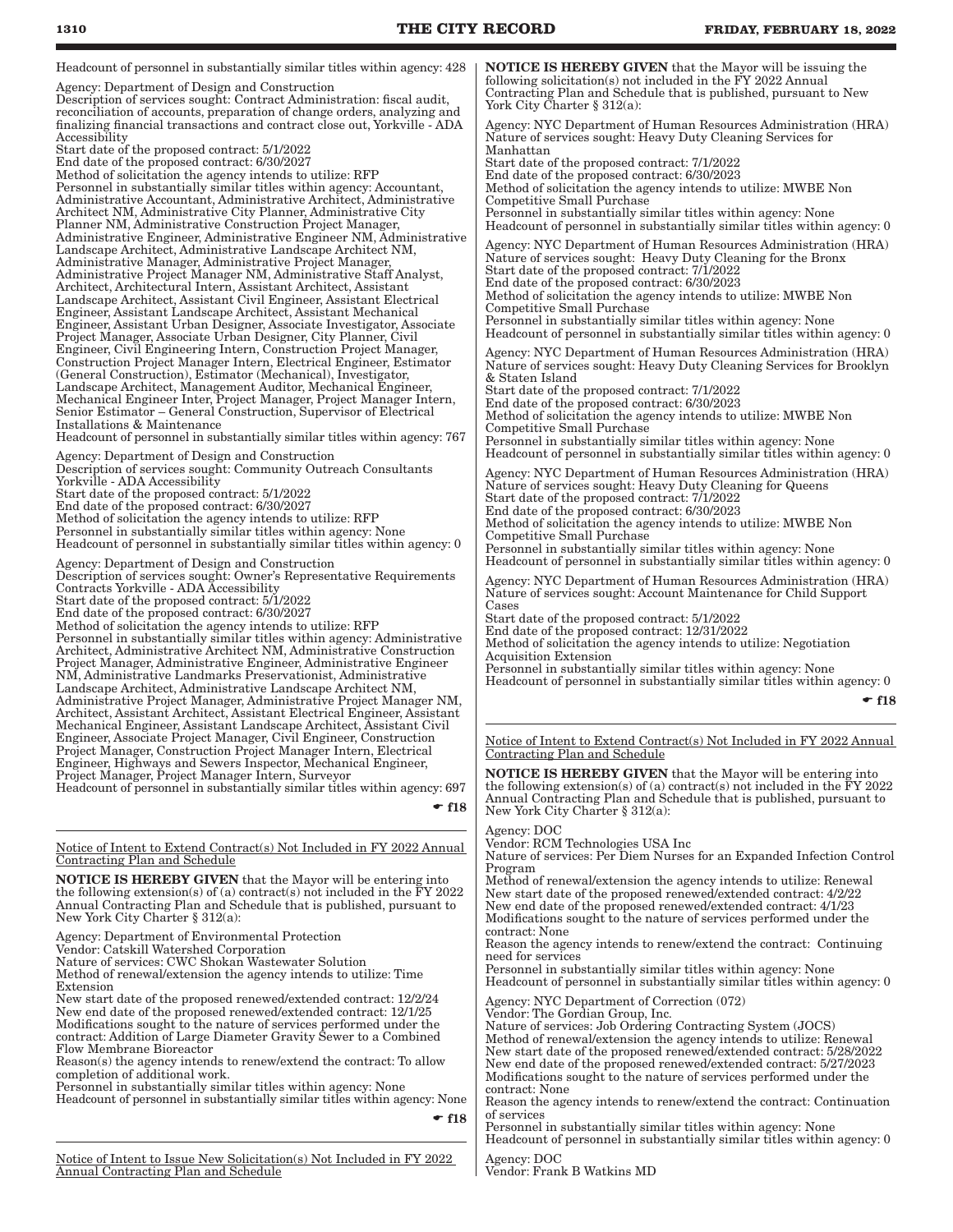Nature of services: Orthopedic Services for Uniformed Employees Method of renewal/extension the agency intends to utilize: Renewal New start date of the proposed renewed/extended contract: 5/1/22 New end date of the proposed renewed/extended contract: 4/30/23 Modifications sought to the nature of services performed under the contract: None

Reason the agency intends to renew/extend the contract: Continuing need for services

Personnel in substantially similar titles within agency: None Headcount of personnel in substantially similar titles within agency: 0

 $\div$  f18

Notice of Intent to Issue New Solicitation(s) Not Included in FY 2022 Annual Contracting Plan and Schedule

NOTICE IS HEREBY GIVEN that the Mayor will be issuing the following solicitation(s) not included in the FY 2022 Annual Contracting Plan and Schedule that is published, pursuant to New York City Charter § 312(a):

Agency: Department of Parks and Recreation

Description of services sought: Planning consultant services to perform greenway improvement study for Allen Street Mall in Manhattan Start date of the proposed contract: 5/1/2022

End date of the proposed contract: 5/1/2025

Method of solicitation the agency intends to utilize: Task Order Personnel in substantially similar titles within agency: Landscape Architects; Assistant Landscape Architects; Landscape Architect Interns; Project Manager

Headcount of personnel in substantially similar titles within agency: 183

Agency: Department of Parks and Recreation

Description of services sought: Planning consultant services to perform pre-design services for Coney Island Boardwalk, Brooklyn

Start date of the proposed contract: 4/15/2022

End date of the proposed contract: 4/15/2025

Method of solicitation the agency intends to utilize: Task Order Personnel in substantially similar titles within agency: Landscape

Architects; Assistant Landscape Architects; Landscape Architect Interns; Project Manager

Headcount of personnel in substantially similar titles within agency: 183

Agency: Department of Parks and Recreation Description of services sought: Planning consultant services to perform

drainage study for Goodhue Park in Staten Island Start date of the proposed contract: 6/1/2022

End date of the proposed contract: 6/1/2025

Method of solicitation the agency intends to utilize: Task Order Personnel in substantially similar titles within agency: Landscape Architects; Assistant Landscape Architects; Landscape Architect

Interns; Project Manager Headcount of personnel in substantially similar titles within agency: 183

Agency: Department of Parks and Recreation

Description of services sought: Planning consultant services to perform Uniform Land Use Review Procedure (ULURPs) to support rezoning's and other land use actions across New York City

Start date of the proposed contract: 5/1/2022

End date of the proposed contract: 5/1/2025

Method of solicitation the agency intends to utilize: Task Order Personnel in substantially similar titles within agency: Landscape Architects; Assistant Landscape Architects; Landscape Architect

Interns; Project Manager

Headcount of personnel in substantially similar titles within agency: 183

Agency: Department of Parks and Recreation

Description of services sought: Construction Supervision for Gracie Mansion Roof Balustrades

Start date of the proposed contract: 3/31/2022

End date of the proposed contract: 10/31/2023

Method of solicitation the agency intends to utilize: Task Order

Personnel in substantially similar titles within agency: Project

Manager; Construction Project Manager

Headcount of personnel in substantially similar titles within agency: 142

 $\div$  f18

#### **CHANGES IN PERSONNEL**

|  |  | HRA/DEPT OF SOCIAL SERVICES |
|--|--|-----------------------------|
|  |  | FOR PERIOD ENDING 01/07/22  |

|              |                 | TITLE |                       |        |    |                      |  |
|--------------|-----------------|-------|-----------------------|--------|----|----------------------|--|
| NAME         |                 | NUM   | <b>SALARY</b>         | ACTION |    | PROV EFF DATE AGENCY |  |
| <b>HINES</b> | DENISE          | 10252 | \$37863.0000 RETIRED  |        |    | NO 12/10/21 069      |  |
| HOLMES       | KAITLIN A       | 56058 | \$62215.0000 RESIGNED |        |    | YES 12/28/21 069     |  |
| HOOD         | PHILOMEN A      | 31113 | \$47705.0000 RETIRED  |        | NO | 12/30/21 069         |  |
| IDIS         | BORIS           | 12626 | \$78240.0000 RETIRED  |        | NO | 04/30/21 069         |  |
| <b>JAMES</b> | <b>BEVERLEY</b> | 10124 | \$61015.0000 INCREASE |        | NO | 12/19/21 069         |  |

| KUPUPIKA               | <b>JEREMY</b>     | в | 12626 | \$73213.0000                | RETIRED         | NO             | 12/22/21      | 069    |
|------------------------|-------------------|---|-------|-----------------------------|-----------------|----------------|---------------|--------|
| LAM                    | PETER             |   | 52314 | \$48747.0000                | DISMISSED       | NO             | 12/19/21      | 069    |
| LANKA                  | POORNIMA          |   | 95710 | \$113300.0000               | RESIGNED        | YES            | 12/29/21      | 069    |
| LEDESMA                | LISSETTE          |   | 10124 | \$61015.0000                | INCREASE        | N <sub>O</sub> | 12/19/21      | 069    |
|                        |                   |   |       |                             |                 |                |               |        |
|                        |                   |   |       | HRA/DEPT OF SOCIAL SERVICES |                 |                |               |        |
|                        |                   |   |       | FOR PERIOD ENDING 01/07/22  |                 |                |               |        |
|                        |                   |   | TITLE |                             |                 |                |               |        |
| NAME                   |                   |   | NUM   | SALARY                      | <b>ACTION</b>   |                | PROV EFF DATE | AGENCY |
| LEE                    | <b>SUZETTE</b>    |   | 10104 | \$37748.0000                | APPOINTED       | NO.            | 12/26/21      | 069    |
| LEUNG                  | <b>DONNA</b>      | K | 82976 | \$65232.0000                | APPOINTED       | NO.            | 12/26/21      | 069    |
| LINDSAY                | <b>NOVLINE</b>    | M | 10104 | \$37748.0000                | APPOINTED       | NO.            | 12/26/21      | 069    |
| LOUIS                  | JAMES             |   | 52314 | \$48747.0000                | RESIGNED        | NO             | 10/08/21      | 069    |
| LOUIS                  | JAMES             |   | 10104 | \$35140.0000                | RESIGNED        | NO             | 10/08/21      | 069    |
| LUCIUS                 | KIMARA            |   | 56058 | \$62215.0000                | <b>INCREASE</b> | YES            | 12/19/21      | 069    |
| MASSEY                 | <b>EVANGELY</b>   |   | 10124 | \$54794.0000                | RETIRED         | NO             | 12/24/21      | 069    |
| <b>MCGINLEY</b>        | LETICIA           | Μ | 10124 | \$67625.0000                | RETIRED         | NO             | 12/18/21      | 069    |
| MCHENRY                | <b>SHEREE</b>     | Α | 52304 | \$47845.0000                | RETIRED         | NO             | 12/30/21      | 069    |
| MERRITT                | DENISE            |   | 52312 | \$69380.0000                | RETIRED         | NO             | 12/11/21      | 069    |
| MERRITT                | DENISE            |   | 52311 | \$49787.0000                | RETIRED         | NO             | 12/11/21      | 069    |
| MOORE                  | DANIELLE K        |   | 10124 | \$67499.0000                | INCREASE        | NO             | 12/19/21      | 069    |
| MOORE                  | <b>JUANITA</b>    | Υ | 52316 | \$59836.0000                | DECEASED        | NO             | 12/18/21      | 069    |
| NEWMAN                 | VIVIAN            | R | 52316 | \$58479.0000                | RESIGNED        | NO.            | 11/04/21      | 069    |
| <b>NICHOLAS</b>        | CARROLL           | J | 12626 | \$72323.0000                | RETIRED         | NO.            | 10/26/19      | 069    |
| NJOKU                  | EJIKE             |   | 52304 | \$47995.0000                | RETIRED         | NO             | 12/18/21      | 069    |
| ODUKOYA                | FUNMILOL K        |   | 56057 | \$20.9800                   | RESIGNED        | YES            | 12/16/21      | 069    |
| PEREZ                  | <b>DESIREE</b>    | J | 10124 | \$67499.0000                | <b>INCREASE</b> | N <sub>O</sub> | 12/19/21      | 069    |
| PETTIE                 | VALERIE           | Α | 10124 | \$54924.0000                | <b>RETIRED</b>  | NO             | 11/01/21      | 069    |
| PFISTERER              | VALERIE           |   | 10104 | \$37748.0000                | APPOINTED       | NO             | 12/26/21      | 069    |
| PINSON                 | BRITTANY A        |   | 56058 | \$62215.0000                | RESIGNED        | YES            | 11/17/21      | 069    |
| PRYOR                  | CRYSTAL           | T | 52312 | \$69152.0000                | PROMOTED        | NO             | 05/16/21      | 069    |
| RUIZ-OLIVO             | ALEXANDR Y        |   | 10056 | \$112795.0000               | RESIGNED        | YES            | 06/27/21      | 069    |
| <b>SANTIAGO</b>        | SILVIA            | М | 10104 | \$37748.0000                | APPOINTED       | NO             | 12/26/21      | 069    |
| SANTOS                 | GABRIEL           | L | 56058 | \$62215.0000                | INCREASE        | YES            | 12/19/21      | 069    |
| <b>SEPULVEDA</b>       | <b>JESSICA</b>    | r | 10104 | \$37748.0000                | APPOINTED       | NO.            | 12/26/21      | 069    |
| <b>SERRANO</b>         | DAWN              | M | 10124 | \$67499.0000                | INCREASE        | NO             | 12/19/21      | 069    |
| SHYNE                  | DELORIS           |   | 52304 | \$48097.0000                | RETIRED         | NO             | 12/24/21      | 069    |
| SINGH                  | <b>BHANMATT N</b> |   | 30087 | \$91563.0000                | <b>INCREASE</b> | YES            | 12/19/21      | 069    |
| SINGH                  | STELLA            |   | 10104 | \$43768.0000                | RETIRED         | NO             | 12/21/21      | 069    |
| SOLOMON                | MONICA            |   | 52613 | \$58741.0000                | RETIRED         | NO.            | 12/21/21      | 069    |
| SOSA                   | TANIA             |   | 10124 | \$67499.0000                | <b>INCREASE</b> | NO             | 12/19/21      | 069    |
| <b>SPENCE</b>          | <b>TRACEY</b>     | A | 56057 | \$31.0400                   | APPOINTED       | YES            | 12/19/21      | 069    |
| <b>SROGE JOHNSON</b>   | RAINE             | J | 56058 | \$58000.0000                | RESIGNED        | YES            | 12/19/21      | 069    |
| <b>ST JEAN</b>         | AISHA             |   | 10104 | \$37748.0000                | APPOINTED       | NO             | 12/26/21      | 069    |
| STOUPNIKOV             | NICKITA           |   | 56057 | \$20.9000                   | <b>DECREASE</b> | YES            | 12/20/21      | 069    |
| TAYLOR                 | SILIFAT           | O | 56057 | \$20.9800                   | RESIGNED        | YES            | 12/15/21      | 069    |
| <b>TAYLOR-STALLING</b> | CASSANDR          |   | 10104 | \$43496.0000                | RETIRED         | NO             | 12/22/21      | 069    |
| THOMPKINS              | TAMAIYA           | т | 31113 | \$41483.0000                | APPOINTED       | NO             | 12/26/21      | 069    |
| TORRES                 | DILENIA           | Α | 10124 | \$67499.0000                | INCREASE        | NO             | 12/19/21      | 069    |
| <b>TRANCHANT</b>       | YARDLEY           |   | 10104 | \$37748.0000                | APPOINTED       | NO             | 12/26/21      | 069    |
| VOYEVODA               | OKSANA            |   | 10104 | \$37748.0000                | APPOINTED       | NO             | 12/26/21      | 069    |
| WARREN                 | SHANOAH           |   | 10124 | \$67499.0000                | INCREASE        | NO             | 12/19/21      | 069    |
| WATERTON               | DONNETTE M        |   | 10248 | \$90702.0000                | INCREASE        | YES            | 12/19/21      | 069    |
| <b>WHITE-GRIER</b>     | <b>CHERYL</b>     |   | 10104 | \$37748.0000                | APPOINTED       | NO.            | 12/26/21      | 069    |
|                        |                   |   |       |                             |                 |                |               |        |
|                        |                   |   |       |                             |                 |                |               |        |

**JEAN PIERRE MAXIME 52314 \$48933.0000 RETIRED NO 12/22/21 069**  $$58879.0000$ **JOHNSON CYNTHIA 52304 \$46316.0000 RESIGNED NO 12/01/21 069 JOHNSON SHARON C 52304 \$48030.0000 RETIRED NO 12/14/21 069**

**KINZONZI MALEWO I 70810 \$34834.0000 APPOINTED NO 12/26/21 069**

**56057** \$31.0400 APPOINTED YES 12/26/21<br>**I** 70810 \$34834.0000 APPOINTED NO 12/26/21

#### **DEPT. OF HOMELESS SERVICES FOR PERIOD ENDING 01/07/22**

|                        |                   |    | TITLE |               |                 |      |             |               |
|------------------------|-------------------|----|-------|---------------|-----------------|------|-------------|---------------|
| <b>NAME</b>            |                   |    | NUM   | <b>SALARY</b> | <b>ACTION</b>   | PROV | DATE<br>EFF | <b>AGENCY</b> |
| <b>ALDANO</b>          | <b>ANTHONY</b>    |    | 56058 | \$68044.0000  | <b>RESIGNED</b> | NO   | 12/26/21    | 071           |
| <b>BENEJAN-GREEN</b>   | TAMARA            | L  | 10056 | \$165423.0000 | <b>RETIRED</b>  | NO   | 07/18/21    | 071           |
| <b>BROWN-FERNANDEZ</b> | <b>JACOUELI D</b> |    | 56058 | \$62215.0000  | <b>RESIGNED</b> | YES  | 12/02/21    | 071           |
| <b>BROWNE</b>          | ТY                | C  | 52613 | \$49591.0000  | <b>RESIGNED</b> | YES  | 02/27/19    | 071           |
| CATUS                  | ADRIANA           | М  | 70810 | \$35985.0000  | <b>RESIGNED</b> | NO   | 12/12/21    | 071           |
| GARCIA                 | <b>JONATHAN</b>   | J  | 56058 | \$62215.0000  | <b>RESIGNED</b> | YES  | 12/03/21    | 071           |
| <b>GREEN</b>           | <b>JAMEL</b>      | R  | 56058 | \$62215.0000  | <b>RESIGNED</b> | YES  | 12/22/21    | 071           |
| <b>JOHNSON</b>         | JASON             | T. | 56057 | \$20.9814     | <b>RESIGNED</b> | YES  | 11/25/21    | 071           |
| <b>MARTINEZ</b>        | CARLOS            |    | 52279 | \$76556.0000  | <b>RETIRED</b>  | NO   | 12/30/21    | 071           |
| RAY                    | <b>SHELIA</b>     | Α  | 52275 | \$73276.0000  | <b>RETIRED</b>  | NO   | 12/29/21    | 071           |
| <b>SANTANA</b>         | ANGEL             | J  | 70810 | \$37136.0000  | <b>RESIGNED</b> | NO   | 12/07/21    | 071           |
| SMITH                  | CAROL             | Α  | 56058 | \$29.6114     | APPOINTED       | YES  | 12/26/21    | 071           |

#### **DEPARTMENT OF CORRECTION FOR PERIOD ENDING 01/07/22**

|                    |                   |   | TITLE |               |                 |      |                 |               |
|--------------------|-------------------|---|-------|---------------|-----------------|------|-----------------|---------------|
| NAME               |                   |   | NUM   | <b>SALARY</b> | <b>ACTION</b>   | PROV | <b>EFF DATE</b> | <b>AGENCY</b> |
| ARIAS              | <b>DARLINA</b>    |   | 70410 | \$62166.0000  | <b>RESIGNED</b> | NO   | 12/14/21        | 072           |
| ATTIMY             | VALERY            |   | 70410 | \$47857.0000  | APPOINTED       | NO   | 12/16/21        | 072           |
| <b>BACALLES</b>    | <b>BRANDON</b>    | J | 70410 | \$45330.0000  | RESIGNED        | NO   | 12/10/21        | 072           |
| <b>BASORUN</b>     | OYINBOLA          |   | 70410 | \$47857.0000  | APPOINTED       | NO   | 12/16/21        | 072           |
| BEEN               | LI-SHAYA R        |   | 56058 | \$54100.0000  | APPOINTED       | YES  | 12/19/21        | 072           |
| BENJAMIN           | TIFFANY           | M | 70410 | \$47857.0000  | APPOINTED       | NO   | 12/16/21        | 072           |
| <b>BENNETT</b>     | DOMINIQU A        |   | 56058 | \$54100.0000  | APPOINTED       | YES  | 12/19/21        | 072           |
| <b>BERMUDEZ</b>    | <b>BENJAMIN A</b> |   | 56058 | \$54100.0000  | APPOINTED       | YES  | 12/19/21        | 072           |
| <b>BERNADIN</b>    | <b>KENNY</b>      | С | 70410 | \$47857.0000  | APPOINTED       | NO   | 12/16/21        | 072           |
| <b>BROWN</b>       | <b>ROLAND</b>     | A | 56058 | \$29.6114     | APPOINTED       | YES  | 12/26/21        | 072           |
| <b>BRYANT</b>      | DEMETRIU          |   | 70410 | \$67196.0000  | RESIGNED        | NO   | 10/30/21        | 072           |
| CALLAWAY IV        | <b>ERNEST</b>     |   | 56058 | \$54100.0000  | RESIGNED        | YES  | 12/21/21        | 072           |
| CARLIS             | RALIECHA D        |   | 70410 | \$92073.0000  | RESIGNED        | NO   | 12/17/21        | 072           |
| CLARKE             | MICHELLE          |   | 70467 | \$118056.0000 | RESIGNED        | NO   | 12/10/21        | 072           |
| COLLIER            | <b>ALEXIS</b>     |   | 70410 | \$67196.0000  | RESIGNED        | NO   | 12/20/21        | 072           |
| COOK               | <b>SHERRI</b>     |   | 70467 | \$118056.0000 | RESIGNED        | NO   | 12/02/21        | 072           |
| <b>COSTON</b>      | LALEEKA           |   | 56058 | \$54100.0000  | APPOINTED       | YES  | 12/26/21        | 072           |
| DEL RIO            | <b>DEANNA</b>     | Е | 70410 | \$92073.0000  | RESIGNED        | NO   | 12/18/21        | 072           |
| <b>DIODONET</b>    | <b>SANDRA</b>     |   | 51274 | \$69576.0000  | APPOINTED       | NO   | 09/12/21        | 072           |
| <b>DYER-FORBES</b> | <b>KARIE</b>      |   | 70410 | \$47857.0000  | APPOINTED       | NO   | 12/16/21        | 072           |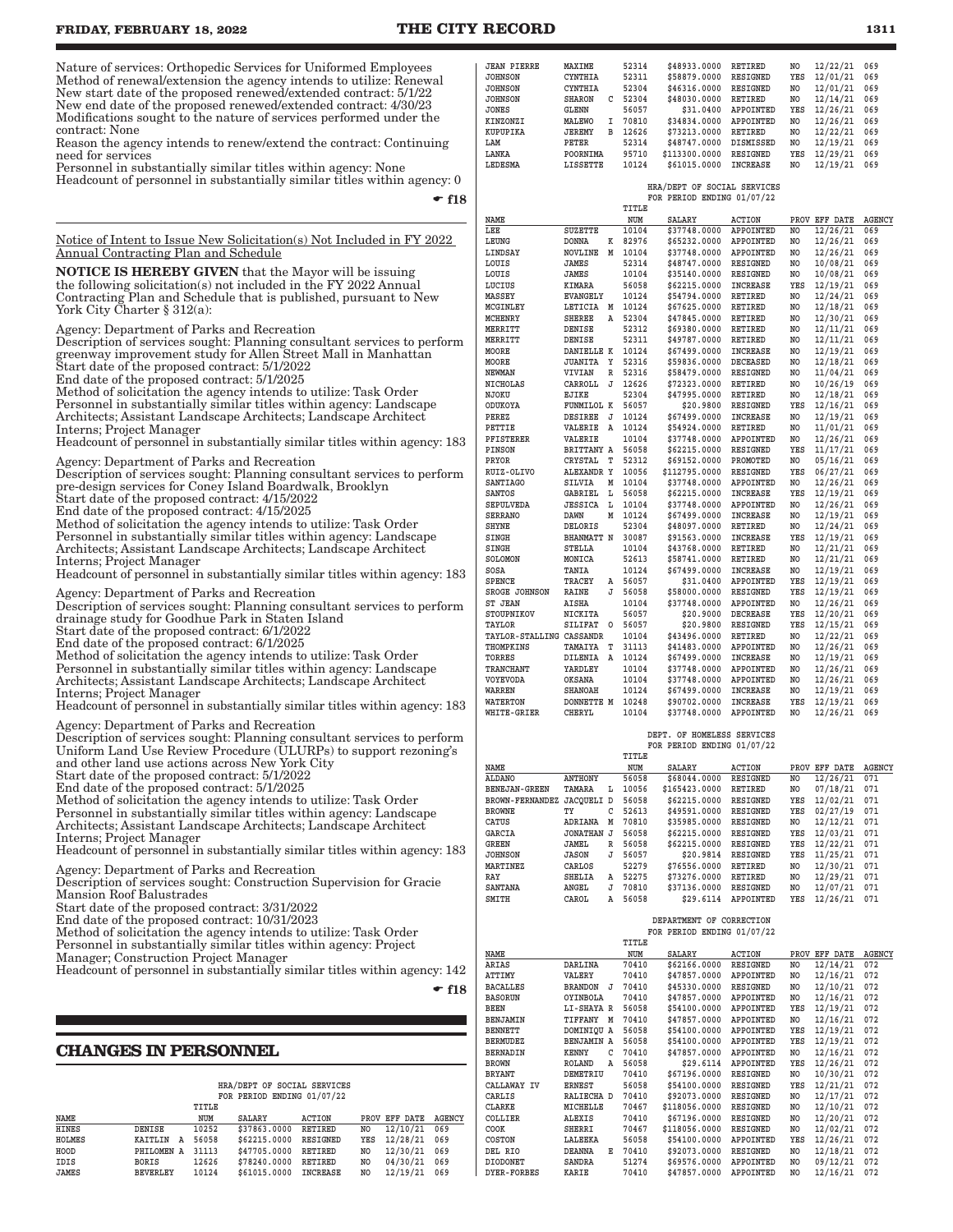# **1312 THE CITY RECORD FRIDAY, FEBRUARY 18, 2022**

| <b>ELLISON</b>                | JENELL<br>R                    | 30087          | \$82137.0000                                           | APPOINTED                    | YES                   | 12/19/21 072                     |               | CALVIN                           | SUSAN                            | 51454          | \$83551.0000                                                 | APPOINTED                  | YES        | 12/26/21 125                     |               |
|-------------------------------|--------------------------------|----------------|--------------------------------------------------------|------------------------------|-----------------------|----------------------------------|---------------|----------------------------------|----------------------------------|----------------|--------------------------------------------------------------|----------------------------|------------|----------------------------------|---------------|
| FALGIANO III<br><b>FELTON</b> | JOSEPH<br>Α<br>GENA            | 70410<br>70410 | \$62166.0000<br>\$47857.0000                           | RESIGNED<br>APPOINTED        | NO.<br>NO.            | 12/08/21<br>12/16/21             | 072<br>072    | HENRY<br><b>KAMALOV</b>          | CORDELIA<br>DAMIR<br>R           | 09749<br>10209 | \$15,0000<br>\$15.5000                                       | RESIGNED<br>RESIGNED       | YES<br>YES | 12/07/21<br>12/19/21             | 125<br>125    |
| FINNIE                        | GEORGE                         | I 70410        | \$67196.0000                                           | RESIGNED                     | NO.                   | 12/19/21                         | 072           | POTTS                            | <b>BETTIE</b><br>Ŀ               | 52441          | \$3,0000                                                     | RESIGNED                   | YES        | 12/12/21                         | 125           |
| <b>GURBILLON</b><br>HAYWOOD   | EDDIE<br><b>GEORGIAN</b>       | 12627<br>70410 | \$85199.0000<br>\$67196.0000                           | PROMOTED<br>RESIGNED         | NO.<br>NO.            | 10/17/21<br>12/07/21             | 072<br>072    | ROCCHI<br>TURNAGE                | MARIA<br>Α<br><b>JOHN</b>        | 09749<br>09749 | \$15,0000<br>\$15.0000                                       | RESIGNED<br>RESIGNED       | YES<br>YES | 12/08/21<br>11/19/21             | 125<br>125    |
| HILL                          | CORA<br>L                      | 30087          | \$63228.0000                                           | <b>RESIGNED</b>              | YES                   | 12/19/21                         | 072           | VACHIRAPRAPUN                    | <b>PENNEY</b>                    | 95005          | \$170000.0000                                                | <b>INCREASE</b>            | YES        | 12/06/21                         | 125           |
| HODGES<br>IDDRIS              | EDWARD<br>Μ<br>MUNIHIM         | 70410<br>70410 | \$92073.0000<br>\$56318.0000                           | RETIRED<br>RESIGNED          | NO.<br>N <sub>O</sub> | 12/21/21<br>12/06/21             | 072<br>072    | VEGA<br>WATERS                   | Е<br>GLORIA<br>PAULETTE F        | 52441<br>09749 | \$3.0000<br>\$15.0000                                        | RESIGNED<br>RESIGNED       | YES<br>YES | 12/12/21<br>12/05/21             | 125<br>125    |
|                               |                                |                |                                                        |                              |                       |                                  |               | WILTSHIRE                        | <b>GLENISE</b>                   | 52441          | \$3.0000                                                     | RESIGNED                   | YES        | 12/12/21 125                     |               |
|                               |                                |                | DEPARTMENT OF CORRECTION<br>FOR PERIOD ENDING 01/07/22 |                              |                       |                                  |               |                                  |                                  |                | CULTURAL AFFAIRS                                             |                            |            |                                  |               |
| NAME                          |                                | TITLE<br>NUM   | SALARY                                                 | <b>ACTION</b>                |                       | PROV EFF DATE                    | <b>AGENCY</b> |                                  |                                  | TITLE          | FOR PERIOD ENDING 01/07/22                                   |                            |            |                                  |               |
| <b>JACKSON</b>                | AVERY<br>s                     | 70410          | \$47857.0000                                           | APPOINTED                    | NO.                   | 12/16/21                         | 072           | NAME                             |                                  | NUM            | <b>SALARY</b>                                                | <b>ACTION</b>              |            | PROV EFF DATE                    | <b>AGENCY</b> |
| <b>JOHNSON</b><br>JONES       | TONIA<br>А<br><b>SHERYL</b>    | 70410<br>10124 | \$92073.0000<br>\$61808.0000                           | TERMINATED<br>APPOINTED      | NO.<br>NO.            | 12/22/21<br>11/30/21             | 072<br>072    | <b>GUERRERO</b><br><b>SCHAER</b> | NAIOMY<br>М<br>HARRIS            | 60496<br>21744 | \$51538.0000<br>\$128750.0000                                | RESIGNED<br>RESIGNED       | YES<br>YES | 12/28/21<br>12/29/21 126         | 126           |
| KERR                          | KAYLAN<br>J<br>KWESI           | 30087<br>70410 | \$82137.0000<br>\$47857.0000                           | APPOINTED<br>APPOINTED       | YES<br>NO.            | 12/19/21<br>12/16/21             | 072<br>072    |                                  |                                  |                | FINANCIAL INFO SVCS AGENCY                                   |                            |            |                                  |               |
| KERR YEARWOOD<br>LEWIS        | EZRA<br>A                      | 70410          | \$47857.0000                                           | APPOINTED                    | NO.                   | 12/17/21                         | 072           |                                  |                                  |                | FOR PERIOD ENDING 01/07/22                                   |                            |            |                                  |               |
| <b>LOCKLEY</b><br>LOMBARDO    | <b>ALONZO</b><br>DANIELLA R    | 56058<br>56058 | \$54100.0000<br>\$54100.0000                           | APPOINTED<br>APPOINTED       | YES<br>YES            | 12/19/21<br>12/26/21             | 072<br>072    | NAME                             |                                  | TITLE<br>NUM   | <b>SALARY</b>                                                | <b>ACTION</b>              |            | PROV EFF DATE                    | <b>AGENCY</b> |
| LOPEZ                         | WILFREDO                       | 95005          | \$130000.0000                                          | APPOINTED                    | YES                   | 12/19/21                         | 072           | FIGULY                           | <b>JOHN</b><br>М                 | 95714          | \$85000.0000                                                 | APPOINTED                  | YES        | 12/19/21                         | 127           |
| LOUISON<br>MARZAN             | CHARD<br>М<br>KRISTEN          | 70410<br>70410 | \$47857.0000<br>\$47857.0000                           | APPOINTED<br>APPOINTED       | NO.<br>NO             | 12/16/21<br>12/16/21             | 072<br>072    | WAN                              | <b>TAKSHUN</b>                   | 20247          | \$58918.0000                                                 | APPOINTED                  | YES        | 12/19/21                         | 127           |
| MASOUD                        | SAMEH<br>N                     | 70410          | \$47857.0000                                           | APPOINTED                    | N <sub>O</sub>        | 12/16/21                         | 072           |                                  |                                  |                | DEPARTMENT OF JUVENILE JUSTICE                               |                            |            |                                  |               |
| MCCORMACK<br>MIDDLETON        | MEGAN<br>ANTHONY               | 70410<br>70410 | \$47857.0000<br>\$47857.0000                           | <b>DECREASE</b><br>APPOINTED | NO.<br>NO.            | 12/16/21<br>12/16/21             | 072<br>072    |                                  |                                  | TITLE          | FOR PERIOD ENDING 01/07/22                                   |                            |            |                                  |               |
| ONEIL MOORER                  | DOMINQUE                       | 70410          | \$62166.0000                                           | RESIGNED                     | N <sub>O</sub>        | 12/07/21                         | 072           | NAME                             |                                  | NUM            | <b>SALARY</b>                                                | <b>ACTION</b>              |            | PROV EFF DATE                    | <b>AGENCY</b> |
| ORDONEZ ALVEAR<br>POUBOURIDIS | WILSON<br>A<br>GEORGE<br>Α     | 70410<br>31164 | \$47857.0000<br>\$58167.0000                           | APPOINTED<br>RESIGNED        | N <sub>O</sub><br>YES | 12/16/21<br>12/19/21             | 072<br>072    | <b>REED</b>                      | ANGELA<br>M                      | 52295          | \$32997.0000                                                 | DISMISSED                  | NO.        | 02/11/04                         | 130           |
| RAMIREZ                       | CESAR<br>Α                     | 70410          | \$47857.0000                                           | APPOINTED                    | NO.                   | 12/16/21                         | 072           |                                  |                                  |                | EQUAL EMPLOY PRACTICES COMM                                  |                            |            |                                  |               |
| REYES<br>RILEY THORNE         | ABEL<br><b>KAREEM</b><br>F     | 70410<br>56058 | \$47857.0000<br>\$54100.0000                           | APPOINTED<br>APPOINTED       | NO.<br>YES            | 12/16/21<br>12/26/21             | 072<br>072    |                                  |                                  | TITLE          | FOR PERIOD ENDING 01/07/22                                   |                            |            |                                  |               |
| RODRIGUEZ                     | <b>DONTA</b>                   | 70410          | \$62166.0000                                           | RESIGNED                     | NO.                   | 11/05/21                         | 072           | NAME                             |                                  | NUM            | SALARY                                                       | <b>ACTION</b>              |            | PROV EFF DATE                    | <b>AGENCY</b> |
| <b>SAMERSON</b><br>SAXON      | KEVIN<br>м<br><b>JEFFREY P</b> | 70410<br>30087 | \$47857.0000<br>\$122476.0000                          | APPOINTED<br>RESIGNED        | NO.<br>NO.            | 12/16/21<br>12/25/21             | 072<br>072    | MCDONALD                         | <b>NYRON</b><br>м                | 56058          | \$54100.0000                                                 | APPOINTED                  | YES        | 12/19/21                         | 133           |
| SHAIKH                        | ISA                            | 70410          | \$62166.0000                                           | RESIGNED                     | NO.                   | 12/13/21                         | 072           |                                  |                                  |                | TAXI & LIMOUSINE COMMISSION                                  |                            |            |                                  |               |
| SIMIDCHIEV<br>SINGH           | IVAYLO<br>P<br>KARAMJIT        | 90313<br>70410 | \$58628.0000<br>\$43042.0000                           | APPOINTED<br>RESIGNED        | YES<br>NO.            | 12/20/21<br>08/05/17             | 072<br>072    |                                  |                                  | TITLE          | FOR PERIOD ENDING 01/07/22                                   |                            |            |                                  |               |
| SOJKA-RUIZ                    | <b>JESSICA S</b>               | 56058          | \$54100.0000                                           | APPOINTED                    | YES                   | 12/26/21                         | 072           | NAME                             |                                  | NUM            | SALARY                                                       | <b>ACTION</b>              |            | PROV EFF DATE AGENCY             |               |
| SOUMARE<br><b>STEPHENSON</b>  | <b>DAOUDA</b><br>JALEN<br>W    | 70410<br>70410 | \$47857.0000<br>\$47857.0000                           | APPOINTED<br>APPOINTED       | NO.<br>NO.            | 12/17/21<br>12/16/21             | 072<br>072    | <b>ADOMAITIS</b><br>CALVIN       | CLARK<br>s<br>SUSAN              | 10209<br>12627 | \$16.0000<br>\$81203.0000                                    | RESIGNED<br>RESIGNED       | YES<br>NO. | 12/19/21<br>12/26/21             | 156<br>156    |
| <b>TAVERAS</b>                | <b>ASHLEY</b>                  | 52620          | \$95790.0000                                           | APPOINTED                    | YES                   | 12/19/21                         | 072           | <b>DOMINGUEZ</b>                 | JULIO<br>А                       | 10209          | \$15,5000                                                    | <b>RESIGNED</b>            | YES        | 12/19/21                         | 156           |
| TREZZA<br>VALENCIA            | DANIEL<br>A<br>JULIO<br>A      | 92508<br>70410 | \$41226.0000<br>\$67196.0000                           | RESIGNED<br>RESIGNED         | NO.<br>NO.            | 12/19/21<br>08/29/21             | 072<br>072    | FISHBAUM<br><b>HASSAN</b>        | <b>CHARLES</b><br>SHERIZIA       | 30087<br>56058 | \$63228.0000<br>\$62215.0000                                 | RESIGNED<br>INCREASE       | YES<br>YES | 12/23/21<br>12/05/21 156         | 156           |
| VASQUEZ                       | ABNER                          | 70410          | \$92073.0000                                           | <b>RESIGNED</b>              | NO.                   | 12/30/21                         | 072           |                                  |                                  |                |                                                              |                            |            |                                  |               |
| WILBURG<br>WOODBURN           | RAYMOND<br>F<br><b>JASON</b>   | 70410<br>70410 | \$62166.0000<br>\$92073.0000                           | RESIGNED<br>DISMISSED        | NO<br>N <sub>O</sub>  | 12/19/21<br>12/30/21             | 072<br>072    |                                  |                                  |                | PUBLIC SERVICE CORPS<br>FOR PERIOD ENDING 01/07/22           |                            |            |                                  |               |
|                               |                                |                |                                                        |                              |                       |                                  |               |                                  |                                  | TITLE          |                                                              |                            |            |                                  |               |
|                               |                                |                | BOARD OF CORRECTION                                    |                              |                       |                                  |               | NAME                             |                                  | NUM            | <b>SALARY</b>                                                | <b>ACTION</b>              |            | PROV EFF DATE                    | <b>AGENCY</b> |
|                               |                                |                | FOR PERIOD ENDING 01/07/22                             |                              |                       |                                  |               | LAM                              | YORKNAM S                        | 10209          | \$16.0000                                                    | APPOINTED                  | YES        | 09/07/21                         | 210           |
| NAME                          |                                | TITLE<br>NUM   | SALARY                                                 | <b>ACTION</b>                |                       | PROV EFF DATE                    | <b>AGENCY</b> |                                  |                                  |                | OFFICE OF LABOR RELATIONS                                    |                            |            |                                  |               |
| <b>BAINS</b>                  | NAVDEEP<br>к                   | 56058          | \$68436.5000                                           | RESIGNED                     | YES                   | 12/25/21                         | 073           |                                  |                                  |                | FOR PERIOD ENDING 01/07/22                                   |                            |            |                                  |               |
|                               |                                |                | MAYORS OFFICE OF CONTRACT SVCS                         |                              |                       |                                  |               | NAME                             |                                  | TITLE<br>NUM   | <b>SALARY</b>                                                | <b>ACTION</b>              |            | PROV EFF DATE                    | <b>AGENCY</b> |
|                               |                                |                | FOR PERIOD ENDING 01/07/22                             |                              |                       |                                  |               | CHEN                             | MENGSHI                          | 40235          | \$58127.0000                                                 | APPOINTED                  | YES        | 12/19/21                         | 214           |
| NAME                          |                                | TITLE<br>NUM   | SALARY                                                 | ACTION                       |                       | PROV EFF DATE                    | <b>AGENCY</b> | CHENG<br>RAUBA                   | М<br>ANN<br>WILLIAM J            | 13365<br>10124 | \$156000.0000<br>\$103825.0000                               | APPOINTED<br>RETIRED       | YES<br>NO  | 12/19/21<br>12/28/21             | 214<br>214    |
| <b>ANDERSON</b>               | WEITNY                         | 0527A          | \$61500.0000                                           | APPOINTED                    | YES                   | 12/26/21                         | 082           |                                  |                                  |                |                                                              |                            |            |                                  |               |
| CHEW<br>CHOON                 | JACQUELI Y<br><b>ALLYSON</b>   | 1005D<br>0527A | \$101682.0000<br>\$105000.0000                         | RESIGNED<br><b>INCREASE</b>  | NO<br>YES             | 12/19/21<br>11/28/21             | 082<br>082    |                                  |                                  |                | HUMAN RIGHTS COMMISSION<br>FOR PERIOD ENDING 01/07/22        |                            |            |                                  |               |
| DELLIPOALI                    | JAIMEE<br>C                    | 0527A          | \$63000.0000                                           | APPOINTED                    | YES                   | 12/22/21                         | 082           |                                  |                                  | TITLE          |                                                              |                            |            |                                  |               |
| FORRESTER<br>GOMEZ            | OMAR<br>ARACELI                | 0527A<br>05277 | \$85000.0000<br>\$55000.0000                           | APPOINTED<br>APPOINTED       | YES<br>YES            | 12/19/21<br>12/26/21             | 082<br>082    | NAME<br>GONZALEZ                 | VICTOR<br>D                      | NUM<br>30087   | SALARY<br>\$72712.0000                                       | <b>ACTION</b><br>RESIGNED  | YES        | PROV EFF DATE AGENCY<br>12/21/21 | 226           |
| <b>JACKSON</b>                | KISHA<br>O                     | 0527A          | \$65000.0000                                           | INCREASE                     | YES                   | 11/28/21                         | 082           | HILL                             | CORA<br>Ŀ                        | 30087          | \$63228.0000                                                 | APPOINTED                  |            | YES 12/19/21 226                 |               |
| LUPONIO<br>MANNS              | CARLO<br>MARQUELL J            | 0527A<br>05277 | \$61500.0000<br>\$55000.0000                           | APPOINTED<br>APPOINTED       | YES<br>YES            | 12/19/21<br>12/19/21             | 082<br>082    |                                  |                                  |                | NYC FIRE PENSION FUND                                        |                            |            |                                  |               |
| MOREL                         | ADRIEL                         | 0527A          | \$65000.0000                                           | INCREASE                     | YES                   | 11/28/21                         | 082           |                                  |                                  |                | FOR PERIOD ENDING 01/07/22                                   |                            |            |                                  |               |
| PIERLUISSI<br>ROSARIO         | N<br><b>ISRAEL</b>             | 05277<br>0527A | \$55000.0000<br>\$135000.0000                          | APPOINTED<br>APPOINTED       | YES<br>YES            | 12/19/21<br>12/26/21             | 082<br>082    | NAME                             |                                  | TITLE<br>NUM   | <b>SALARY</b>                                                | <b>ACTION</b>              |            | PROV EFF DATE AGENCY             |               |
| SOSA                          | ANTONIO A 05277                |                | \$55000.0000                                           | APPOINTED                    | YES                   | 12/26/21 082                     |               | CUNNINGHAM                       | SHELDON E                        | 10124          | \$89699.0000 APPOINTED                                       |                            |            | YES 12/19/21 257                 |               |
|                               |                                |                | PUBLIC ADVOCATE                                        |                              |                       |                                  |               |                                  |                                  |                | DEPT OF YOUTH & COMM DEV SRVS                                |                            |            |                                  |               |
|                               |                                | TITLE          | FOR PERIOD ENDING 01/07/22                             |                              |                       |                                  |               |                                  |                                  | TITLE          | FOR PERIOD ENDING 01/07/22                                   |                            |            |                                  |               |
| NAME<br>HA                    | PAULLETT                       | NUM<br>94497   | SALARY<br>\$20000.0000                                 | <b>ACTION</b><br>RESIGNED    | YES                   | PROV EFF DATE AGENCY<br>12/23/21 | 101           | NAME<br>CHAN                     | <b>JOSEPHIN</b>                  | NUM<br>1020B   | SALARY<br>\$16.0200                                          | <b>ACTION</b><br>APPOINTED | YES        | PROV EFF DATE AGENCY<br>12/19/21 | 261           |
| <b>JACKSON</b>                | TAKIRRA                        | 94508          | \$70000.0000 APPOINTED                                 |                              | YES                   | 12/19/21 101                     |               | FIGUEROA                         | <b>RAYMOND</b>                   | 82976          | \$150000.0000                                                | INCREASE                   | NO         | 12/26/21                         | 261           |
|                               |                                |                | CITY COUNCIL                                           |                              |                       |                                  |               | <b>JACK-SAMPSON</b><br>MARKLAND  | A<br>IYAKA<br>YEXENIA            | 40562<br>10026 | \$82148.0000<br>\$150000.0000                                | RESIGNED<br>INCREASE       | YES<br>NO  | 12/30/21<br>12/26/21             | 261<br>261    |
|                               |                                |                | FOR PERIOD ENDING 01/07/22                             |                              |                       |                                  |               | MORTON                           | JACQUELI                         | 56058          | \$54100.0000                                                 | APPOINTED                  | YES        | 12/19/21                         | 261           |
|                               |                                | TITLE          |                                                        |                              |                       |                                  |               | OSEI                             | CLARA                            | 56056          | \$15.6400                                                    | APPOINTED                  | YES        | 12/19/21 261                     |               |
| NAME<br>ALLEN                 | LUCIEN                         | NUM<br>94074   | SALARY<br>\$50000.0000                                 | ACTION<br>RESIGNED           | YES                   | PROV EFF DATE AGENCY<br>12/25/21 | 102           | <b>SCICERE</b><br>WEBSTER        | <b>STEVEN</b><br>W<br>JASON<br>A | 10010<br>56058 | \$113468.0000<br>\$54100.0000                                | DECREASE<br>RESIGNED       | NO<br>YES  | 12/05/21<br>12/21/21 261         | 261           |
| <b>ANTONETTY</b><br>GAY       | <b>JERMAINE</b>                | 94074          | \$40000.0000                                           | RESIGNED                     | YES                   | 12/23/21 102                     |               |                                  |                                  |                |                                                              |                            |            |                                  |               |
| <b>JACKSON</b>                | ANTHONY D<br>TAKIRRA           | 94074<br>94074 | \$45000.0000<br>\$40000.0000                           | APPOINTED<br>RESIGNED        | YES<br>YES            | 12/19/21 102<br>12/19/21 102     |               |                                  |                                  |                | BOARD OF ELECTION POLL WORKERS<br>FOR PERIOD ENDING 01/07/22 |                            |            |                                  |               |
| LOPEZ                         | WILFREDO                       | 94074          | \$70000.0000                                           | RESIGNED                     | YES                   | 12/19/21                         | 102           |                                  |                                  | TITLE          |                                                              |                            |            |                                  |               |
| LYNCH<br>RACHIN               | VALERIE A 94074<br>MILLA       | 94074          | \$3920.0000<br>\$30000.0000                            | RESIGNED<br>APPOINTED        | YES<br>YES            | 10/30/21<br>12/02/21 102         | 102           | NAME<br><b>AFRIYIE</b>           | <b>FRANK</b>                     | NUM<br>9POLL   | SALARY<br>\$1,0000                                           | ACTION<br>APPOINTED        | YES        | PROV EFF DATE AGENCY<br>01/01/21 | 300           |
| <b>REVELS</b>                 | SASHA                          | T 94074        | \$35000.0000                                           | APPOINTED                    | YES                   | $12/02/21$ 102                   |               | AHMED                            | JABED                            | 9POLL          | \$1.0000                                                     | APPOINTED                  | YES        | 01/01/21                         | 300           |
| VERNIKOV<br>WASHINGTON        | INNA<br>M NDIGO                | 30177<br>94074 | \$148500.0000<br>\$60000.0000                          | APPOINTED<br>RESIGNED        | YES<br>YES            | 12/01/21<br>12/21/21 102         | 102           | AHMMAD<br>AKTER                  | YASSER<br>SAYEDA                 | 9POLL<br>9POLL | \$1.0000<br>\$1.0000                                         | APPOINTED<br>APPOINTED     | YES<br>YES | $01/01/21$ 300<br>$01/01/21$ 300 |               |
|                               |                                |                |                                                        |                              |                       |                                  |               | ALTIMA                           | MARDOCHE                         | 9POLL          | \$1.0000                                                     | APPOINTED                  | YES        | 01/01/21                         | 300           |
|                               |                                |                | DEPARTMENT FOR THE AGING<br>FOR PERIOD ENDING 01/07/22 |                              |                       |                                  |               | APA<br>ARROYO                    | HOSNA<br>ZULMA                   | 9POLL<br>9POLL | \$1.0000<br>\$1.0000                                         | APPOINTED<br>APPOINTED     | YES<br>YES | $01/01/21$ 300<br>$01/01/21$ 300 |               |
|                               |                                | TITLE          |                                                        |                              |                       |                                  |               | <b>ASHLEY</b>                    | GARY<br>A                        | 9POLL          | \$1.0000                                                     | APPOINTED                  | YES        | $01/01/21$ 300                   |               |
| NAME<br><b>BHUIYAN</b>        | <b>NISHAT</b>                  | NUM<br>10209   | <b>SALARY</b><br>\$17.3000                             | <b>ACTION</b><br>APPOINTED   | YES                   | PROV EFF DATE AGENCY<br>12/26/21 | 125           | BAILEY<br><b>BEAUBIEN</b>        | FRED<br>MONICA                   | 9POLL<br>9POLL | \$1.0000<br>\$1.0000                                         | APPOINTED<br>APPOINTED     | YES<br>YES | $01/01/21$ 300<br>$01/01/21$ 300 |               |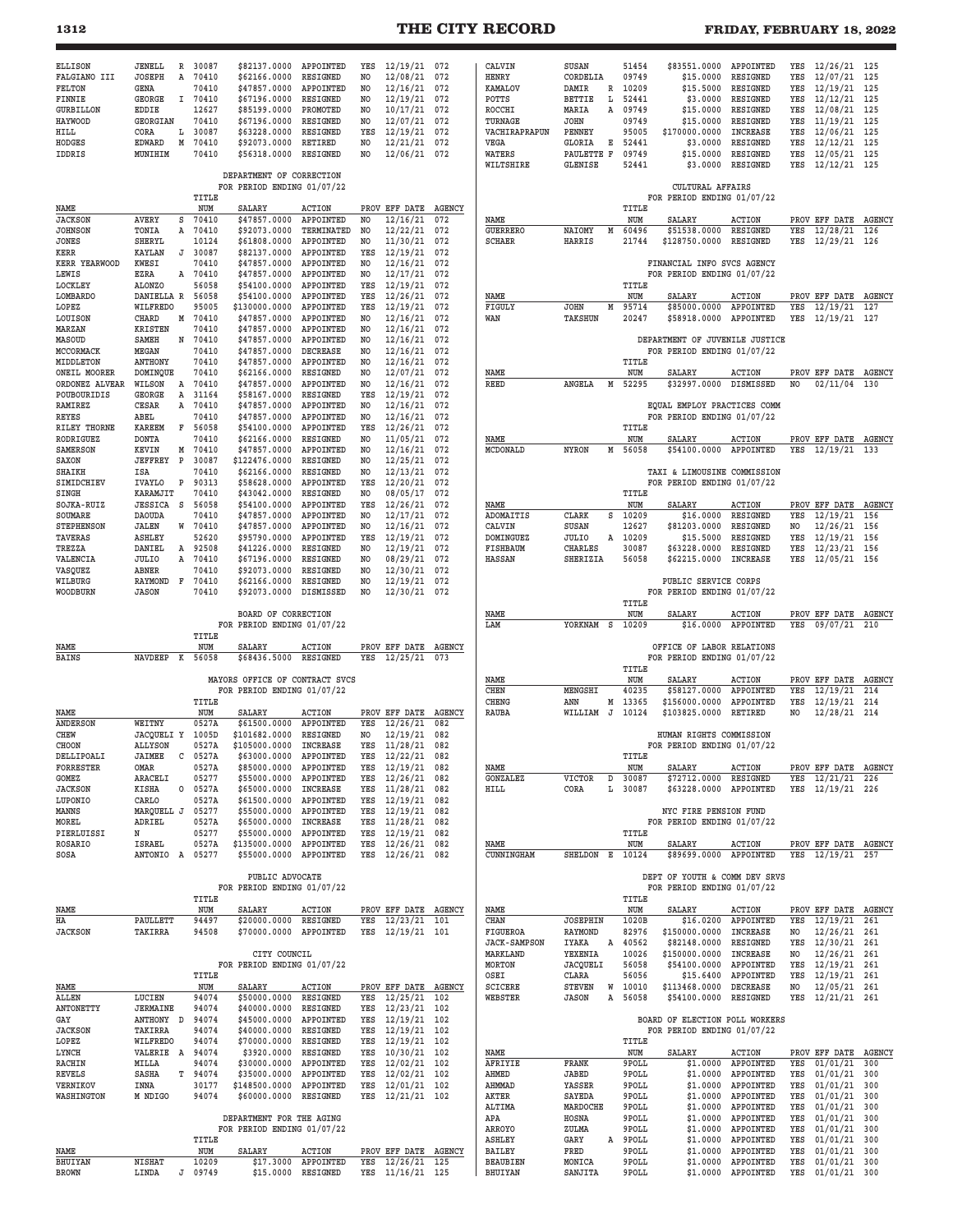### **FRIDAY, FEBRUARY 18, 2022 THE CITY RECORD**

| <b>BURTON</b>                    | SOPHIA                         | Ŀ      | 9POLL          | \$1.0000                                                     | APPOINTED                                | YES        | 01/01/21                         | 300        | LOPEZ                     | <b>ROBERT</b>                 |   | 9POLL            | \$1.0000                                                     | APPOINTED                  | YES        | 01/01/21                         | 300           |
|----------------------------------|--------------------------------|--------|----------------|--------------------------------------------------------------|------------------------------------------|------------|----------------------------------|------------|---------------------------|-------------------------------|---|------------------|--------------------------------------------------------------|----------------------------|------------|----------------------------------|---------------|
| CARTER<br>CASTILLO               | <b>DARLENE</b><br>DANIA        | Е      | 9POLL<br>9POLL | \$1.0000<br>\$1,0000                                         | APPOINTED<br>APPOINTED                   | YES<br>YES | 01/01/21<br>01/01/21             | 300<br>300 | LORENZO<br>LOUIS          | LEIFFI<br>FATIMA              | Α | 9POLL<br>9POLL   | \$1.0000<br>\$1.0000                                         | APPOINTED<br>APPOINTED     | YES<br>YES | 01/01/21<br>01/01/21             | 300<br>300    |
| COOKE                            | SAIGE                          |        | 9POLL          | \$1.0000                                                     | APPOINTED                                | YES        | 01/01/21                         | 300        | LOUIS III                 | <b>CHARLES</b>                |   | 9POLL            | \$1.0000                                                     | APPOINTED                  | YES        | 01/01/21                         | 300           |
| COOPER                           | KARLA                          |        | 9POLL          | \$1.0000                                                     | APPOINTED                                | YES        | 01/01/21                         | 300        | LOZANO                    | LIDICE<br>L                   |   | 9POLL            | \$1.0000                                                     | APPOINTED                  | YES        | 01/01/21                         | 300           |
| CORREA                           | ANA                            |        | 9POLL          | \$1.0000                                                     | APPOINTED<br>APPOINTED                   | YES        | 01/01/21                         | 300        | LOZANO                    | PAOLA                         |   | 9POLL            | \$1.0000                                                     | APPOINTED                  | YES        | 01/01/21                         | 300           |
| DARRISAW<br>DAVIS                | LATOYA<br><b>JOSHUA</b>        | Μ      | 9POLL<br>9POLL | \$1.0000<br>\$1.0000                                         | APPOINTED                                | YES<br>YES | 01/01/21<br>01/01/21             | 300<br>300 | LUBNA JR                  | LAYBA<br>I                    |   | 9POLL            | \$1.0000<br>\$1,0000                                         | APPOINTED                  | YES        | 01/01/21<br>01/01/21             | 300           |
| <b>DAWSON</b>                    | CHARRICE                       |        | 9POLL          | \$1.0000                                                     | APPOINTED                                | YES        | 01/01/21                         | 300        | LUCAS<br>LUNDY            | MICHAEL<br>т<br>DANNY<br>R    |   | 9POLL<br>9POLL   | \$1,0000                                                     | APPOINTED<br>APPOINTED     | YES<br>YES | 01/01/21                         | 300<br>300    |
| DELLHEIM                         | JUDITH                         | R      | 9POLL          | \$1,0000                                                     | APPOINTED                                | YES        | 01/01/21                         | 300        | LYLE                      | MARYALIC                      |   | 9POLL            | \$1,0000                                                     | APPOINTED                  | YES        | 01/01/21                         | 300           |
| DIAZ<br>DILL                     | JANINA<br>DAVID                |        | 9POLL<br>9POLL | \$1.0000<br>\$1.0000                                         | APPOINTED<br>APPOINTED                   | YES<br>YES | 01/01/21<br>01/01/21             | 300<br>300 | MA                        | HO                            |   | 9POLL            | \$1.0000                                                     | APPOINTED                  | YES        | 01/01/21                         | 300           |
| <b>DONKER</b>                    | ADWOA                          |        | 9POLL          | \$1.0000                                                     | APPOINTED                                | YES        | 01/01/21                         | 300        | MA                        | HO YIN                        |   | 9POLL            | \$1.0000                                                     | APPOINTED                  | YES        | 01/01/21                         | 300           |
| <b>GARVEY</b>                    | MAUREEN                        |        | 9POLL          | \$1.0000                                                     | APPOINTED                                | YES        | 01/01/21                         | 300        | MAAHI<br>MACIAS           | AHNAF<br>Q<br>MARTHA<br>L     |   | 9POLL<br>9POLL   | \$1.0000<br>\$1.0000                                         | APPOINTED<br>APPOINTED     | YES<br>YES | 01/01/21<br>01/01/21             | 300<br>300    |
| GIAN<br><b>GLOVER</b>            | JING<br>MICHAEL                |        | 9POLL<br>9POLL | \$1.0000<br>\$1,0000                                         | APPOINTED<br>APPOINTED                   | YES<br>YES | 01/01/21<br>01/01/21             | 300<br>300 | MAHARJAN                  | ROJEEB                        |   | 9POLL            | \$1.0000                                                     | APPOINTED                  | YES        | 01/01/21                         | 300           |
| GREEN                            | SHAHID                         |        | 9POLL          | \$1.0000                                                     | APPOINTED                                | YES        | 01/01/21                         | 300        | MAHBUB                    | MEHNAZ                        |   | 9POLL            | \$1.0000                                                     | APPOINTED                  | YES        | 01/01/21                         | 300           |
| <b>HARPER</b>                    | <b>JASMINE</b>                 | C      | 9POLL          | \$1.0000                                                     | APPOINTED                                | YES        | 01/01/21                         | 300        | MAHMOOD                   | OMAR                          |   | 9POLL            | \$1.0000                                                     | APPOINTED                  | YES        | 01/01/21                         | 300           |
| <b>HERNANDEZ</b>                 | ARIS                           | J      | 9POLL<br>9POLL | \$1,0000                                                     | APPOINTED                                | YES        | 01/01/21                         | 300        | MAHMUD<br>MANAY           | SAIMA<br>GABRIEI              |   | 9POLL<br>9POLL   | \$1,0000<br>\$1,0000                                         | APPOINTED<br>APPOINTED     | YES<br>YES | 01/01/21<br>01/01/21             | 300<br>300    |
| HOUSEN<br>JENKINS                | FAY<br>DYLAN                   |        | 9POLL          | \$1.0000<br>\$1.0000                                         | APPOINTED<br>APPOINTED                   | YES<br>YES | 01/01/21<br>01/01/21             | 300<br>300 | MANJARRES                 | ARTHUR                        |   | 9POLL            | \$1,0000                                                     | APPOINTED                  | YES        | 01/01/21                         | 300           |
| JEREZ                            | AXEL                           |        | V 9POLL        | \$1.0000                                                     | APPOINTED                                | YES        | 01/01/21                         | 300        | MANMOHAN                  | MAHARANI                      |   | 9POLL            | \$1.0000                                                     | APPOINTED                  | YES        | 01/01/21                         | 300           |
|                                  |                                |        |                |                                                              |                                          |            |                                  |            | MANNAN                    | TAREQ                         |   | 9POLL            | \$1.0000                                                     | APPOINTED                  | YES        | 01/01/21                         | 300           |
|                                  |                                |        |                | BOARD OF ELECTION POLL WORKERS<br>FOR PERIOD ENDING 01/07/22 |                                          |            |                                  |            | MANNING<br>MARIA SANCHEZ  | KENDALL<br>MARIA              |   | 9POLL<br>9POLL   | \$1.0000<br>\$1.0000                                         | APPOINTED<br>APPOINTED     | YES<br>YES | 01/01/21<br>01/01/21             | 300<br>300    |
|                                  |                                |        | TITLE          |                                                              |                                          |            |                                  |            | MARIN                     | L<br><b>ELIZABET</b>          |   | 9POLL            | \$1.0000                                                     | APPOINTED                  | YES        | 01/01/21                         | 300           |
| NAME                             |                                |        | NUM            | SALARY                                                       | <b>ACTION</b>                            |            | PROV EFF DATE AGENCY             |            | MARK                      | KELVIN<br>C                   |   | 9POLL            | \$1.0000                                                     | APPOINTED                  | YES        | 01/01/21                         | 300           |
| JIMENEZ JR<br><b>JOARDER</b>     | <b>RICHARD</b><br>MD           | z      | 9POLL<br>9POLL | \$1,0000<br>\$1.0000                                         | APPOINTED<br>APPOINTED                   | YES<br>YES | 01/01/21<br>01/01/21             | 300<br>300 | MARMOL                    | <b>SCARLET</b>                |   | 9POLL            | \$1,0000                                                     | APPOINTED                  | YES        | 01/01/21                         | 300           |
| JOHN                             | <b>JAWUAN</b>                  | D      | 9POLL          | \$1.0000                                                     | APPOINTED                                | YES        | 01/01/21                         | 300        | <b>MARRERO</b>            | MARIA<br>C                    |   | 9POLL            | \$1.0000                                                     | APPOINTED                  | YES        | 01/01/21                         | 300           |
| <b>JONES</b>                     | <b>KHALIL</b>                  |        | 9POLL          | \$1.0000                                                     | APPOINTED                                | YES        | 01/01/21                         | 300        | MARTINEZ<br>MARTINEZ      | ALEXA<br>ANA                  | R | 9POLL<br>9POLL   | \$1,0000<br>\$1.0000                                         | APPOINTED<br>APPOINTED     | YES<br>YES | 01/01/21<br>01/01/21             | 300<br>300    |
| <b>JONES</b>                     | TERESA                         |        | 9POLL          | \$1.0000                                                     | APPOINTED                                | YES        | 01/01/21                         | 300        | MARTINEZ                  | CESAR                         |   | 9POLL            | \$1.0000                                                     | APPOINTED                  | YES        | 01/01/21                         | 300           |
| <b>JORDAN</b><br><b>JORSLING</b> | ANIYA<br>RAYMOND               | A      | 9POLL<br>9POLL | \$1.0000<br>\$1,0000                                         | APPOINTED<br>APPOINTED                   | YES<br>YES | 01/01/21<br>01/01/21             | 300<br>300 | MARTINEZ                  | ELVIS<br>A                    |   | 9POLL            | \$1.0000                                                     | APPOINTED                  | YES        | 01/01/21                         | 300           |
| <b>JUMBWIKE</b>                  | TUSUBIRA                       |        | 9POLL          | \$1.0000                                                     | APPOINTED                                | YES        | 01/01/21                         | 300        |                           |                               |   |                  |                                                              |                            |            |                                  |               |
| JUMY                             | <b>ISRATH</b>                  | J      | 9POLL          | \$1.0000                                                     | APPOINTED                                | YES        | 01/01/21                         | 300        |                           |                               |   |                  | BOARD OF ELECTION POLL WORKERS<br>FOR PERIOD ENDING 01/07/22 |                            |            |                                  |               |
| KABIR<br>KABIR                   | JULHAS<br>MARZIYA              |        | 9POLL<br>9POLL | \$1.0000<br>\$1.0000                                         | APPOINTED<br>APPOINTED                   | YES<br>YES | 01/01/21<br>01/01/21             | 300<br>300 |                           |                               |   | TITLE            |                                                              |                            |            |                                  |               |
| KABIR                            | MOHAMMAD R                     |        | 9POLL          | \$1.0000                                                     | APPOINTED                                | YES        | 01/01/21                         | 300        | NAME                      |                               |   | NUM              | <b>SALARY</b>                                                | <b>ACTION</b>              |            | PROV EFF DATE                    | <b>AGENCY</b> |
| KABIR                            | SABBIR                         | Α      | 9POLL          | \$1.0000                                                     | APPOINTED                                | YES        | 01/01/21                         | 300        | MARTINEZ                  | EMILY                         | т | 9POLL            | \$1.0000                                                     | APPOINTED                  | YES        | 01/01/21                         | 300           |
| KABIR<br><b>KALPAXIS</b>         | UMAR<br>LEONIDAS               | F      | 9POLL<br>9POLL | \$1.0000<br>\$1.0000                                         | APPOINTED<br>APPOINTED                   | YES<br>YES | 01/01/21<br>01/01/21             | 300<br>300 | MARTINEZ<br>MATTHEWS      | GIAN<br>К<br>THEODORA         |   | 9POLL<br>9POLL   | \$1.0000<br>\$1.0000                                         | APPOINTED<br>APPOINTED     | YES<br>YES | 01/01/21<br>01/01/21             | 300<br>300    |
| KAM                              | WAI                            |        | 9POLL          | \$1.0000                                                     | APPOINTED                                | YES        | 01/01/21                         | 300        | MAYORGA                   | SAMANTHA                      |   | 9POLL            | \$1.0000                                                     | APPOINTED                  | YES        | 01/01/21                         | 300           |
| KAMAL                            | ADRITA                         |        | 9POLL          | \$1.0000                                                     | APPOINTED                                | YES        | 01/01/21                         | 300        | MCKOY                     | KYARA                         |   | 9POLL            | \$1.0000                                                     | APPOINTED                  | YES        | 01/01/21                         | 300           |
| KAMAL                            | TAHIYA                         |        | 9POLL<br>9POLL | \$1.0000                                                     | APPOINTED<br>APPOINTED                   | YES<br>YES | 01/01/21                         | 300<br>300 | MCMILLON                  | SHANIQUE                      |   | 9POLL            | \$1.0000                                                     | APPOINTED                  | YES        | 01/01/21                         | 300           |
| KAMRUDDIN<br>KANG                | WAHID<br><b>KELVEN</b>         |        | 9POLL          | \$1.0000<br>\$1.0000                                         | APPOINTED                                | YES        | 01/01/21<br>01/01/21             | 300        | MEDINA                    | <b>GUADALUP</b><br>OTTO       |   | 9POLL<br>9POLL   | \$1.0000                                                     | APPOINTED<br>APPOINTED     | YES<br>YES | 01/01/21                         | 300<br>300    |
| <b>KARIM</b>                     | MIR                            | R      | 9POLL          | \$1,0000                                                     | APPOINTED                                | YES        | 01/01/21                         | 300        | <b>MEJIAJR</b><br>MENDOZA | Μ<br><b>JENNIFER</b>          |   | 9POLL            | \$1.0000<br>\$1.0000                                         | APPOINTED                  | YES        | 01/01/21<br>01/01/21             | 300           |
| KARIMSR.                         | MOHAMMAD A                     |        | 9POLL          | \$1.0000                                                     | APPOINTED                                | YES        | 01/01/21                         | 300        | <b>MORENO</b>             | IXTZUL                        |   | 9POLL            | \$1.0000                                                     | APPOINTED                  | YES        | 01/01/21                         | 300           |
| KASSIMIS<br><b>KAUR</b>          | CHRISANT<br><b>JASMEEN</b>     |        | 9POLL<br>9POLL | \$1.0000<br>\$1.0000                                         | APPOINTED<br>APPOINTED                   | YES<br>YES | 01/01/21<br>01/01/21             | 300<br>300 | MORGAN                    | CAROLYN<br>т                  |   | 9POLL            | \$1.0000                                                     | APPOINTED                  | YES        | 01/01/21                         | 300           |
| KAUR                             | <b>JASMEET</b>                 |        | 9POLL          | \$1.0000                                                     | APPOINTED                                | YES        | 01/01/21                         | 300        | MUNIZ                     | <b>ERIKA</b>                  |   | 9POLL            | \$1.0000                                                     | APPOINTED                  | YES        | 01/01/21                         | 300           |
| <b>KAUR</b>                      | SUKHWIND                       |        | 9POLL          | \$1.0000                                                     | APPOINTED                                | YES        | 01/01/21                         | 300        | NEGRON<br>NEGRON          | ISIS<br>P<br>THOMAS           |   | 9POLL<br>9POLL   | \$1.0000<br>\$1.0000                                         | APPOINTED<br>APPOINTED     | YES<br>YES | 01/01/21<br>01/01/21             | 300<br>300    |
| KAZI<br>KHAMRAJDAYANAND MALESHA  | FARHANA                        | L      | 9POLL<br>9POLL | \$1.0000<br>\$1.0000                                         | APPOINTED<br>APPOINTED                   | YES<br>YES | 01/01/21<br>01/01/21             | 300<br>300 | <b>NESMITH</b>            | ASIA                          |   | 9POLL            | \$1.0000                                                     | APPOINTED                  | YES        | 01/01/21                         | 300           |
| KHAN                             | FAISAL                         | Η      | 9POLL          | \$1.0000                                                     | APPOINTED                                | YES        | 01/01/21                         | 300        | <b>NEWKIRK</b>            | ANISA                         |   | 9POLL            | \$1,0000                                                     | APPOINTED                  | YES        | 01/01/21                         | 300           |
| KHAN                             | MD MANZU A                     |        | 9POLL          | \$1,0000                                                     | APPOINTED                                | YES        | 01/01/21                         | 300        | NOYON                     | NAZMUL                        |   | 9POLL            | \$1.0000                                                     | APPOINTED                  | YES        | 01/01/21                         | 300           |
|                                  |                                |        |                |                                                              |                                          |            |                                  |            |                           | ZAHRA                         |   | 9POLL            |                                                              |                            |            | 01/01/21                         | 300           |
| KHAN                             | NAIMA                          |        | 9POLL          | \$1.0000                                                     | APPOINTED                                | YES        | 01/01/21                         | 300        | OMAIRAT                   |                               |   |                  | \$1.0000                                                     | APPOINTED                  | YES        |                                  |               |
| KHAN                             | USMA                           |        | 9POLL          | \$1.0000                                                     | APPOINTED                                | YES<br>YES | 01/01/21                         | 300        | ORTAS<br>PARKER           | MALAYSIA<br><b>BARBARA</b>    |   | 9POLL<br>9POLL   | \$1.0000<br>\$1,0000                                         | APPOINTED<br>APPOINTED     | YES<br>YES | 01/01/21<br>01/01/21             | 300<br>300    |
| KHAN<br>KHAN-MOORE               | ZAKARIYY<br>CINDY              | М      | 9POLL<br>9POLL | \$1.0000<br>\$1,0000                                         | APPOINTED<br>APPOINTED                   | YES        | 01/01/21<br>01/01/21             | 300<br>300 | PARKER                    | DANIEL                        |   | 9POLL            | \$1.0000                                                     | APPOINTED                  | YES        | 01/01/21                         | 300           |
| <b>KHANDAKER</b>                 | MD SHOHI I                     |        | 9POLL          | \$1,0000                                                     | APPOINTED                                | YES        | 01/01/21                         | 300        | PAULINO                   | ADALIS                        |   | 9POLL            | \$1.0000                                                     | APPOINTED                  | YES        | 01/01/21                         | 300           |
| KHANOM                           | <b>RABEYA</b><br>MAHRILTZ      |        | 9POLL<br>9POLL | \$1.0000                                                     | APPOINTED                                | YES<br>YES | 01/01/21                         | 300        | PEREZ GARCIA              | <b>DIANA</b>                  |   | 9POLL            | \$1.0000                                                     | APPOINTED                  | YES        | 01/01/21                         | 300           |
| <b>KHATUN</b><br><b>KHATUN</b>   | MST                            | N      | 9POLL          | \$1.0000                                                     | APPOINTED<br>\$1.0000 APPOINTED          | YES        | 01/01/21<br>$01/01/21$ 300       | 300        | PHILLIPS-GOMEZ<br>PURVEY  | <b>STEVEN</b>                 |   | 9POLL<br>9POLL   | \$1.0000                                                     | APPOINTED                  | YES        | 01/01/21<br>$01/01/21$ 300       | 300           |
| KIM                              | CHUL                           | W      | 9POLL          |                                                              | \$1.0000 APPOINTED                       | YES        | $01/01/21$ 300                   |            | RAPOSH                    | <b>JENNIFER L</b><br>RADOSLAV |   | 9POLL            | \$1,0000<br>\$1.0000                                         | APPOINTED<br>APPOINTED     | YES<br>YES | $01/01/21$ 300                   |               |
| KING                             | MARILYN                        | т      | 9POLL          | \$1.0000                                                     | APPOINTED                                | YES        | $01/01/21$ 300                   |            | RAYHAN                    | DILRUBA                       |   | 9POLL            | \$1.0000                                                     | APPOINTED                  | YES        | $01/01/21$ 300                   |               |
| KNIGHT<br>КO                     | JANAE<br>KYUNG HE              | С      | 9POLL<br>9POLL | \$1.0000                                                     | APPOINTED<br>\$1.0000 APPOINTED          | YES<br>YES | 01/01/21 300                     |            | RAZZAQUE                  | AYMAN                         |   | 9POLL            | \$1.0000                                                     | APPOINTED                  | YES        | 01/01/21                         | 300           |
| LAU                              | CODY                           |        | 9POLL          | \$1.0000                                                     | APPOINTED                                | YES        | 01/01/21 300<br>01/01/21 300     |            | REDDINGTON                | MEGHAN                        |   | 9POLL            | \$1.0000                                                     | APPOINTED                  | YES        | 01/01/21                         | 300           |
| LAZO                             | GABRIELA G                     |        | 9POLL          | \$1,0000                                                     | APPOINTED                                | YES        | $01/01/21$ 300                   |            | REYES<br>RIANO            | MARIA<br><b>ISRAEL</b>        |   | M 9POLL<br>9POLL | \$1.0000<br>\$1.0000                                         | APPOINTED<br>APPOINTED     | YES<br>YES | 01/01/21<br>01/01/21             | 300<br>300    |
| LEAL<br>LECRAFT                  | ALEXIS<br>KENNEDY              | J<br>J | 9POLL<br>9POLL | \$1.0000                                                     | \$1.0000 APPOINTED<br>APPOINTED          | YES<br>YES | $01/01/21$ 300<br>$01/01/21$ 300 |            | RODGERS                   | <b>ALONZO</b>                 | С | 9POLL            | \$1.0000                                                     | APPOINTED                  | YES        | 01/01/21                         | 300           |
| LEDESMA SR                       | ANGELO                         |        | 9POLL          | \$1.0000                                                     | APPOINTED                                | YES        | 01/01/21 300                     |            | ROHOMAN                   | ALISHA                        |   | 9POLL            | \$1.0000                                                     | APPOINTED                  | YES        | 01/01/21                         | 300           |
| LEE                              | LATASHA                        | L      | 9POLL          | \$1.0000                                                     | APPOINTED                                | YES        | 01/01/21 300                     |            | ROMAN                     | <b>ELIZABET</b><br>FNU        |   | 9POLL<br>9POLL   | \$1.0000                                                     | APPOINTED                  | YES<br>YES | 01/01/21                         | 300<br>300    |
| LEE                              | SUNNY                          |        | 9POLL          | \$1.0000                                                     | APPOINTED                                | YES        | 01/01/21                         | 300        | RONZU<br><b>ROSALES</b>   | VANESA                        |   | 9POLL            | \$1.0000<br>\$1.0000                                         | APPOINTED<br>APPOINTED     | YES        | 01/01/21<br>01/01/21             | 300           |
| LEMUR<br>LEON                    | <b>JEANETTE S</b><br>NARCISA D |        | 9POLL<br>9POLL | \$1.0000                                                     | \$1.0000 APPOINTED<br>APPOINTED          | YES<br>YES | $01/01/21$ 300<br>$01/01/21$ 300 |            | <b>ROTONDO</b>            | SILVANA                       |   | 9POLL            | \$1.0000                                                     | APPOINTED                  | YES        | 01/01/21                         | 300           |
|                                  |                                |        |                |                                                              |                                          |            |                                  |            | SALANDY                   | TONIA                         |   | 9POLL            | \$1.0000                                                     | APPOINTED                  | YES        | 01/01/21                         | 300           |
|                                  |                                |        |                | BOARD OF ELECTION POLL WORKERS                               |                                          |            |                                  |            | <b>SALDANA</b>            | NUBE                          | R | 9 POLL           | \$1.0000                                                     | APPOINTED                  | YES        | 01/01/21                         | 300           |
|                                  |                                |        | TITLE          | FOR PERIOD ENDING 01/07/22                                   |                                          |            |                                  |            | <b>SANTOS</b>             | BARBARA<br>I                  |   | 9POLL            | \$1.0000<br>\$1,0000                                         | APPOINTED                  | YES        | 01/01/21                         | 300           |
| NAME                             |                                |        | NUM            | SALARY                                                       | <b>ACTION</b>                            |            | PROV EFF DATE AGENCY             |            | SANTOS<br>SANTOS          | ELISE<br>N<br>PABLO           |   | 9POLL<br>9POLL   | \$1.0000                                                     | APPOINTED<br>APPOINTED     | YES<br>YES | 01/01/21<br>$01/01/21$ 300       | 300           |
| LESTY                            | CARLY                          | D      | 9POLL          |                                                              | \$1.0000 APPOINTED                       | YES        | 01/01/21                         | 300        | <b>SHAHA</b>              | PALASH                        |   | 9POLL            | \$1.0000                                                     | APPOINTED                  | YES        | 01/01/21                         | 300           |
| LEWIS                            | COLBY                          | в      | 9POLL          | \$1.0000                                                     | APPOINTED                                | YES        | $01/01/21$ 300                   |            | SHARMA                    | SIMRIDHI                      |   | 9POLL            | \$1.0000                                                     | APPOINTED                  | YES        | 01/01/21                         | 300           |
| LEWIS<br>LEWIS                   | KYLA<br><b>SHAKELA</b>         | Α      | 9POLL<br>9POLL |                                                              | \$1.0000 APPOINTED<br>\$1.0000 APPOINTED | YES<br>YES | 01/01/21 300<br>01/01/21 300     |            | SMITH<br>SOW              | <b>SUZETTE</b><br>KADIATOU    |   | 9POLL<br>9POLL   | \$1.0000<br>\$1.0000                                         | APPOINTED<br>APPOINTED     | YES<br>YES | 01/01/21<br>01/01/21             | 300<br>300    |
| LEYVACALA                        | SANDRA                         | S      | 9POLL          | \$1.0000                                                     | APPOINTED                                | YES        | 01/01/21 300                     |            | <b>STRANGE</b>            | <b>JASON</b>                  |   | 9POLL            | \$1.0000                                                     | APPOINTED                  | YES        | 01/01/21                         | 300           |
| LI                               | CHARLES                        | H      | 9POLL          |                                                              | \$1.0000 APPOINTED                       | YES        | $01/01/21$ 300                   |            | TAVERAS                   | JOSE                          |   | 9POLL            | \$1.0000                                                     | APPOINTED                  | YES        | 01/01/21                         | 300           |
| LI<br>LI                         | MENG<br>YONGLONG               |        | 9POLL<br>9POLL | \$1.0000                                                     | \$1.0000 APPOINTED<br>APPOINTED          | YES<br>YES | $01/01/21$ 300<br>01/01/21 300   |            | THOMAS                    | KAREN                         |   | 9POLL            | \$1.0000                                                     | APPOINTED                  | YES        | 01/01/21                         | 300           |
| LIBERATO                         | HELEN                          |        | 9POLL          | \$1.0000                                                     | APPOINTED                                | YES        | 01/01/21 300                     |            | THOMAS<br>TILLERY         | MARTIN<br>YUSUF               |   | 9POLL<br>A 9POLL | \$1.0000<br>\$1.0000                                         | APPOINTED<br>APPOINTED     | YES<br>YES | 01/01/21<br>01/01/21 300         | 300           |
| LIM                              | BUDIYANT                       |        | 9POLL          | \$1.0000                                                     | APPOINTED                                | YES        | 01/01/21                         | 300        |                           |                               |   |                  |                                                              |                            |            |                                  |               |
| LIM<br>LIN                       | WOON<br>ANNIE                  | Н      | 9POLL<br>9POLL |                                                              | \$1.0000 APPOINTED<br>\$1.0000 APPOINTED | YES<br>YES | 01/01/21 300<br>$01/01/21$ 300   |            |                           |                               |   |                  | BOARD OF ELECTION POLL WORKERS                               |                            |            |                                  |               |
| LIN                              | <b>JEANNE</b>                  |        | 9POLL          | \$1.0000                                                     | APPOINTED                                | YES        | $01/01/21$ 300                   |            |                           |                               |   |                  | FOR PERIOD ENDING 01/07/22                                   |                            |            |                                  |               |
| LIPY                             | SHAMIMA                        |        | 9POLL          |                                                              | \$1.0000 APPOINTED                       | YES        | 01/01/21 300                     |            | NAME                      |                               |   | TITLE<br>NUM     |                                                              |                            |            |                                  |               |
| LIU<br>LIU                       | <b>SHARON</b><br>YANG          |        | 9POLL<br>9POLL | \$1.0000<br>\$1.0000                                         | APPOINTED<br>APPOINTED                   | YES<br>YES | 01/01/21 300<br>01/01/21         | 300        | TILLETT                   | COREY                         |   | 9POLL            | SALARY<br>\$1.0000                                           | <b>ACTION</b><br>APPOINTED | YES        | PROV EFF DATE AGENCY<br>01/01/21 | 300           |
| LIU IV                           | QUN                            |        | 9POLL          | \$1.0000                                                     | APPOINTED                                | YES        | 01/01/21 300                     |            | VELEZ                     | SANDRA                        |   | 9POLL            | \$1.0000                                                     | APPOINTED                  | YES        | 01/01/21                         | 300           |
| LOPEZ<br>LOPEZ                   | CHRISTIA P<br>CYNTHIA          |        | 9POLL<br>9POLL | \$1.0000                                                     | APPOINTED<br>\$1.0000 APPOINTED          | YES<br>YES | $01/01/21$ 300<br>01/01/21 300   |            | WHITTLE<br>WRIGHT         | <b>JACKIE</b><br>ANTHONY R    |   | 9POLL<br>9 POLL  | \$1.0000<br>\$1.0000                                         | APPOINTED<br>APPOINTED     | YES<br>YES | $01/01/21$ 300<br>$01/01/21$ 300 |               |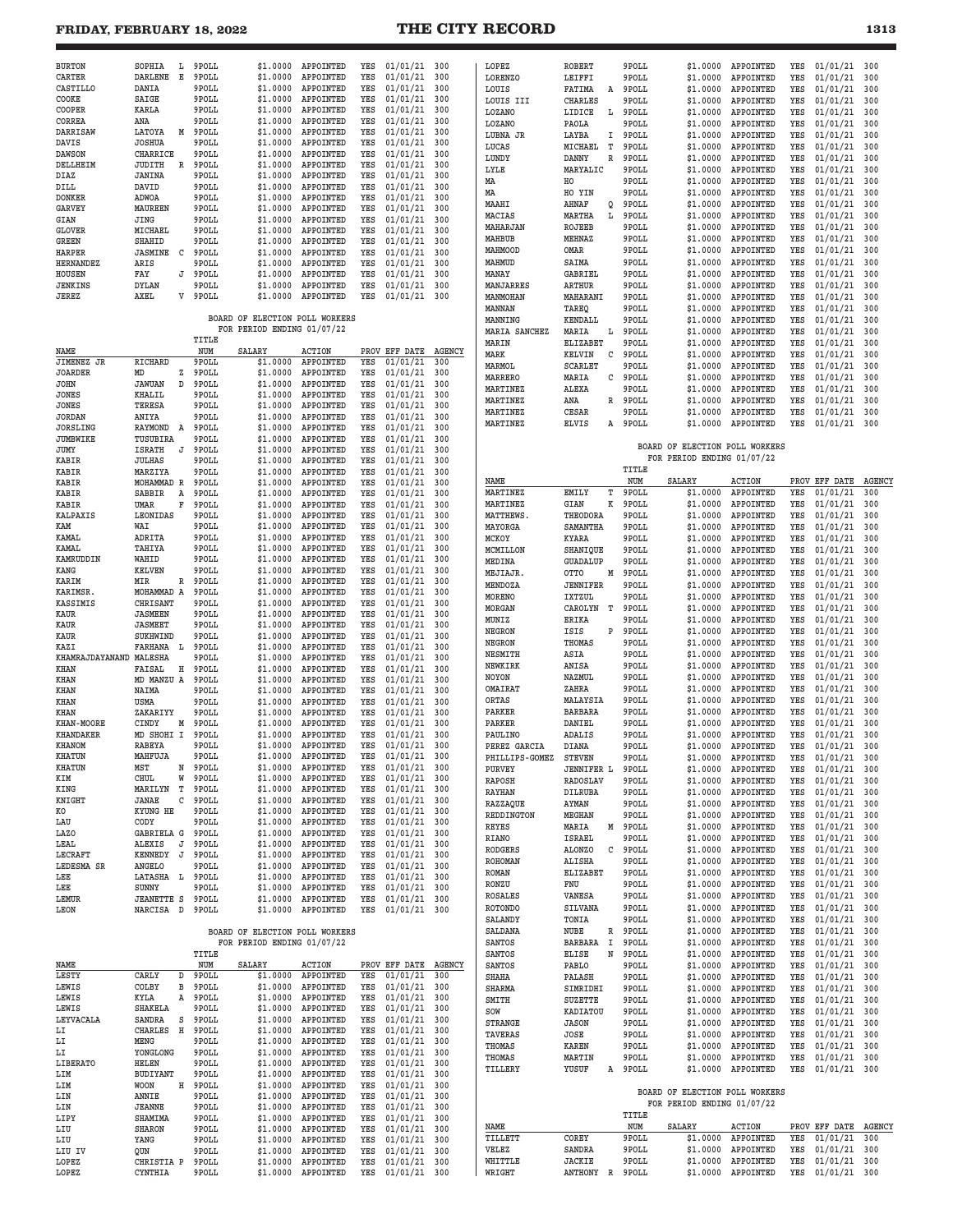### **1314 THE CITY RECORD FRIDAY, FEBRUARY 18, 2022**

|                                                 |                               |   |                  | GUTTMAN COMMUNITY COLLEGE                                          |                                                             |            |                               |                      |  |  |  |  |
|-------------------------------------------------|-------------------------------|---|------------------|--------------------------------------------------------------------|-------------------------------------------------------------|------------|-------------------------------|----------------------|--|--|--|--|
|                                                 |                               |   |                  | FOR PERIOD ENDING 01/07/22                                         |                                                             |            |                               |                      |  |  |  |  |
| NAME                                            |                               |   | TITLE<br>NUM     | <b>SALARY</b>                                                      | <b>ACTION</b>                                               |            | PROV EFF DATE                 | <b>AGENCY</b>        |  |  |  |  |
| <b>MANGAR</b>                                   | <b>DIANA</b>                  |   | 10102            | \$25.5100                                                          | APPOINTED                                                   | YES        | 12/14/21                      | 462                  |  |  |  |  |
| WAMBUGU                                         | KARIGE                        |   | 04846            | \$59934.0000                                                       | RESIGNED                                                    | NO         | 12/29/21                      | 462                  |  |  |  |  |
|                                                 |                               |   |                  | COMMUNITY COLLEGE (BRONX)                                          |                                                             |            |                               |                      |  |  |  |  |
| FOR PERIOD ENDING 01/07/22                      |                               |   |                  |                                                                    |                                                             |            |                               |                      |  |  |  |  |
|                                                 |                               |   | TITLE            |                                                                    |                                                             |            |                               |                      |  |  |  |  |
| NAME<br>ARMINAS JR.                             | LAWRENCE H                    |   | NUM<br>04915     | <b>SALARY</b><br>\$508.8000                                        | <b>ACTION</b><br>APPOINTED                                  | YES        | PROV EFF DATE<br>12/19/21     | <b>AGENCY</b><br>463 |  |  |  |  |
| <b>HEMMINGS</b>                                 | SONIA                         |   | 04804            | \$57744.0000                                                       | RETIRED                                                     | NO.        | 12/21/21                      | 463                  |  |  |  |  |
| MEDINA                                          | JUAN                          |   | 10102            | \$17.0000                                                          | APPOINTED                                                   | YES        | 11/11/21                      | 463                  |  |  |  |  |
| PENA<br><b>TAVERAS</b>                          | NAROLIN<br>GLORIA             | M | 04844<br>04716   | \$38029.0000<br>\$77.4900                                          | <b>RESIGNED</b><br>APPOINTED                                | NO<br>YES  | 12/26/21<br>12/07/21          | 463<br>463           |  |  |  |  |
| <b>TAVERAS-PENA</b>                             | JASON                         |   | 04841            | \$36522.0000                                                       | RESIGNED                                                    | NO         | 12/25/21                      | 463                  |  |  |  |  |
| WHITFIELD                                       | ELIES                         |   | 04716            | \$77.4900                                                          | APPOINTED                                                   | YES        | 12/13/21                      | 463                  |  |  |  |  |
|                                                 |                               |   |                  | COMMUNITY COLLEGE (QUEENSBORO)                                     |                                                             |            |                               |                      |  |  |  |  |
|                                                 |                               |   |                  | FOR PERIOD ENDING 01/07/22                                         |                                                             |            |                               |                      |  |  |  |  |
|                                                 |                               |   | TITLE            |                                                                    |                                                             |            |                               |                      |  |  |  |  |
| <b>NAME</b><br><b>BARCIA</b>                    | <b>RENAHN</b>                 |   | NUM<br>10102     | <b>SALARY</b><br>\$17.0000                                         | <b>ACTION</b><br>APPOINTED                                  | YES        | PROV EFF DATE<br>12/08/21     | <b>AGENCY</b><br>464 |  |  |  |  |
| CHENG                                           | ΚA                            | С | 04099            | \$68861.0000                                                       | INCREASE                                                    | YES        | 12/19/21                      | 464                  |  |  |  |  |
| CHOWDHURY                                       | KONIKA                        |   | 04017            | \$47960.0000                                                       | APPOINTED                                                   | YES        | 12/28/21                      | 464                  |  |  |  |  |
| GAGLIONE<br>GARCIA                              | DOMINICK C<br>CARLOS          |   | 04841<br>10102   | \$36522.0000<br>\$15.6100                                          | APPOINTED<br>APPOINTED                                      | YES<br>YES | 12/12/21<br>12/16/21          | 464<br>464           |  |  |  |  |
| <b>GAVILANES</b>                                | <b>HENRY</b>                  |   | 04099            | \$88602.0000                                                       | RETIRED                                                     | YES        | 12/22/21                      | 464                  |  |  |  |  |
| HARRISON JR.                                    | <b>ANDREW</b>                 | M | 04844            | \$48673.0000                                                       | DISMISSED                                                   | NO         | 12/01/21                      | 464                  |  |  |  |  |
| <b>HILLIS</b><br><b>JEREZ DE RODRIG MELANIE</b> | TIM                           | C | 04075<br>10102   | \$108472.0000<br>\$15.6100                                         | RETIRED<br>APPOINTED                                        | YES<br>YES | 12/30/21<br>12/08/21          | 464<br>464           |  |  |  |  |
| <b>KONARE</b>                                   | KOROTOUM O                    |   | 10102            | \$15.6100                                                          | APPOINTED                                                   | YES        | 12/02/21                      | 464                  |  |  |  |  |
| PERSAUD                                         | <b>ARADHNA</b>                |   | 04099            | \$68861.0000                                                       | RESIGNED                                                    | YES        | 12/18/21                      | 464                  |  |  |  |  |
| POLLEY                                          | CAROL                         | Α | 04802<br>10102   | \$43927.0000                                                       | RETIRED                                                     | NO         | 12/22/21                      | 464                  |  |  |  |  |
| RAMON<br><b>RIVERA</b>                          | SUMAYYAH N<br><b>JENNIFER</b> |   | 04844            | \$15.6100<br>\$41112.0000                                          | APPOINTED<br>APPOINTED                                      | YES<br>NO  | 12/16/21<br>12/16/21          | 464<br>464           |  |  |  |  |
| SAMUEL                                          | MIGUEL                        | G | 10102            | \$17.0000                                                          | APPOINTED                                                   | YES        | 12/08/21                      | 464                  |  |  |  |  |
| SANDHU                                          | <b>NAVNEET</b>                |   | 10102            | \$15.6100                                                          | APPOINTED                                                   | YES        | 12/16/21                      | 464                  |  |  |  |  |
| WEISH                                           | <b>ALEEMAH</b>                |   | 10102            | \$15,6100                                                          | APPOINTED                                                   | <b>YES</b> | 12/07/21                      | 464                  |  |  |  |  |
|                                                 |                               |   |                  | COMMUNITY COLLEGE (KINGSBORO)                                      |                                                             |            |                               |                      |  |  |  |  |
|                                                 |                               |   |                  | FOR PERIOD ENDING 01/07/22                                         |                                                             |            |                               |                      |  |  |  |  |
| NAME                                            |                               |   | TITLE<br>NUM     | SALARY                                                             | <b>ACTION</b>                                               |            | PROV EFF DATE                 | <b>AGENCY</b>        |  |  |  |  |
| <b>FORMAN</b>                                   | ERIK                          |   | 04625            | \$40.0000                                                          | APPOINTED                                                   | YES        | 12/21/21                      | 465                  |  |  |  |  |
| KLEIN                                           | MICHAEL                       |   | 04097            | \$130379.0000                                                      | RETIRED                                                     | YES        | 12/23/21                      | 465                  |  |  |  |  |
| KNIGHT                                          | MELISSA                       | R | 04802            | \$33553.0000                                                       | RESIGNED                                                    | NO         | 12/24/21                      | 465                  |  |  |  |  |
| LEWIS                                           | MARTIN<br><b>AYESHA</b>       | K | 04625<br>10102   | \$40.0000<br>\$15.6100                                             | APPOINTED                                                   | YES<br>YES | 12/21/21<br>12/25/21          | 465                  |  |  |  |  |
| SALEEM                                          |                               |   |                  |                                                                    | RESIGNED                                                    |            |                               | 465                  |  |  |  |  |
|                                                 |                               |   |                  |                                                                    |                                                             |            |                               |                      |  |  |  |  |
|                                                 |                               |   |                  | COMMUNITY COLLEGE (MANHATTAN)                                      |                                                             |            |                               |                      |  |  |  |  |
|                                                 |                               |   |                  | FOR PERIOD ENDING 01/07/22                                         |                                                             |            |                               |                      |  |  |  |  |
|                                                 |                               |   | TITLE            |                                                                    |                                                             |            |                               |                      |  |  |  |  |
| NAME<br><b>AUGUSTIN</b>                         | ERICK                         | J | NUM<br>04861     | SALARY<br>\$35811.0000                                             | <b>ACTION</b><br>RESIGNED                                   | YES        | PROV EFF DATE<br>12/13/21     | <b>AGENCY</b><br>466 |  |  |  |  |
| CASTILLO                                        | MARIA                         |   | 04802            | \$41573.0000                                                       | <b>RESIGNED</b>                                             | NO.        | 12/20/21                      | 466                  |  |  |  |  |
| FRIEDMAN                                        | DANIELLE                      |   | 04802            | \$31929.0000                                                       | APPOINTED                                                   | NO         | 12/19/21                      | 466                  |  |  |  |  |
| GARCIA<br>HAAS                                  | ANIBAL<br>BENJAMIN D          |   | 04861<br>04606   | \$15.6100<br>\$284.2800                                            | APPOINTED<br>APPOINTED                                      | YES<br>YES | 12/17/21<br>12/19/21          | 466<br>466           |  |  |  |  |
| JONES                                           | JAMES                         |   | 04891            | \$478.0000                                                         | RETIRED                                                     | NO         | 12/19/21                      | 466                  |  |  |  |  |
| LABRADOR                                        | <b>JAVIER</b>                 |   | 04294            | \$446.9400                                                         | APPOINTED                                                   | YES        | 12/19/21                      | 466                  |  |  |  |  |
| <b>MANGROO</b><br><b>MANSOURI</b>               | <b>MATTHEW</b><br>GAIL        |   | 10102<br>04688   | \$15,6100<br>\$55.6000                                             | APPOINTED<br>DECEASED                                       | YES        | 12/20/21<br>YES 06/21/21 466  | 466                  |  |  |  |  |
|                                                 |                               |   |                  |                                                                    |                                                             |            |                               |                      |  |  |  |  |
|                                                 |                               |   |                  | COMMUNITY COLLEGE (MANHATTAN)                                      |                                                             |            |                               |                      |  |  |  |  |
|                                                 |                               |   | TITLE            | FOR PERIOD ENDING 01/07/22                                         |                                                             |            |                               |                      |  |  |  |  |
| <b>NAME</b>                                     |                               |   | <b>NUM</b>       | <b>SALARY</b>                                                      | <b>ACTION</b>                                               |            | PROV EFF DATE AGENCY          |                      |  |  |  |  |
| MICHELLE                                        | AMEERAH M                     |   | 04625            |                                                                    | \$39.6600 APPOINTED                                         |            | YES 12/14/21 466              |                      |  |  |  |  |
| SCHNEIDER                                       | VICTOR                        |   | M 04975          | \$110000.0000 RESIGNED                                             |                                                             | YES        | 12/20/21 466                  |                      |  |  |  |  |
|                                                 |                               |   |                  | CUNY CENTRAL OFFICE                                                |                                                             |            |                               |                      |  |  |  |  |
|                                                 |                               |   |                  | FOR PERIOD ENDING 01/07/22                                         |                                                             |            |                               |                      |  |  |  |  |
|                                                 |                               |   | TITLE            |                                                                    |                                                             |            |                               |                      |  |  |  |  |
| NAME<br>MARTIN                                  | JUDITH                        | н | NUM<br>04812     | SALARY<br>\$47453.0000 APPOINTED                                   | <b>ACTION</b>                                               | YES        | PROV EFF DATE<br>12/19/21 467 | AGENCY               |  |  |  |  |
|                                                 |                               |   |                  |                                                                    |                                                             |            |                               |                      |  |  |  |  |
|                                                 |                               |   |                  | COMMUNITY COLLEGE (HOSTOS)                                         |                                                             |            |                               |                      |  |  |  |  |
|                                                 |                               |   | TITLE            | FOR PERIOD ENDING 01/07/22                                         |                                                             |            |                               |                      |  |  |  |  |
| NAME                                            |                               |   | NUM              | <b>SALARY</b>                                                      | <b>ACTION</b>                                               |            | PROV EFF DATE AGENCY          |                      |  |  |  |  |
| ABDEL-KADER                                     | <b>IDRISSA</b>                |   | 10102            |                                                                    | \$17.2700 APPOINTED                                         | YES        | $12/13/21$ 468                |                      |  |  |  |  |
| ARIAS<br>ARVELO                                 | LUIS<br>ANA                   |   | 10102<br>M 10102 |                                                                    | \$16.6500 APPOINTED YES 12/13/21 468<br>\$17.2800 APPOINTED |            | YES 12/13/21 468              |                      |  |  |  |  |
| DARKO                                           | STEPHEN B                     |   | 10102            |                                                                    | \$16.3200 APPOINTED                                         |            | YES 12/13/21 468              |                      |  |  |  |  |
| FELIPE                                          | LIRAZEN P                     |   | 10102            |                                                                    | \$15.6100 RESIGNED                                          |            | YES 12/18/21 468              |                      |  |  |  |  |
| FIELDS<br><b>GARCIA-BOU</b>                     | JOSHUA                        |   | 04841<br>04075   | \$31946.0000 RESIGNED                                              |                                                             | <b>NO</b>  | $12/11/21$ 468                |                      |  |  |  |  |
| HOYTE                                           | CATHERIN<br>NORMAN            |   | 04099            | \$102017.0000 APPOINTED<br>\$61188.0000 APPOINTED YES 12/19/21 468 |                                                             |            | YES 12/19/21 468              |                      |  |  |  |  |
| LOPEZ JR                                        | <b>ANGEL</b>                  |   | L 04862          | \$34401.0000 RESIGNED                                              |                                                             |            | YES 12/29/21 468              |                      |  |  |  |  |
| SINADINSE                                       | ANTONIO P                     |   | 10102            |                                                                    | \$16.9600 APPOINTED                                         |            | YES 12/13/21 468              |                      |  |  |  |  |
| WESLEY                                          | DOMINIQU P                    |   | 10102            |                                                                    | \$15.6100 APPOINTED YES 12/22/21 468                        |            |                               |                      |  |  |  |  |
|                                                 |                               |   |                  | COMMUNITY COLLEGE (LAGUARDIA)                                      |                                                             |            |                               |                      |  |  |  |  |
|                                                 |                               |   |                  | FOR PERIOD ENDING 01/07/22                                         |                                                             |            |                               |                      |  |  |  |  |
| NAME                                            |                               |   | TITLE<br>NUM     | SALARY                                                             | ACTION                                                      |            | PROV EFF DATE AGENCY          |                      |  |  |  |  |
| BLONDET VILLAFA RUDDY                           |                               |   | 10102            |                                                                    | \$21.6500 APPOINTED                                         | YES        | 10/24/21 469                  |                      |  |  |  |  |
| CORDOVEZ<br>LEE                                 | CHRISTOP A<br>DERRICK L 04099 |   | 10102            | \$62825.0000 RESIGNED                                              | \$15.6100 APPOINTED                                         | YES<br>YES | 12/03/21 469<br>09/14/19 469  |                      |  |  |  |  |

**LEE DERRICK L 10102 \$24.4500 APPOINTED YES 12/01/21 469**

| MARROQUIN             | CARLO          | s | 10102      | \$19.0100                     | APPOINTED        | YES | 12/01/21      | 469           |
|-----------------------|----------------|---|------------|-------------------------------|------------------|-----|---------------|---------------|
| MCLEOD                | PEBBLES        |   | 10102      | \$20,0000                     | APPOINTED        | YES | 12/08/21      | 469           |
| ZENDER                | <b>ANDREA</b>  | Е | 04625      | \$39.6600                     | APPOINTED        | YES | 12/15/21      | 469           |
|                       |                |   |            |                               |                  |     |               |               |
|                       |                |   |            | HUNTER COLLEGE HIGH SCHOOL    |                  |     |               |               |
|                       |                |   |            | FOR PERIOD ENDING 01/07/22    |                  |     |               |               |
|                       |                |   | TITLE      |                               |                  |     |               |               |
| <b>NAME</b>           |                |   | NUM        | <b>SALARY</b>                 | <b>ACTION</b>    |     | PROV EFF DATE | <b>AGENCY</b> |
| <b>ABDULRAZZAK</b>    | AMINA          |   | 10102      | \$15.6100                     | <b>APPOINTED</b> | YES | 12/08/21      | 470           |
| <b>BAUTISTA</b>       | <b>KEVIN</b>   |   | 10102      | \$15,6100                     | <b>RESIGNED</b>  | YES | 12/15/21      | 470           |
| <b>BEREJIKIAN</b>     | CAYLA          | А | 04617      | \$199.2700                    | APPOINTED        | YES | 11/02/21      | 470           |
| GHANI                 | <b>OSMAN</b>   |   | 10102      | \$15,6100                     | APPOINTED        | YES | 12/08/21      | 470           |
| <b>RAHMAN</b>         | <b>HAFIZUR</b> |   | 10102      | \$15,6100                     | APPOINTED        | YES | 11/30/21      | 470           |
|                       |                |   |            |                               |                  |     |               |               |
|                       |                |   |            | BROOKLYN COMMUNITY BOARD #3   |                  |     |               |               |
|                       |                |   |            | FOR PERIOD ENDING 01/07/22    |                  |     |               |               |
|                       |                |   | TITLE      |                               |                  |     |               |               |
| <b>NAME</b>           |                |   | <b>NUM</b> | <b>SALARY</b>                 | <b>ACTION</b>    |     | PROV EFF DATE | <b>AGENCY</b> |
| <b>BUTLER</b>         | <b>HENRY</b>   | L | 56086      | \$106400.0000                 | <b>INCREASE</b>  | YES | 12/19/21      | 473           |
|                       |                |   |            |                               |                  |     |               |               |
|                       |                |   |            | DEPARTMENT OF EDUCATION ADMIN |                  |     |               |               |
|                       |                |   |            | FOR PERIOD ENDING 01/07/22    |                  |     |               |               |
|                       |                |   | TITLE      |                               |                  |     |               |               |
| NAME                  |                |   | NUM        | <b>SALARY</b>                 | <b>ACTION</b>    |     | PROV EFF DATE | <b>AGENCY</b> |
| ABREU                 | <b>JUAN</b>    |   | 56057      | \$38235.0000                  | <b>APPOINTED</b> | YES | 12/10/21      | 740           |
| <b>AGAMI</b>          | <b>DAPHNIE</b> |   | 10026      | \$107743.0000                 | <b>INCREASE</b>  | NO. | 07/01/21      | 740           |
| AISWARYA CHANDR LISHA |                |   | 10050      | \$120890.0000                 | <b>INCREASE</b>  | NO. | 12/01/21      | 740           |
| <b>ALCANTARA</b>      | YISELL         |   | 56057      | \$46255.0000                  | <b>RESIGNED</b>  | YES | 07/01/21      | 740           |
| <b>AMMIRATI</b>       | CATHERIN       |   | 10026      | \$145000.0000                 | <b>INCREASE</b>  | NO. | 12/01/21      | 740           |
| ARIYEV                | <b>ILANA</b>   |   | 51221      | \$75381.0000                  | APPOINTED        | YES | 11/14/21      | 740           |
| AVI                   | THYWILL        |   | 40502      | \$64415.0000                  | <b>RESIGNED</b>  | NO. | 10/29/21      | 740           |
| <b>BACCI</b>          | <b>NATALIE</b> | с | 56057      | \$50000.0000                  | APPOINTED        | YES | 10/05/21      | 740           |
| <b>BALARAMAN</b>      | <b>AMUDHA</b>  |   | 10062      | \$114919.0000                 | <b>INCREASE</b>  | NO. | 09/09/21      | 740           |
| <b>BARAHAL</b>        | HELEN          |   | 10062      | \$144152.0000                 | <b>INCREASE</b>  | NO. | 12/01/21      | 740           |
| <b>BARNES</b>         | <b>BERTRAM</b> | Α | 40491      | \$54528.0000                  | <b>INCREASE</b>  | YES | 12/12/21      | 740           |
|                       |                |   |            |                               |                  |     |               |               |

# **LATE NOTICE**

#### **SANITATION**

#### AWARD

#### *Construction/Construction Services*

MAINTENANCE INSPECTION AND REPAIR SERVICES FOR THE FIRE PROTECTION SYSTEMS AT DSNY MARINE TRANSFER STATIONS - Competitive Sealed Bids - PIN# 82720B0003 - AMT: \$2,277,188.37 - TO: EH Fire Suppression Company Inc., 117-02 Atlantic Avenue South, RIchmond Hill, NY 11419.

Contract was registered January 3, 2022

44 BEAVER STREET ELEVATOR REPLACEMENT - Competitive Sealed Bids - PIN# 82719B0016 - AMT: \$3,885,000.00 - TO: Five Star Contracting Companies Inc., 64 Fulton Street, Suite 703, New York, NY 10038.

Contract was registered on January 14, 2022

 $-$ f18

#### **OFFICE OF THE MAYOR**

 $\blacksquare$  NOTICE

#### Notice of Public Hearing and Opportunity to Comment on Proposed Rules

What are we proposing? The Office of the Mayor of New York City ("Mayor's Office") is proposing rules that would establish a child savings account program to create NYC Scholarship Accounts for students who are enrolled in participating NYC public schools and charter schools across the City. The program is intended to support eligible students in building financial assets for higher education.

When and where is the hearing? The Mayor's Office will hold a public hearing on the below proposed rule. The public hearing will take place at 11 AM on March 21, 2022. The public hearing will be accessible by phone and videoconference.

• To participate in the public hearing via phone, please dial:

 $-$ f18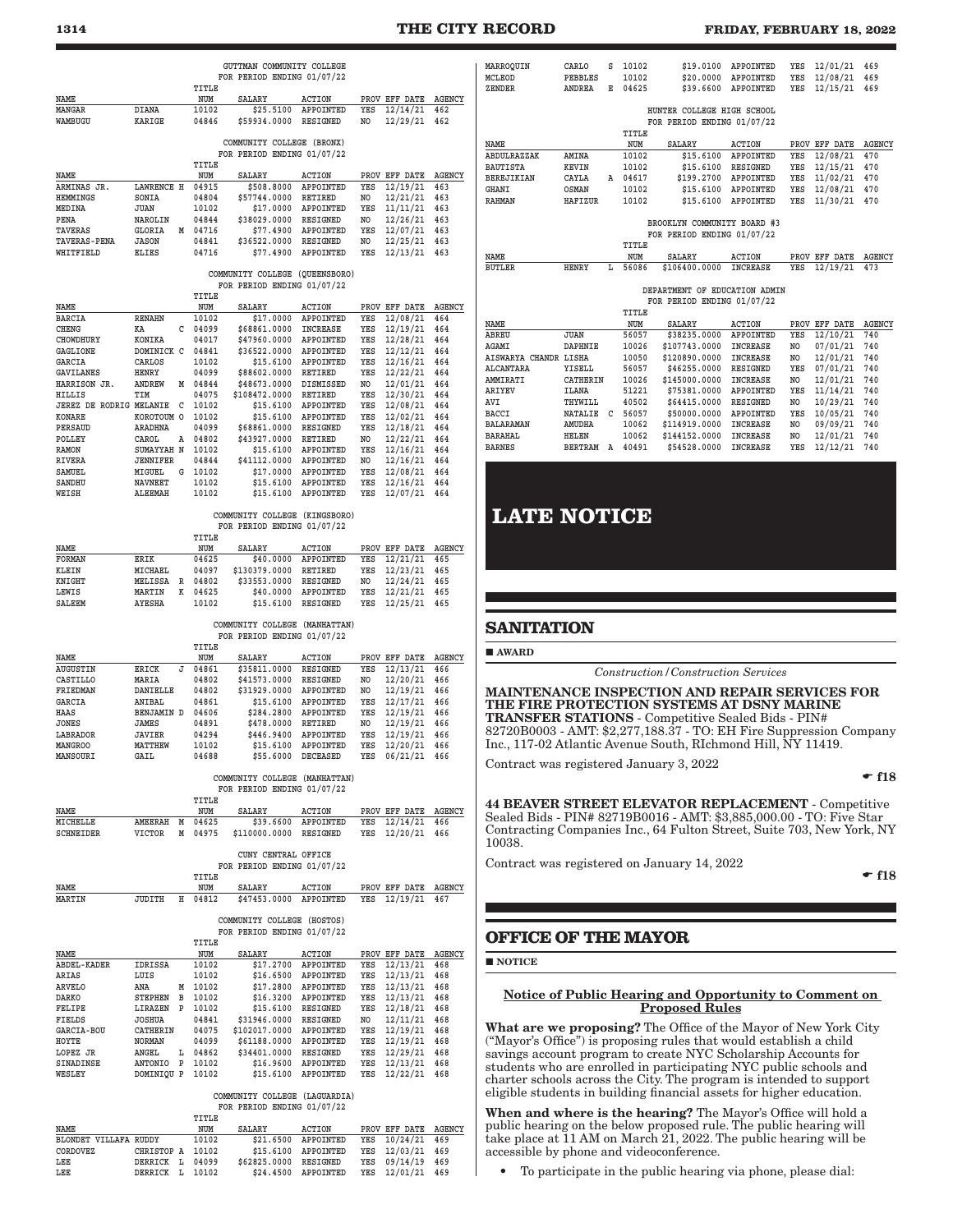- $(646)$  992-2010 OR (408) 418-9388 if you are outside of New York City
- **Enter access code: 2339 778 3676**
- To participate in the public hearing via videoconference, please follow the online link:
	- https://nycmayor.webex.com/nycmayor/j.php?MTID=m3f2be8 dc947ad0be3d08a4a60a8ca1c1
- Enter the password (if prompted): g3sY379uMjS

How do I comment on the proposed rules? Anyone can comment on the proposed rules by:

- Website. You can submit comments to the Mayor's Office through the NYC rules website at http://rules.cityofnewyork.us.
- Email. You can email comments to the Mayor's Office at TRIE@ cityhall.nyc.gov.
- By speaking at the hearing. Anyone who wants to comment on the proposed rule at the public hearing must sign up to speak. You can sign up before the hearing by calling  $(212)$  748-0263. You can also sign up on the phone or videoconference before the hearing begins at 11 AM on March 21, 2022. You can speak for up to three minutes.

Is there a deadline to submit comments? Yes. You must submit any comments to the proposed rule on or before March 21, 2022.

What if I need assistance to participate in the hearing? You must tell the Mayor's Office if you need a reasonable accommodation of a disability at the hearing. You must tell us if you need a sign language interpreter. You may tell us by telephone at (212) 748-0263 or by email at TRIE@cityhall.nyc.gov. Advance notice is needed to allow sufficient time to arrange the accommodation. Please let us know by March 14, 2022.

Can I review the comments made on the proposed rules? You can review the comments made online on the proposed rules by going to the NYC rules website at http://rules.cityofnewyork.us/. A few days after the hearing, all comments received by the Mayor's Office on the proposed rule will be made available upon request by emailing TRIE@ cityhall.nyc.gov.

What authorizes the Mayor's Office to make this rule? Section 1043 of the New York City Charter authorize the Mayor's Office to make these proposed rules. This proposed rule was not included in the regulatory agenda of the Mayor's Office for this Fiscal Year because it was not contemplated when the Mayor's Office published the agenda.

Where can I find the rules of the Mayor's Office? The rules of the Mayor's Office are in Title 43 of the Rules of the City of New York.

What laws govern the rulemaking process? The Mayor's Office must meet the requirements of Section 1043 of the City Charter when creating or changing rules. This notice is made according to the requirements of Section 1043 of the City Charter.

#### Statement of Basis and Purpose of Proposed Rule

The Office of the Mayor of New York City ("Mayor's Office") is proposing new rules that would establish a child savings account program to offer children's savings accounts ("NYC Scholarship Accounts") primarily to eligible kindergarteners across the City for the 2021-22 school year, and to an expanded number of students in later school years. During the 2017-18 school year, a not-for-profit entity began operating a child savings account pilot program that served public schools in one geographic school district in the City. These rules will significantly expand upon that pilot program.

The Mayor's Office believes, based on current research, that creating even a small college savings account can have a substantial effect on the likelihood that a child will ultimately enroll in college. The Mayor's Office seeks to empower children to graduate from high school with a financial asset to be used towards post-secondary education, develop and encourage positive financial behaviors and life-long habits of saving, and make existing college and career savings tools more accessible to low- and moderate-income New York City residents. Therefore, the Mayor's Office is proposing rules that will create NYC Scholarship Accounts through a not-for-profit entity for the majority of kindergarteners across the City for the 2021-22 school year, and for an expanded number of students in subsequent school years.

Specifically, the proposed rules describe:

- Which students will be eligible for the program and how they will be enrolled;
- The financial benefits and incentives available as part of the program; and
- Additional information about how the NYC Scholarship Account funds may be accessed and used.

Section 1043 of the New York City Charter authorizes the Mayor's

Office to make these proposed rules.

New material is underlined. [Deleted material is in brackets.]

"Shall" and "must" denote mandatory requirements and may be used interchangeably in the rules of this department, unless otherwise specified or unless the context clearly indicates otherwise.

#### Proposed Rule Amendments

Section 1. Title 43 of the Rules of the City of New York is amended by adding a new Chapter 19 to read as follows:

Chapter 19: NYC Scholarship Accounts

#### § 19-01 Purpose.

The City will contract with a not-for-profit entity to establish NYC Scholarship Accounts for eligible students in New York City in order to empower them to graduate from high school with a financial asset to be used towards post-secondary education, develop and encourage positive financial behaviors and life-long habits of saving, and make existing college savings tools more accessible to low- and moderate-income New York City residents.

#### § 19-02 Definitions.

Department. The term "Department" means the New York City Department of Education.

NYC Scholarship Account. The term "NYC Scholarship Account" means an account that includes an allocation from a New York State 529 College Savings Program Direct Plan omnibus account provided pursuant to this chapter to an eligible student for Qualified Higher Education Expenses for the benefit of such eligible student.

Participating City School. The term "Participating City School" means any school managed by the Department that has at least one grade of students that are eligible for the Program, and any charter school within New York City that: (i) has at least one grade of students that are eligible for the Program, and (ii) has opted into the Program.

Pilot School. The term "Pilot School" means a school that participated in the Pilot Program in at least one of the school years that ended in 2018, 2019, 2020 and 2021. A Pilot School is also a Participating City School.

Pilot Program. The term "Pilot Program" means the pilot program that operated during the 2017-18 through 2020-21 school years to provide NYC Scholarship Accounts to qualifying students in one geographic school district pursuant to the 2017 program agreement among the City of New York, the Department, and the not-for-profit corporation NYC Kids RISE, Inc.

Program. The term "Program" means the NYC Scholarship Account program described in this chapter.

Qualified Higher Education Expenses. The term "Qualified Higher Education Expenses" means eligible post-secondary education costs for purposes of scholarships or 529 savings accounts as determined by the Internal Revenue Service, or as set forth in the Internal Revenue Code or Internal Revenue Bulletin.

§ 19-03 Eligibility and Enrollment.

a. Eligibility.

1. Kindergarteners in Pilot Schools became eligible for the Pilot Program in 2017, and are now eligible to be enrolled in the Program for as long as the Program continues. Students who previously enrolled in the Pilot Program will be automatically included in the Program unless a previously enrolled student's parent or guardian chooses to withdraw such student from the Program at any time.

2. Students in the following grades and school type are eligible to be enrolled in the Program in the 2021-22 school year, and all later school years for as long as the Program continues:

(a) Kindergarteners who are enrolled in a Participating City School.

(b) First, second, third, or fourth graders who are enrolled in a Pilot School.

Students described below will first become eligible to be enrolled in the Program in the following school years, and will remain eligible for as long as the Program continues:

(a) Starting in the 2022-23 school year, first graders in a Participating City School and fifth graders in a Pilot School.

(b) Starting in the 2023-24 school year, second graders in a Participating City School.

(c) Starting in the 2024-25 school year, third graders in a Participating City School.

(d) Starting in the 2025-26 school year, fourth graders in a Participating City School.